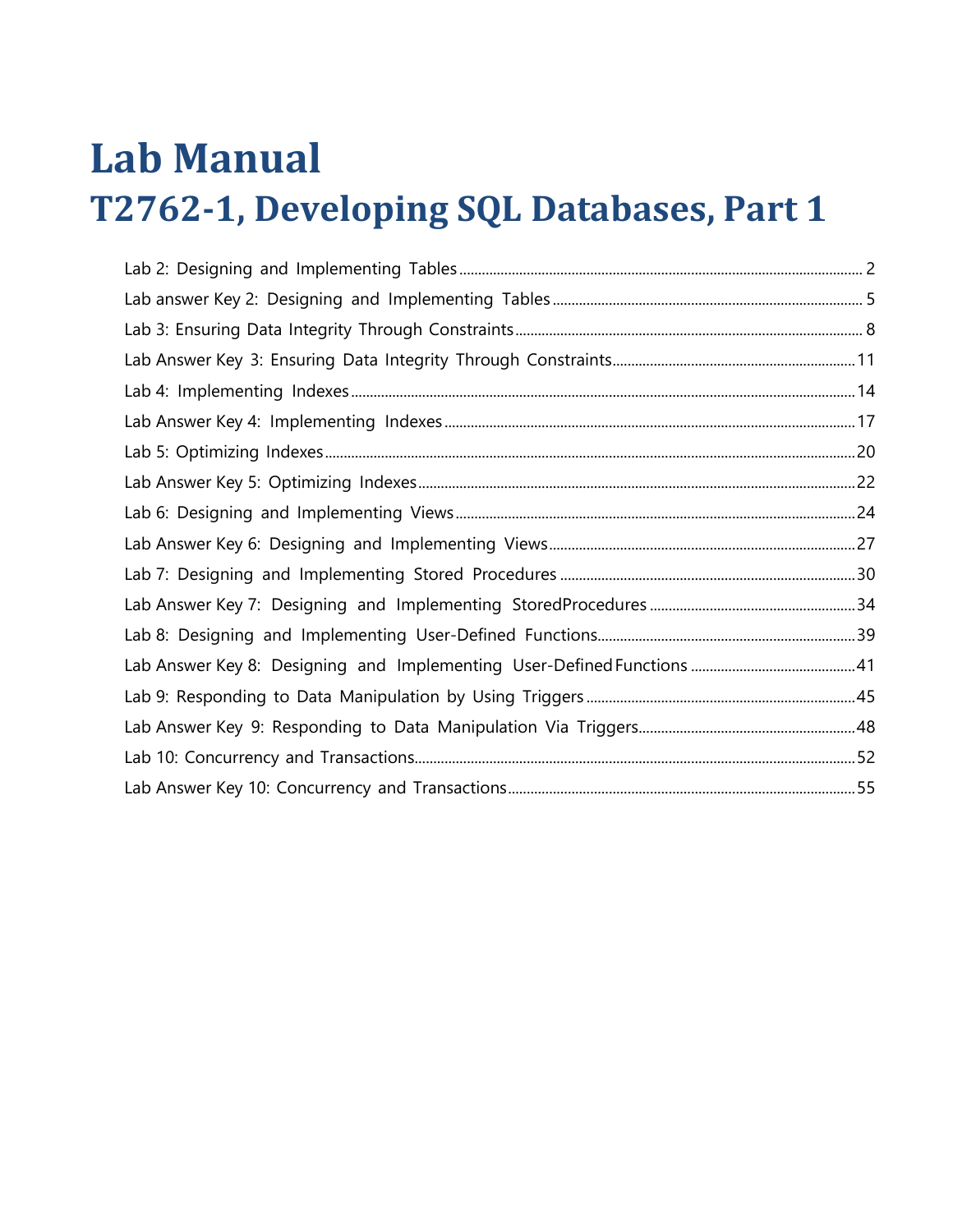## <span id="page-1-0"></span>Lab 2: Designing and Implementing Tables

#### **Scenario**

A business analyst from your organization has given you a draft design for some new tables being added to a database. You need to provide an improved schema design, based on good design practices. After you have designed the schema and tables, you need to implement them in the TSQL database.

#### **Objectives**

After completing this lab, you will be able to:

- Choose an appropriate level of normalization for table data.
- Create a schema.
- Create tables.

Virtual machine: **20762C-MIA-SQL**

#### User name: **ADVENTUREWORKS\Student**

Password: **Pa55w.rd**

## Exercise 1: Designing Tables

#### **Scenario**

A business analyst from your organization has given you a first pass at a schema design for some new tables being added to the TSQL database. You need to provide an improved schema design, based on good design practices and an appropriate level of normalization. The business analyst was also confused about when data should be nullable. You need to decide about nullability for each column in your improved design.

The main tasks for this exercise are as follows:

- 1. Prepare the Environment
- 2. Review the Design
- 3. Improve the Design
- ▶ Task 1: Prepare the Environment
- 1. Ensure that the **20762C-MIA-DC** and **20762C-MIA-SQL** virtual machines are both running, and then log on to **20762C-MIA-SQL** as **ADVENTUREWORKS\Student** with the password **Pa55w.rd**.
- 2. Run **Setup.cmd** in the **D:\Labfiles\Lab02\Starter** folder as Administrator.
- ▶ Task 2: Review the Design
- 1. Open the **Schema Design for Marketing Development Tables.docx** from the **D:\Labfiles\Lab02\Starter** folder.
- 2. Review the proposed structure for the new tables.
- **Task 3: Improve the Design**
- 1. Complete the **Allow Nulls?** column for each table.
- 2. Save your document.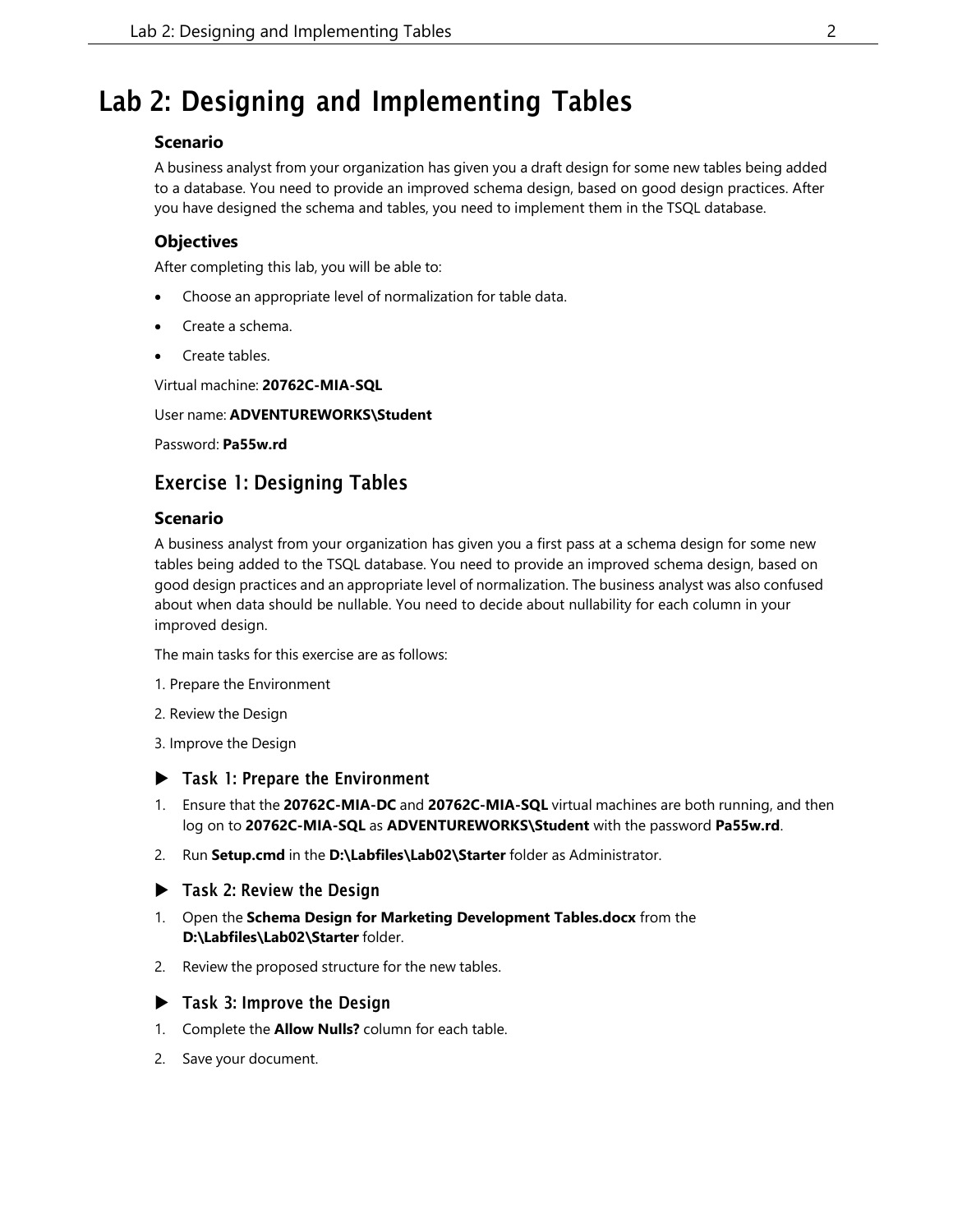- 3. Review the suggested solution in **Schema Design for Marketing Development Tables.docx** in the **D:\Labfiles\Lab02\Solution** folder.
- 4. Close WordPad.

**Results**: After completing this exercise, you will have an improved schema and table design.

## Exercise 2: Creating Schemas

#### **Scenario**

The new tables will be isolated in their own schema. You need to create the required schema called DirectMarketing and assign ownership to the dbo user.

The main tasks for this exercise are as follows:

1. Create a Schema

#### ▶ Task 1: Create a Schema

- 1. Using SSMS, connect to MIA-SQL using Windows Authentication.
- 2. Open **Project.ssmssln** from the **D:\Labfiles\Lab02\Starter\Project** folder.
- 3. In the **Lab Exercise 2.sql** file, write and execute a query to create the **DirectMarketing** schema, and set the authorization to the **dbo** user.

**Results**: After completing this exercise, you will have a new schema in the database.

## Exercise 3: Creating Tables

#### **Scenario**

You need to create the tables that you designed earlier in this lab. You should use appropriate nullability for each column and each table should have a primary key. At this point, there is no need to create CHECK or FOREIGN KEY constraints.

The main tasks for this exercise are as follows:

- 1. Create the Competitor Table
- 2. Create the TVAdvertisement Table
- 3. Create the CampaignResponse Table

#### ▶ Task 1: Create the Competitor Table

- 1. In the Lab Exercise 3.sql file, write and execute a query to create the **Competitor** table that you designed in Exercise 1 in the **DirectMarketing** schema.
- 2. In Object Explorer, verify that the new table exists.

#### ▶ Task 2: Create the TVAdvertisement Table

- 1. In the Lab Exercise 3.sql file, write and execute a query to create the **TVAdvertisement** table that you designed in Exercise 1 in the **DirectMarketing** schema.
- 2. Refresh Object Explorer and verify that the new table exists.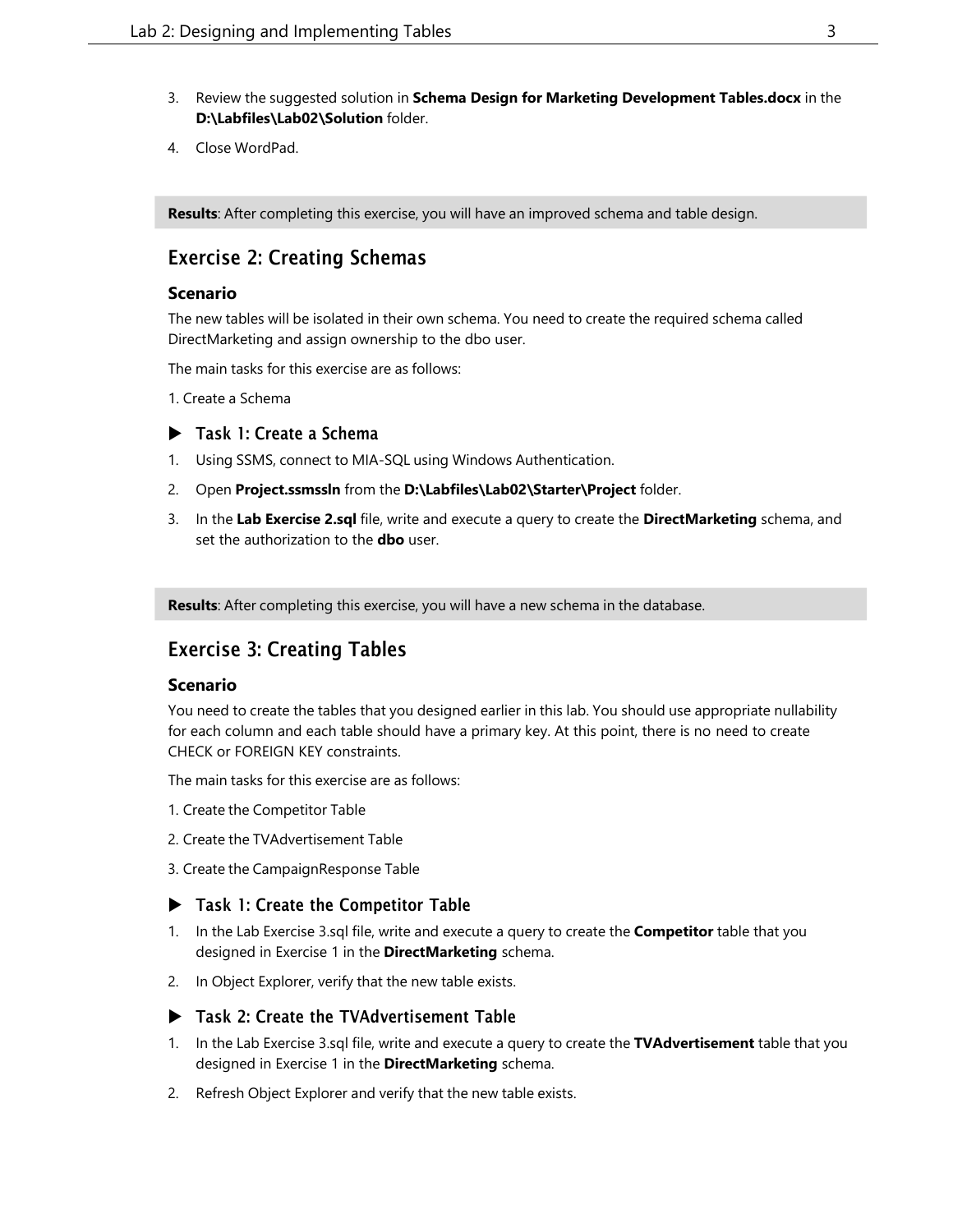#### Task 3: Create the CampaignResponse Table

- 1. In the Lab Exercise 3.sql file, write and execute a query to create the **CampaignResponse** table that you designed in Exercise 1 in the **DirectMarketing** schema.
- 2. Refresh Object Explorer and verify that the new table exists.
- 3. Review the **Computed text** property of the **ResponseProfit** column.
- 4. Close SQL Server Management Studio without saving changes.

**Results**: After completing this exercise you will have created the Competitor, TVAdvertisement, and the CampaignResponse tables. You will have created table columns with the appropriate NULL or NOT NULL settings, and primary keys.

**Question:** When should a column be declared as nullable?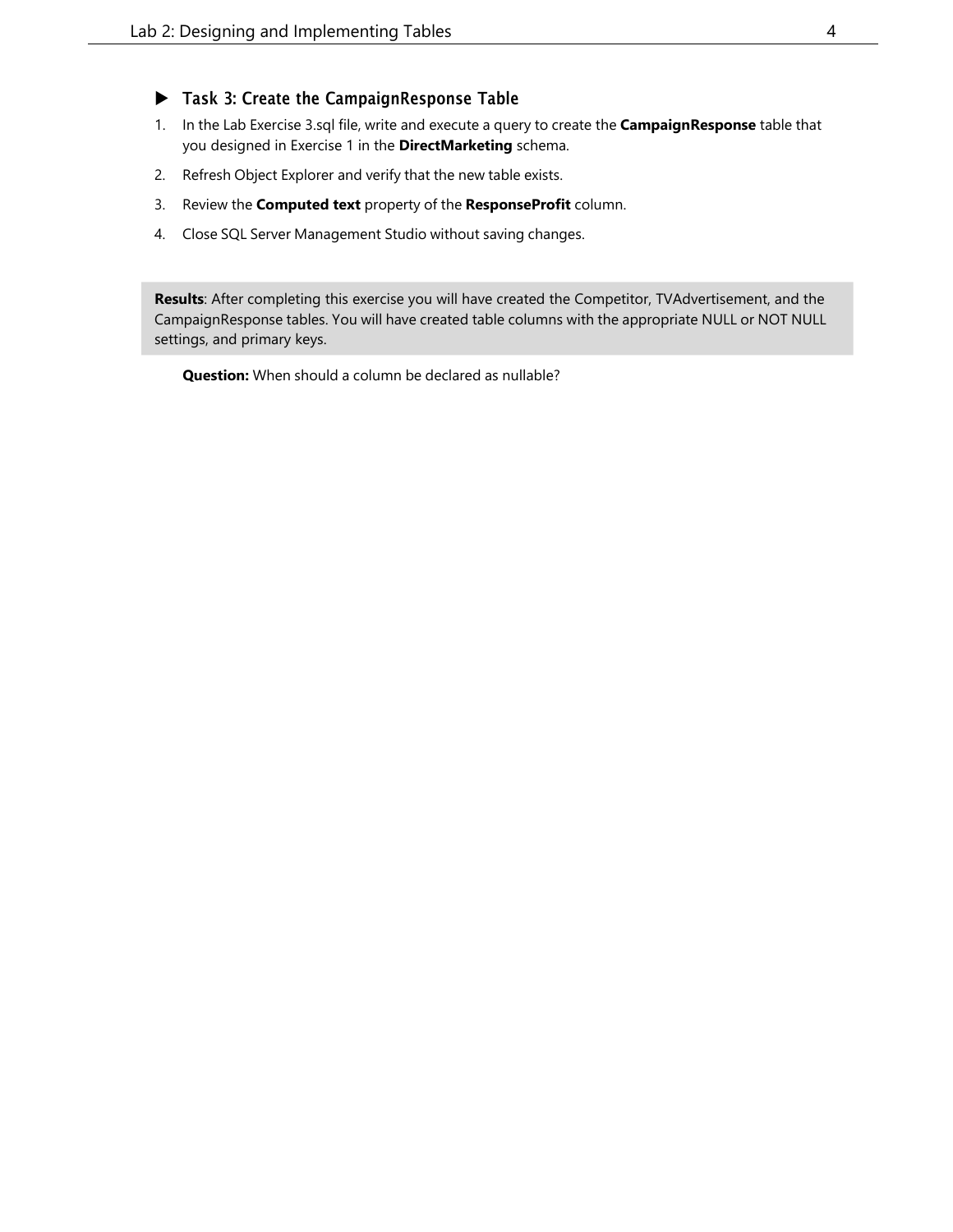## <span id="page-4-0"></span>Lab answer Key 2: Designing and Implementing Tables

## Exercise 1: Designing Tables

- ▶ Task 1: Prepare the Environment
- 1. Ensure that the **20762C-MIA-DC** and **20762C-MIA-SQL** virtual machines are both running, and then log on to **20762C-MIA-SQL** as **ADVENTUREWORKS\Student** with the password **Pa55w.rd**.
- 2. In the **D:\Labfiles\Lab02\Starter** folder, right-click **Setup.cmd**, and then click **Run as administrator**.
- 3. In the **User Account Control** dialog box, click **Yes**, and then wait for the script to finish.

#### ▶ Task 2: Review the Design

- 1. In File Explorer, browse to the **D:\Labfiles\Lab02\Starter** folder, and then double-click **Schema Design for Marketing Development Tables.docx**.
- 2. Review the proposed structure for the three tables.

#### $\blacktriangleright$  Task 3: Improve the Design

- 1. In the Schema Design document, add Yes or No to the **Allow Nulls?** column for each table, depending whether you think that column should allow nulls.
- 2. On the **File** menu, click **Save**.
- 3. On the **File** menu, click **Close**.
- 4. On the **File** menu, click **Open**.
- 5. In the **Open** pane, click **Browse**.
- 6. In the **Open** dialog box, browse to the **D:\Labfiles\Lab02\Solution** folder, click **Schema Design for Marketing Development Tables.docx**, and then click **Open**.
- 7. Review the suggested nullability for the columns in the three tables.
- 8. Close WordPad without saving changes.

**Results**: After completing this exercise, you will have an improved schema and table design.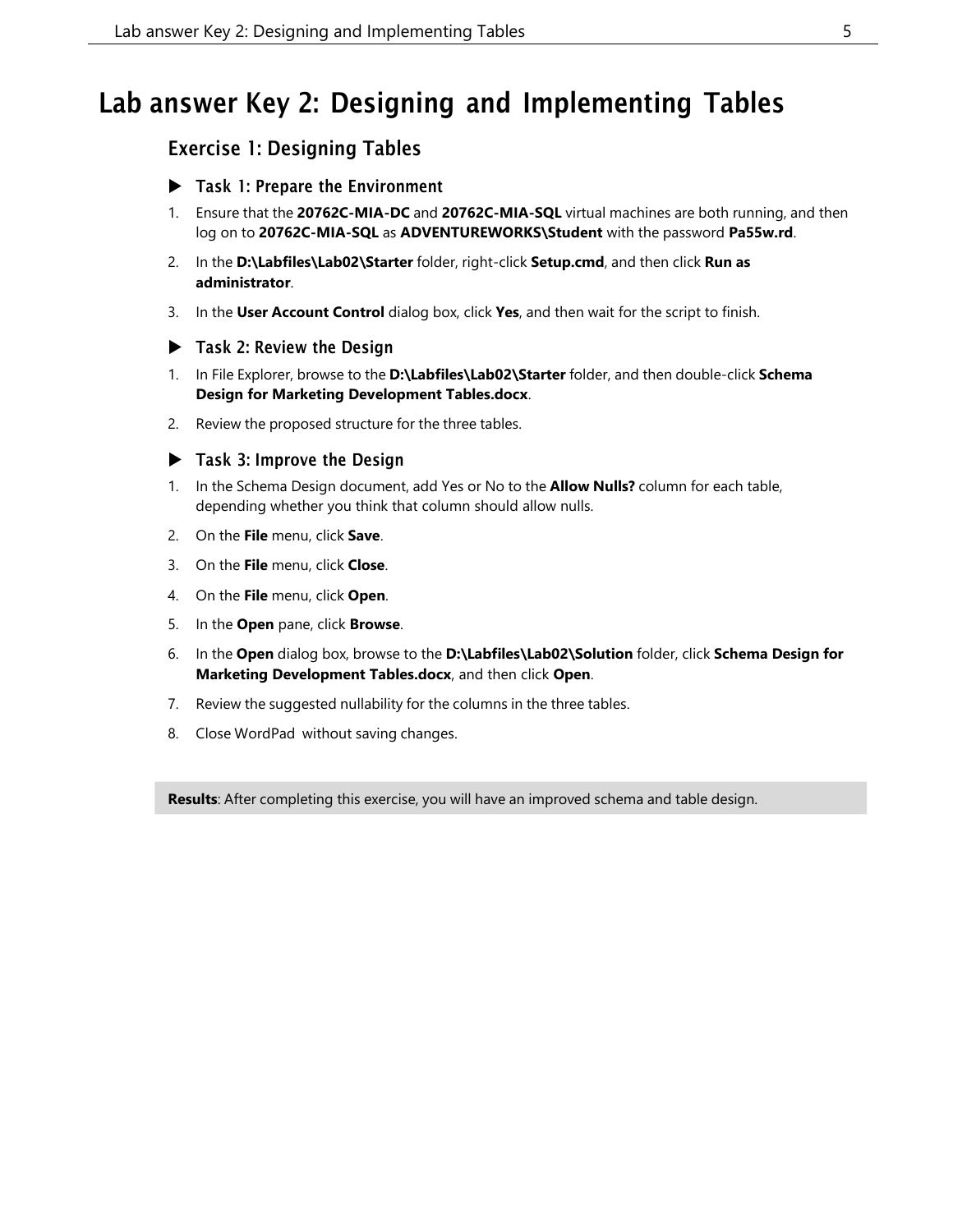### Exercise 2: Creating Schemas

- ▶ Task 1: Create a Schema
- 1. On the taskbar, click **Microsoft SQL Server Management Studio**.
- 2. In the **Connect to Server** dialog box, in the **Server name** box, type **MIA-SQL**, in the **Authentication** list, click **Windows Authentication**, and then click **Connect**.
- 3. On the **File** menu, point to **Open**, and then click **Project/Solution**.
- 4. In the **Open Project** dialog box, navigate to **D:\Labfiles\Lab02\Starter\Project**, and then doubleclick **Project.ssmssln**.
- 5. In Solution Explorer, double-click **Lab Exercise 2.sql**.
- 6. Select the **USE TSQL** statement, and then click **Execute**.
- 7. Under the comment that starts **Task 1**, type the following query, and then click **Execute**:

```
CREATE SCHEMA DirectMarketing
AUTHORIZATION dbo;
GO
```
8. Leave SQL Server Management Studio open for the next exercise.

**Results**: After completing this exercise, you will have a new schema in the database.

#### Exercise 3: Creating Tables

- ▶ Task 1: Create the Competitor Table
- 1. In Solution Explorer, double-click the query **Lab Exercise 3.sql**.
- 2. Select the **USE TSQL** statement, and then click **Execute**.
- 3. Under the comment that starts **Task 1**, type the following query, select the query, and then click **Execute**:

```
CREATE TABLE DirectMarketing.Competitor
(
CompetitorCode nvarchar(6) NOT NULL,
Name varchar(30) NOT NULL,
[Address] varchar(max) NULL
Date_Entered varchar(10) NULL,
Strength_of_competition varchar(8) NULL,
Comments varchar(max) NULL
);
GO
```
4. In Object Explorer, expand **Databases**, expand **TSQL**, expand **Tables**, and verify that the **DirectMarketing.Competitor** table exists.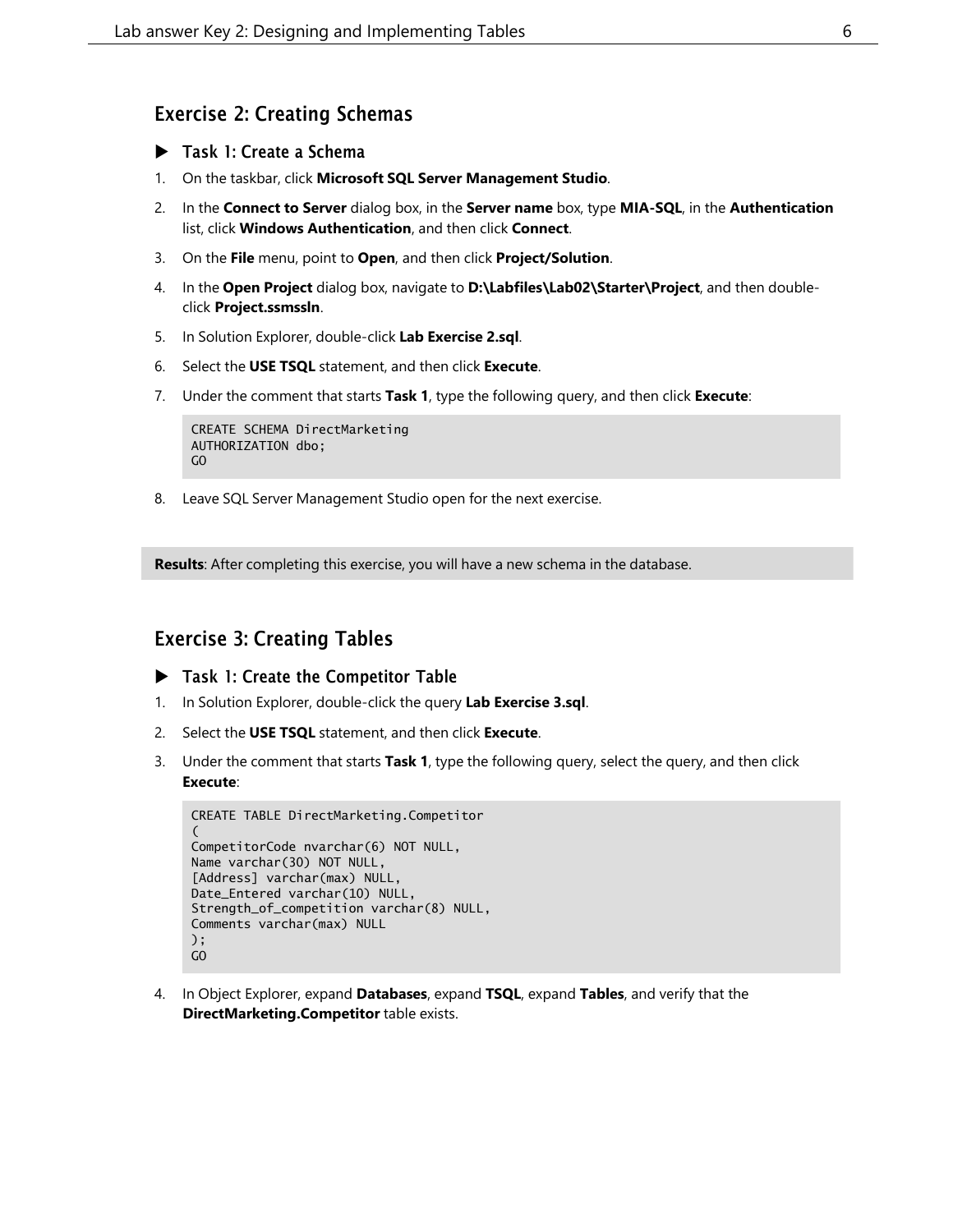- Task 2: Create the TVAdvertisement Table
- 1. Under the comment that starts **Task 2**, type the following query, select the query, and then click **Execute**:

```
CREATE TABLE DirectMarketing.TVAdvertisement
(
TV_Station nvarchar(15) NOT NULL,
City nvarchar(25) NULL,
CostPerAdvertisement float NULL,
TotalCostOfAllAdvertisements float NULL,
NumberOfAdvertisements varchar(4) NULL,
Date_Of_Advertisement_1 varchar(12) NULL,
Time_Of_Advertisement_1 int NULL,
Date_Of_Advertisement_2 varchar(12) NULL,
Time_Of_Advertisement_2 int NULL,
Date_Of_Advertisement_3 varchar(12) NULL,
Time_Of_Advertisement_3 int NULL,
Date_Of_Advertisement_4 varchar(12) NULL,
Time_Of_Advertisement_4 int NULL,
Date_Of_Advertisement_5 varchar(12) NULL,
Time_Of_Advertisement_5 int NULL
);
GO
```
- 2. In Object Explorer, under **TSQL**, right-click **Tables**, and then click **Refresh**.
- 3. Verify that the **DirectMarketing.TVAdvertisement** table exists.

#### Task 3: Create the CampaignResponse Table

1. Under the comment that starts **Task 3**, type the following query, select the query, and then click **Execute**:

```
CREATE TABLE DirectMarketing.CampaignResponse
(
ResponseOccurredWhen datetime,
RelevantProspect int,
RespondedHow varchar(8),
ChargeFromReferrer decimal(8,2),
RevenueFromResponse decimal(8,2),
ResponseProfit AS (RevenueFromResponse - ChargeFromReferrer) PERSISTED
);
GO
```
- 2. In Object Explorer, under **TSQL**, right-click **Tables**, and then click **Refresh**.
- 3. Verify that the **DirectMarketing.CampaignResponse** table exists.
- 4. Expand **DirectMarketing.CampaignResponse**, and then expand **Columns**. Note that the **ResponseProfit** column is defined as a **Computed** column.
- 5. Double-click **ResponseProfit** and in the **Column Properties - ResponseProfit** dialog box, review the **Computed text** property, and then click **Cancel**.
- 6. Close SQL Server Management Studio without saving changes.

**Results**: After completing this exercise you will have created the Competitor, TVAdvertisement, and the CampaignResponse tables. You will have created table columns with the appropriate NULL or NOT NULL settings, and primary keys.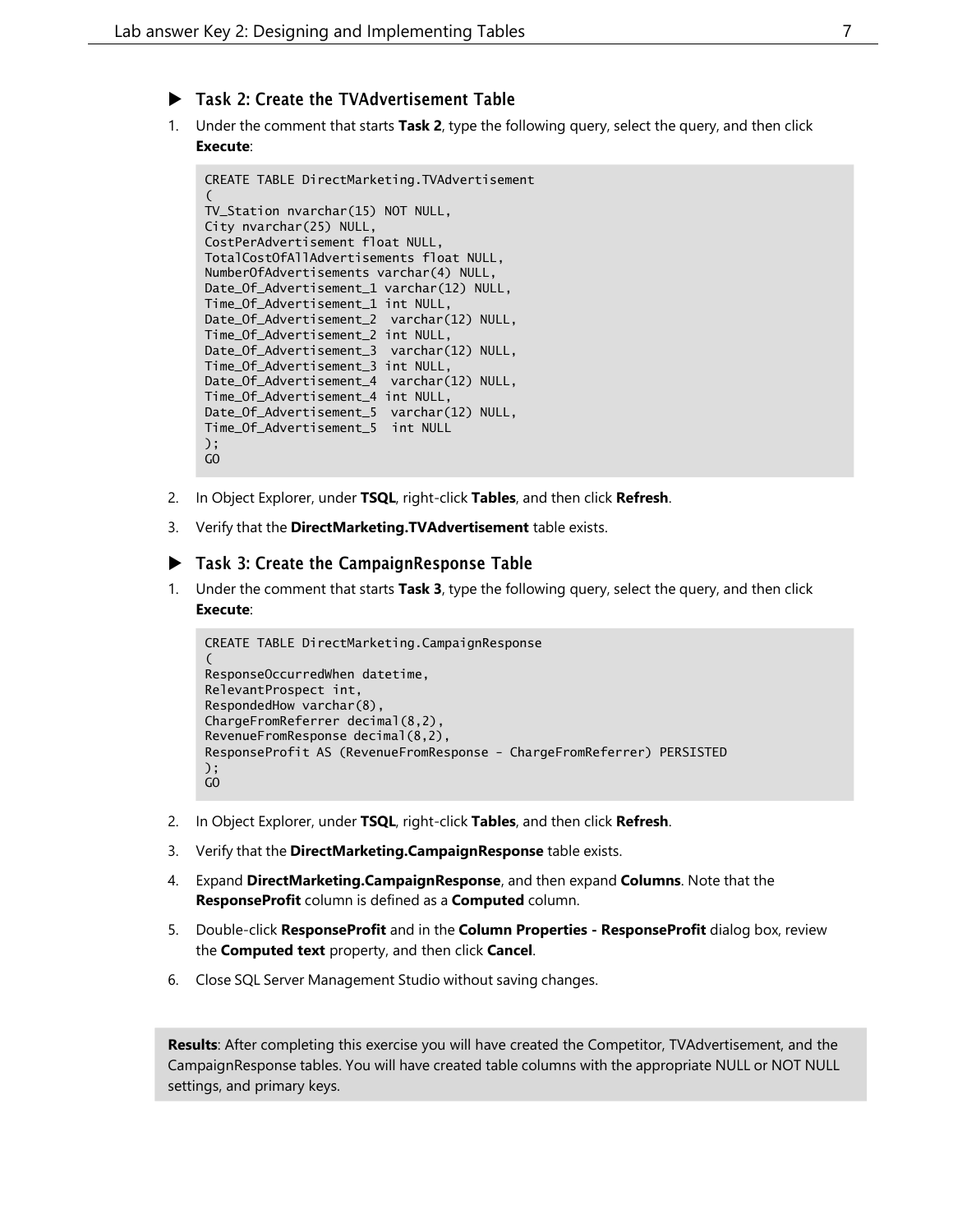## <span id="page-7-0"></span>Lab 3: Ensuring Data Integrity Through Constraints

#### **Scenario**

A table named Opportunity has recently been added to the DirectMarketing schema within the Adventureworks database, but it has no constraints in place. In this lab, you will implement the required constraints to ensure data integrity and, ifyou have time, test that constraints work as specified.

| <b>Column Name</b>   | Data Type     | Required   | <b>Validation Rule</b>                    |
|----------------------|---------------|------------|-------------------------------------------|
| OpportunityID        | Int           | Yes        | Part of the Primary key                   |
| ProspectID           | Int           | Yes        | Part of the key-also, prospect must exist |
| DateRaised           | datetime      | Yes        | Must be today's date                      |
| Likelihood           | Bit           | <b>Yes</b> |                                           |
| Rating               | char(1)       | Yes        |                                           |
| EstimatedClosingDate | date          | Yes        |                                           |
| EstimatedRevenue     | decimal(10,2) | Yes        |                                           |

#### **Objectives**

After completing this lab, you will be able to:

- Use the ALTER TABLE statement to adjust the constraints on existing tables.
- Create and test a DEFAULT constraint.
- Create and test a CHECK constraint.
- Create and test a UNIQUE constraint.
- Create and test a PRIMARY KEY constraint.
- Create and test a Referential Integrity FOREIGN KEY constraint.
- Create and test a CASCADING REFERENTIAL INTEGRITY constraint for a FOREIGN KEY and a PRIMARY KEY.

Virtual machine: **20762C-MIA-SQL**

User name: **ADVENTUREWORKS\Student**

Password: **Pa55w.rd**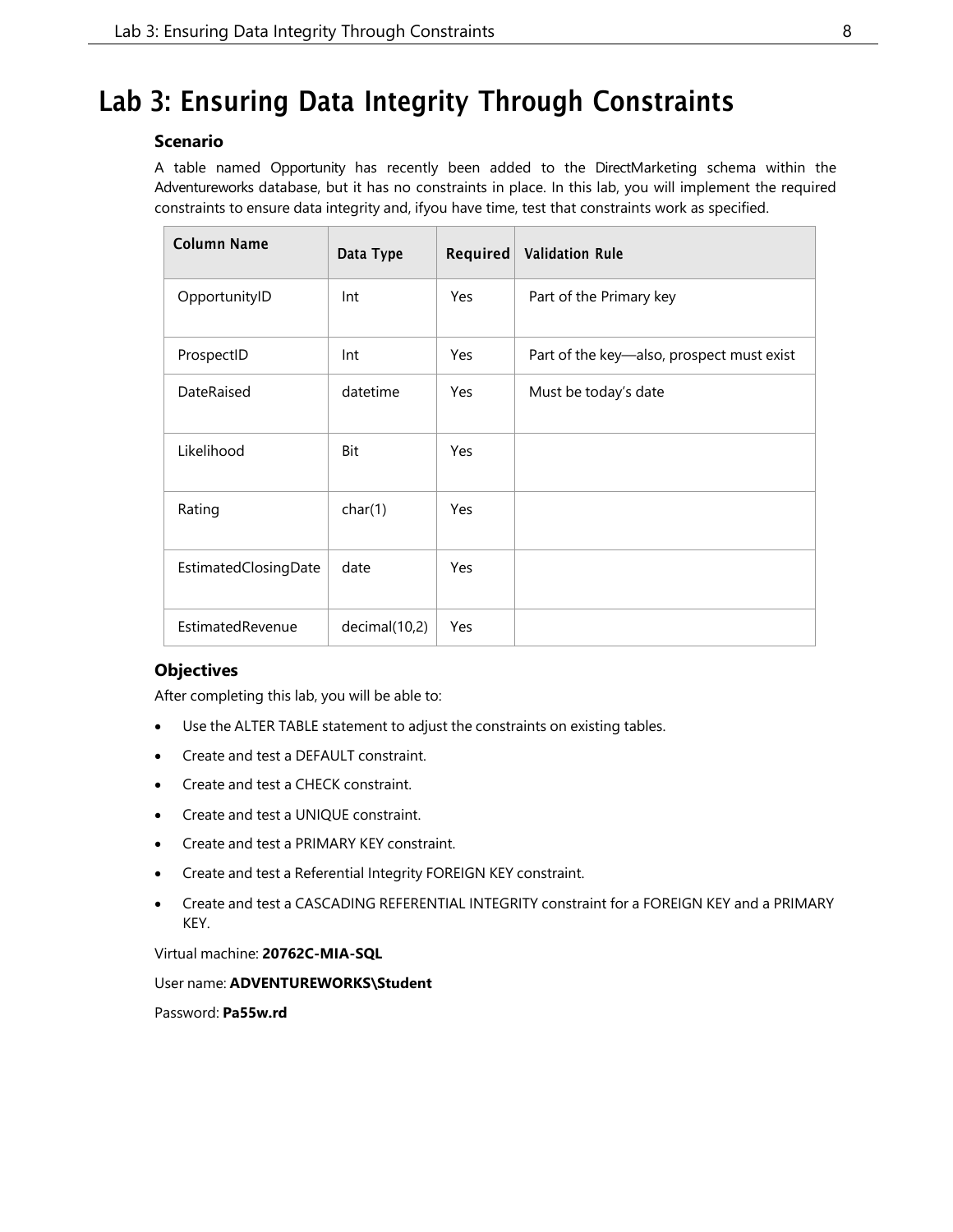## Exercise 1: Add Constraints

#### **Scenario**

You have been given the design for a table called DirectMarketing.Opportunity. You must alter the table with the appropriate constraints, based upon the provided specifications.

The main tasks for this exercise are as follows:

- Review the supporting documentation.
- Alter the DirectMarketing.Opportunity table.

The main tasks for this exercise are as follows:

- 1. Prepare the Lab Environment
- 2. Review Supporting Documentation
- 3. Alter the Direct Marketing Table

#### ▶ Task 1: Prepare the Lab Environment

- 1. Ensure that the **20762C-MIA-DC** and **20762C-MIA-SQL** virtual machines are both running, and then log on to **20762C-MIA-SQL** as **ADVENTUREWORKS\Student** with the password **Pa55w.rd**.
- 2. On the taskbar, click **File Explorer**.
- 3. In File Explorer, navigate to the **D:\Labfiles\Lab04\Starter** folder, right-click the **Setup.cmd** file, and then click **Run as administrator**.
- 4. In the **User Account Control** dialog box, click **Yes**, and then wait for the script to finish.

#### Task 2: Review Supporting Documentation

• Review the table design requirements that were supplied in the scenario.

#### ▶ Task 3: Alter the Direct Marketing Table

- 1. Work through the list of requirements and alter the table to make the columns required, based on the requirements.
- 2. Work through the list of requirements and alter the table to make columns the primary key, based on the requirements.
- 3. Work through the list of requirements and alter the table to make columns foreign keys, based on the requirements.
- 4. Work through the list of requirements and alter the table to add DEFAULT constraints to columns, based on the requirements.

## Exercise 2: Test the Constraints

#### **Scenario**

You should now test each of the constraints that you designed to ensure that they work as expected.

The main tasks for this exercise are as follows:

- Test the default values and data types.
- Test the primary key.
- Test the foreign key reference on **ProspectID**.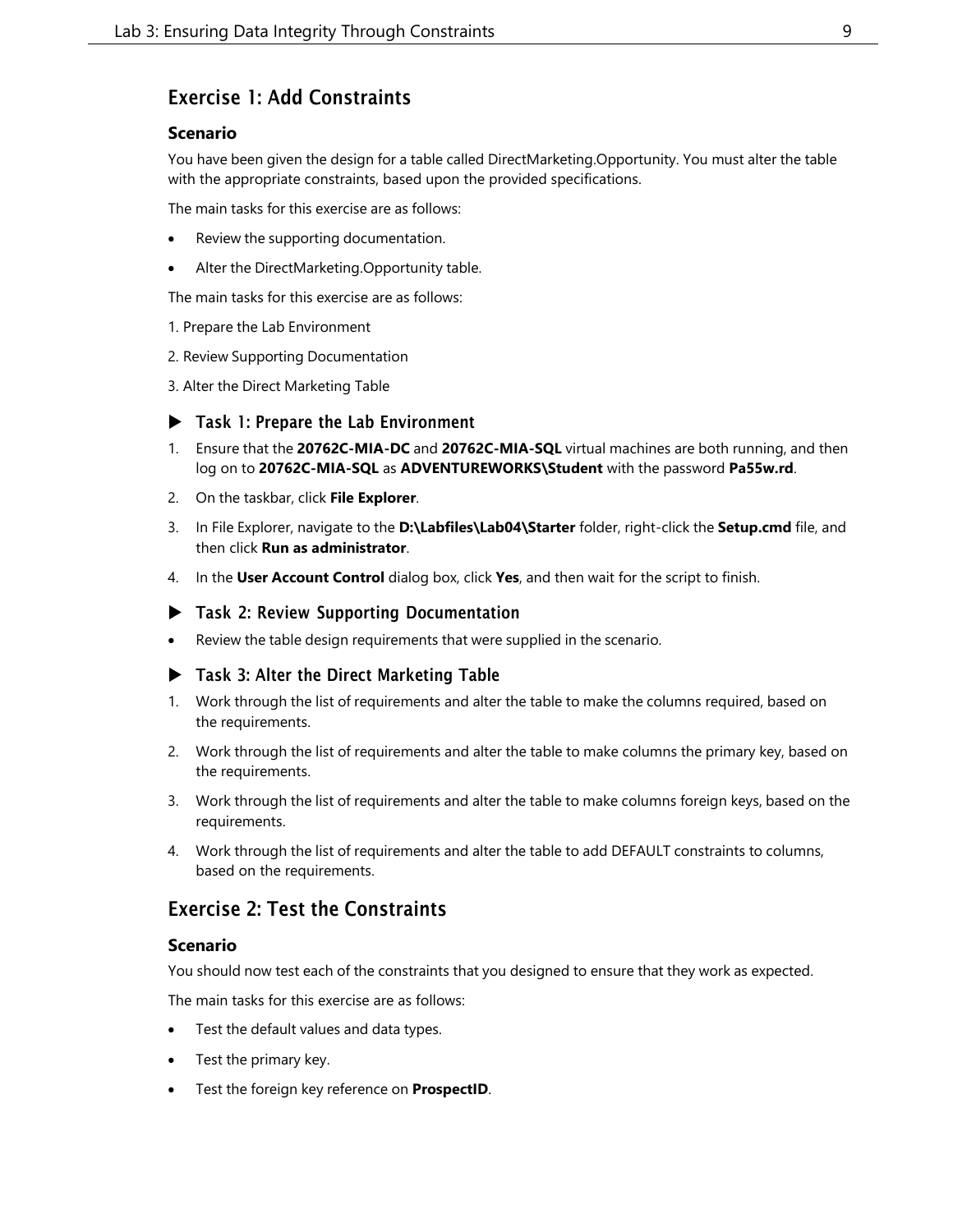The main tasks for this exercise are as follows:

- 1. Test the Data Types and Default Constraints
- 2. Test the Primary Key
- 3. Test to Ensure the Foreign Key is Working as Expected

#### Task 1: Test the Data Types and Default Constraints

• Create a new query for the solution called **ConstraintTesting.sql**. Use this new connection to Adventureworks to insert a row into the opportunity table using the following values, which are organized by the columns as found within the table: [**1,1,8,'A','12/12/2013',123000.00**]. Note that we do not specify the column DateRaised in column list (nor a value in the value list) since we want that column's default to be applied.

#### ▶ Task 2: Test the Primary Key

• Try to add the same row again to confirm that the primary key constraint is working to ensure entity integrity—only unique rows can be added to the table

#### ▶ Task 3: Test to Ensure the Foreign Key is Working as Expected

• Try to add some data for a prospect that does not exist, to confirm that the foreign key constraint is working, to ensure relational integrity. Only nonunique rows are to be added to the table for foreign key values that are uniquely available in the prospects table.

**Results**: After completing this exercise, you should have successfully tested your constraints.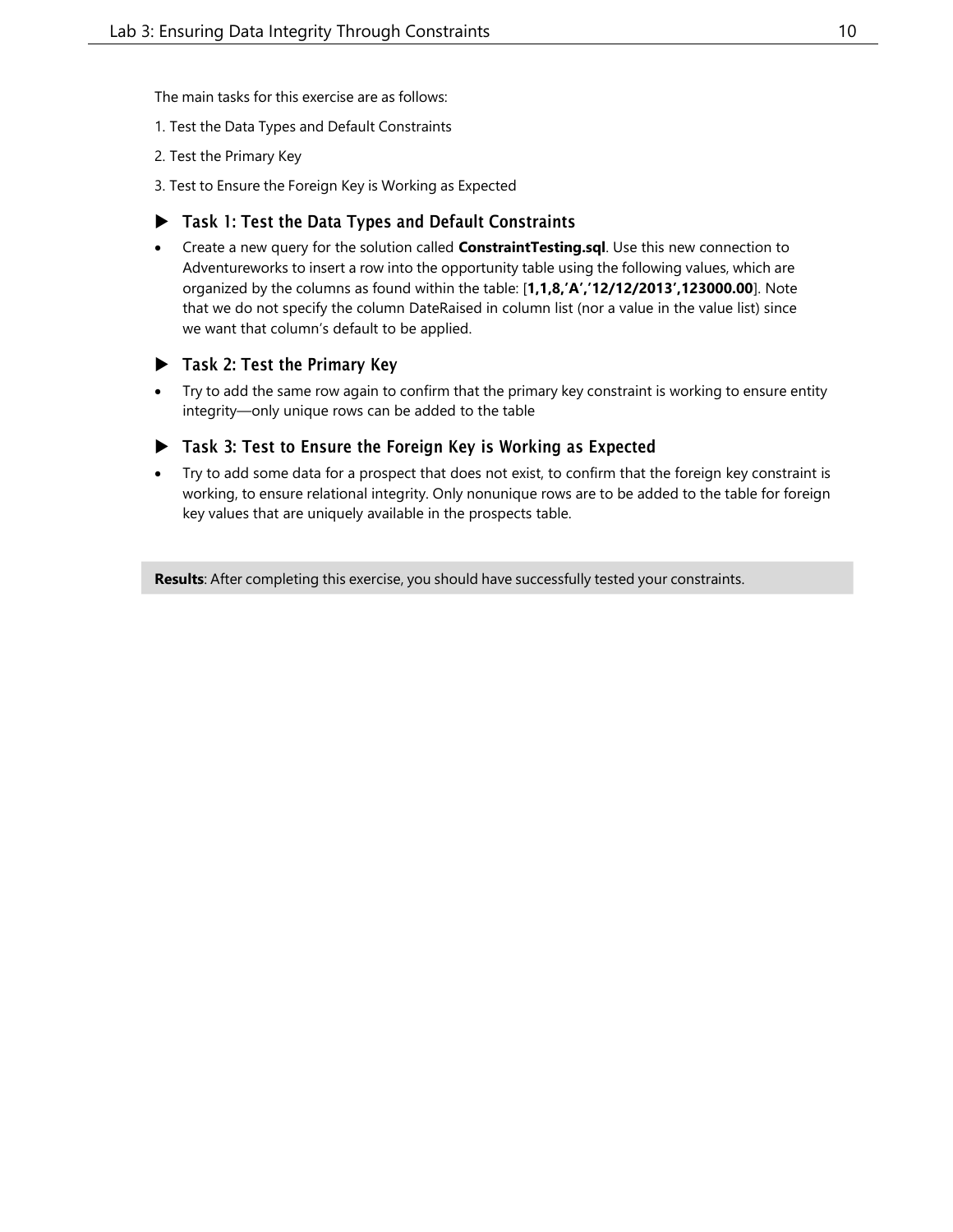## <span id="page-10-0"></span>Lab Answer Key 3: Ensuring Data Integrity Through **Constraints**

## Exercise 1: Add Constraints

- Task 1: Prepare the Lab Environment
- 1. Ensure that the **20762C-MIA-DC** and **20762C-MIA-SQL** virtual machines are both running, and then log on to **20762C-MIA-SQL** as **ADVENTUREWORKS\Student** with the password **Pa55w.rd**.
- 2. On the taskbar, click **File Explorer**.
- 3. In File Explorer, navigate to the **D:\Labfiles\Lab04\Starter** folder, right-click the **Setup.cmd** file, and then click **Run as administrator**.
- 4. In the **User Account Control** dialog box, click **Yes**, and then wait for the script to finish.

#### Task 2: Review Supporting Documentation

• Review the table design requirements that were supplied in the scenario

#### Task 3: Alter the Direct Marketing Table

- 1. In File Explorer, navigate to the directory **D:\Labfiles\Lab04\Starter**, double-click on the starter project, which is named **Starter.ssmssqlproj**.
- 2. In SQL Server Management Studio, in Solution Explorer, in the **Queries** folder, double-click **AlterTable.sql**.
- 3. Highlight the code below **Step 1: Make sure your database scope is set to Adventureworks**, and click **Execute**.
- 4. Highlight the code below **Step 2: Explore the metadata for DirectMarketing.Opportunity**, and click **Execute**.
- 5. Highlight the code below **Step 3: Alter the table to meet the requirements**, and click **Execute**.
- 6. Under the **Step 4: Add a composite primary key to the table**, type the following code:

```
ALTER TABLE DirectMarketing.Opportunity
ADD CONSTRAINT PK_Opportunity PRIMARY KEY CLUSTERED (OpportunityID, ProspectID);
GO
```
- 7. Highlight the code and click **Execute**.
- 8. Under the **Step 5: Add a foreign key to the table, linking it to the Prospect table primary key**, type the following code:

```
ALTER TABLE DirectMarketing.Opportunity
ADD CONSTRAINT FK_OpportunityProspect
FOREIGN KEY (ProspectID) REFERENCES DirectMarketing.Prospect(ProspectID);
GO
```
9. Highlight the code and click **Execute**.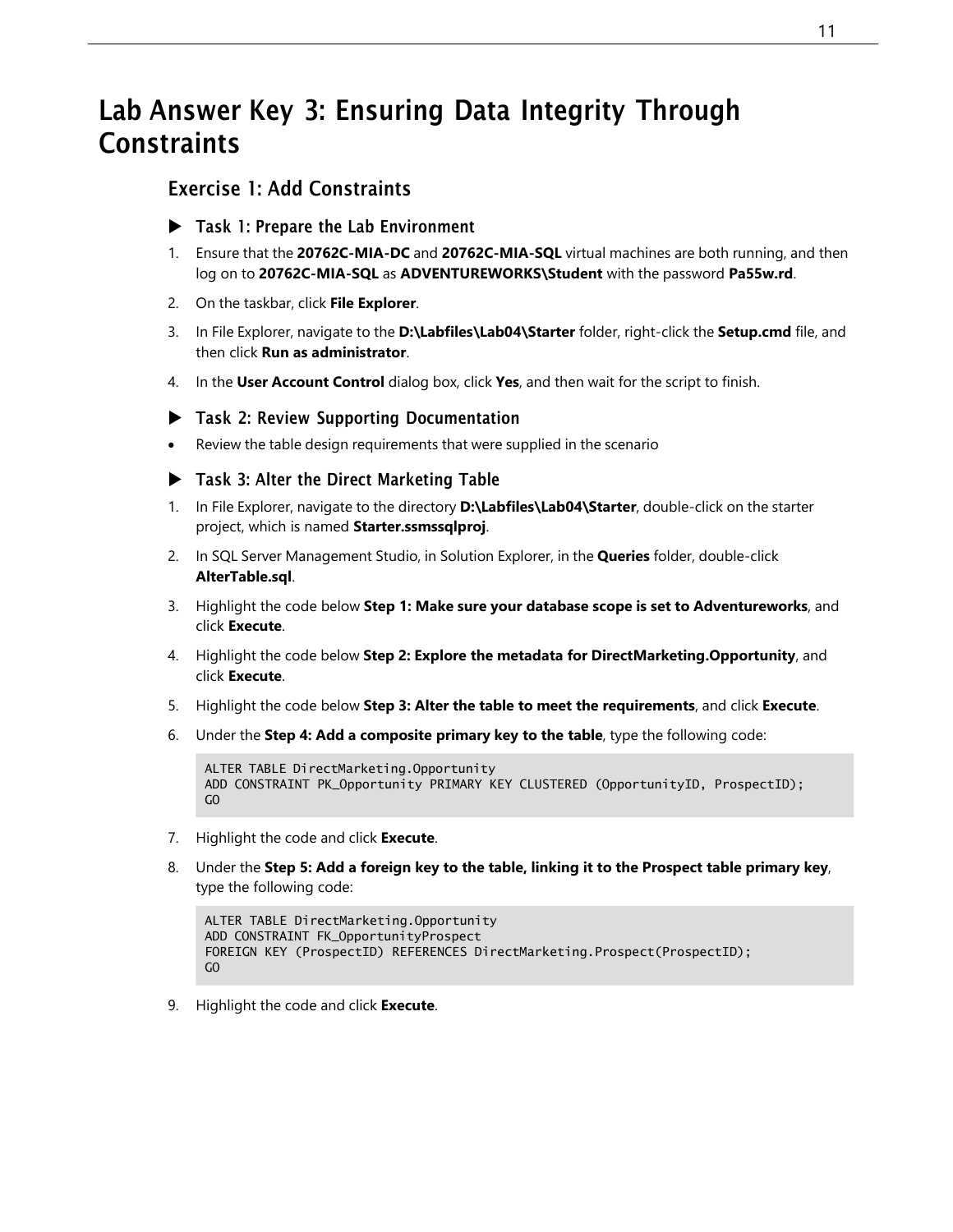10. Under the **Step 6: Add a default constraint that will set the DateRaised column to the current system data and time**, type the following code:

```
ALTER TABLE DirectMarketing.Opportunity
ADD CONSTRAINT dfDateRaised
DEFAULT (SYSDATETIME()) FOR DateRaised;
GO
```
- 11. Highlight the code and click **Execute**.
- 12. Under the **Step 7: Explore the metatdata for DirectMarketing.Opportunity**, investigate the changes to the metadata by typing the following code:

```
sp_help 'DirectMarketing.Opportunity'
```
13. Highlight the code and click **Execute**.

### Exercise 2: Test the Constraints

- Task 1: Test the Data Types and Default Constraints
- 1. In Solution Explorer, right-click the **Queries** folder, and then click **New Query**.
- 2. Right-click the new file, click **Rename**, type **ConstraintTesting.sql**, and then press Enter.
- 3. In the query pane, type the following query:

```
-- Step 1: Insert a new row to test the data types and default behavior within the
DirectMarketing.Opportunity table
INSERT INTO DirectMarketing.Opportunity (OpportunityID,ProspectID,
Likelihood,Rating,EstimatedClosingDate, EstimatedRevenue)
VALUES (1,1,8,'A','12/12/2013',123000.00);
SELECT * FROM DirectMarketing.Opportunity;
GO
```
4. Highlight the code and click **Execute**.

**Note:** This query should execute without errors.

#### $\blacktriangleright$  Task 2: Test the Primary Key

1. In the query pane, under the existing code, type the following query:

```
-- Step 2: Try to add the same data again to test that the primary key prevents this
action
INSERT INTO DirectMarketing.Opportunity (OpportunityID,ProspectID,
Likelihood,Rating,EstimatedClosingDate, EstimatedRevenue)
VALUES (1,1,8,'A','12/12/2013',123000.00);
GO
```
2. Highlight the code and click **Execute**.

**Note:** This query should fail due to the PRIMARY KEY constraint.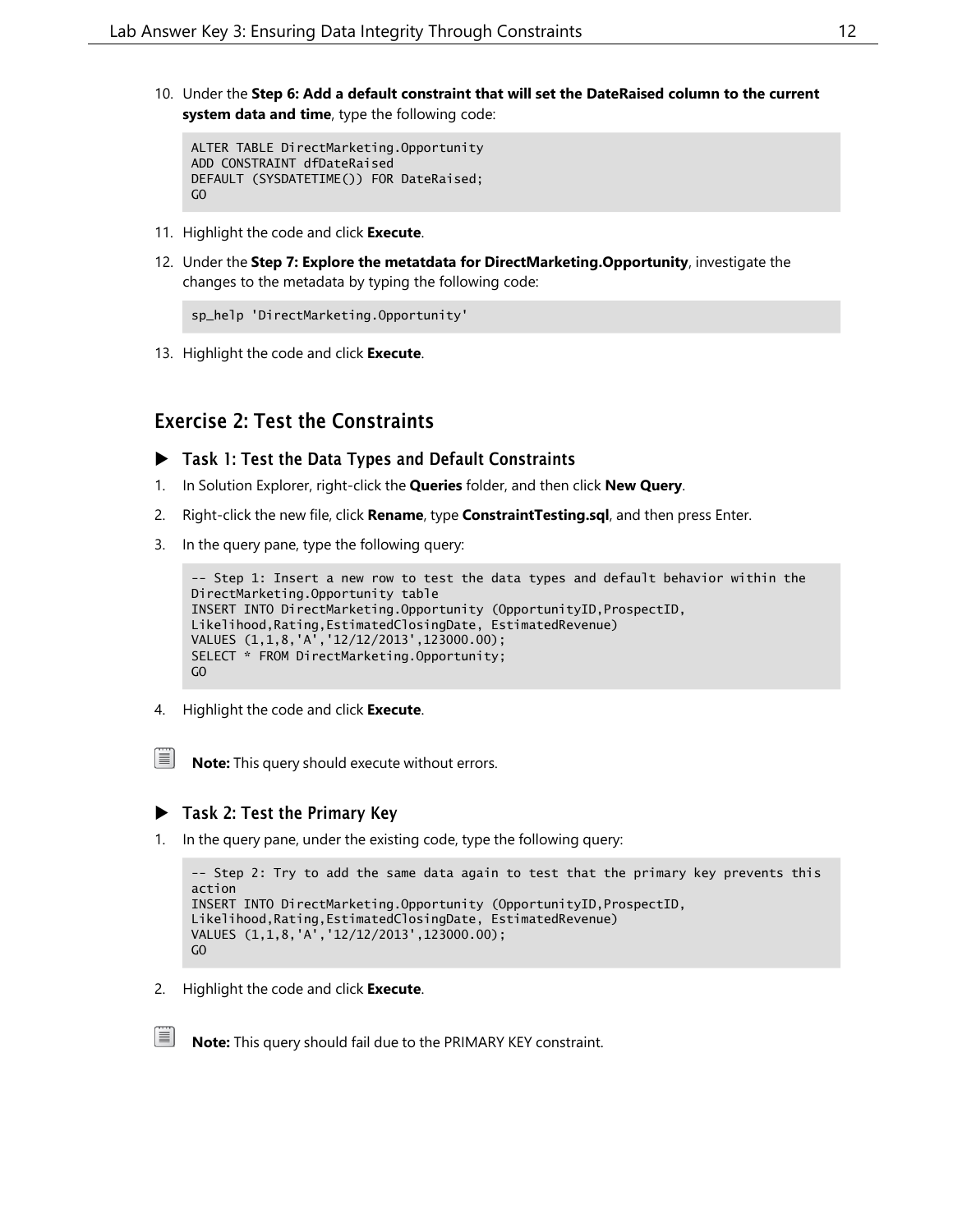- ▶ Task 3: Test to Ensure the Foreign Key is Working as Expected
- 1. In the query pane, under the existing code, type the following query:

-- Step 3: Try to add some data for a prospect that does not exist INSERT INTO DirectMarketing.Opportunity (OpportunityID,ProspectID, Likelihood,Rating,EstimatedClosingDate, EstimatedRevenue) VALUES (2,10,8,'A','12/12/2013',123000.00); GO

- 2. Highlight the code and click **Execute**.
- **Note:** This query should fail due to the FOREIGN KEY constraint.
- 3. Close SQL Server Management Studio without saving any changes.

**Results**: After completing this exercise, you should have successfully tested your constraints.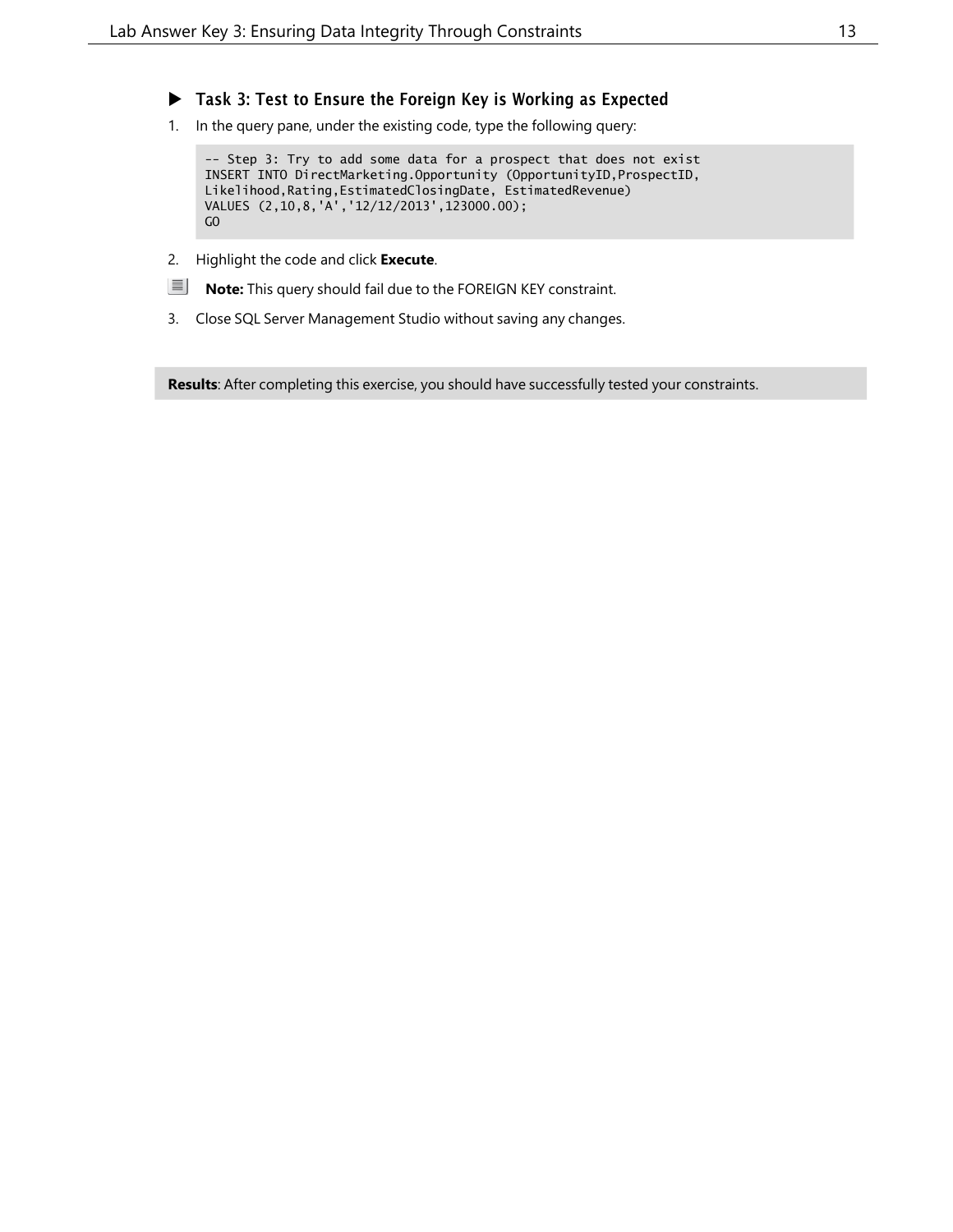## <span id="page-13-0"></span>Lab 4: Implementing Indexes

#### **Scenario**

One of the most important decisions when designing a table is to choose an appropriate table structure. In this lab, you will choose an appropriate structure for some new tables required for the relationship management system.

### **Objectives**

After completing this lab, you will be able to:

- Create a table without any indexes.
- Create a table with a clustered index.
- Add a nonclustered key in the form of a covering index.

#### Virtual machine: **20762C-MIA-SQL**

#### User name: **ADVENTUREWORKS\Student**

Password: **Pa55w.rd**

## Exercise 1: Creating a Heap

#### **Scenario**

The design documentation requires you to create tables to store sales related data. You will create these two tables to support the requirement of the sales department.

The supporting documentation for this exercise is located in **D:\Labfiles\Lab05\Starter\Supporting Documentation.docx**.

The main tasks for this exercise are as follows:

- 1. Prepare the Lab Environment
- 2. Review the Documentation
- 3. Create the Tables
- ▶ Task 1: Prepare the Lab Environment
- 1. Ensure that the **20762C-MIA-DC** and **20762C-MIA-SQL** virtual machines are both running, and then log on to **20762C-MIA-SQL** as **ADVENTUREWORKS\Student** with the password **Pa55w.rd**.
- 2. Run **Setup.cmd** in the **D:\Labfiles\Lab05\Starter** folder as Administrator.
- ▶ Task 2: Review the Documentation
- Review the requirements in **Supporting Documentation.docx** in the **D:\Labfiles\Lab05\Starter** folder and decide how you are going to meet them.

#### ▶ Task 3: Create the Tables

- 1. Create a table based on the supporting documentation for Table 1: Sales.MediaOutlet.
- 2. Create a table based on the supporting documentation for Table 2: Sales.PrintMediaPlacement.

**Results**: After completing this exercise, you will have created two new tables in the AdventureWorks database.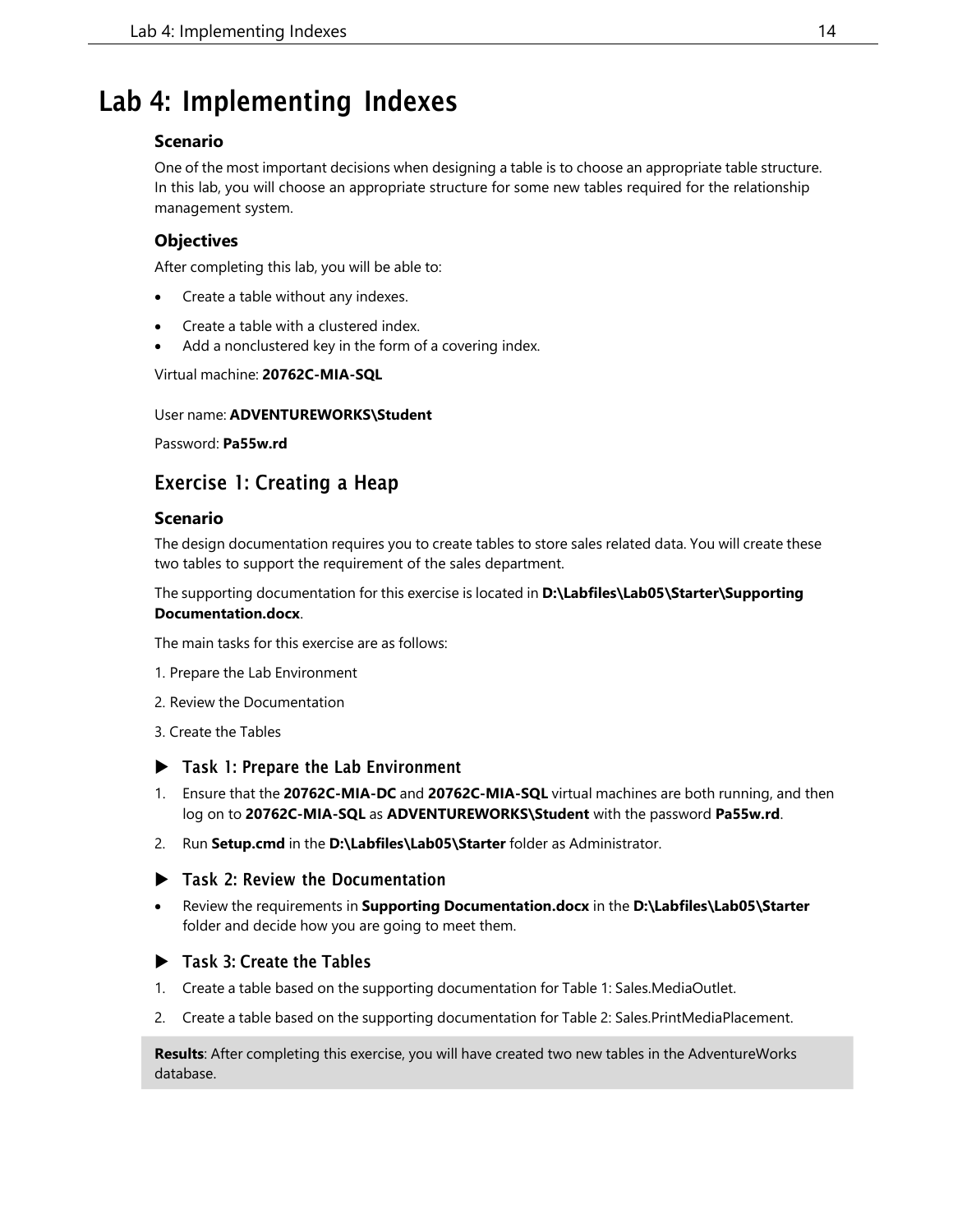## Exercise 2: Creating a Clustered Index

#### **Scenario**

The sales department has started to use the new tables, and are finding that, when trying to query the data, the performance is unacceptable. They have asked you to make any database changes you can to improve performance.

The main tasks for this exercise are as follows:

- 1. Add a Clustered Index to Sales.MediaOutlet
- 2. Add a Clustered Index to Sales.PrintMediaPlacement

#### ▶ Task 1: Add a Clustered Index to Sales.MediaOutlet

- 1. Consider which column is best suited to an index.
- 2. Using Transact-SQL statements, add a clustered index to that column on the **Sales.MediaOutlet** table.

Consider implementing the index by creating a unique constraint.

3. Use Object Explorer to check that the index was created successfully.

#### Task 2: Add a Clustered Index to Sales.PrintMediaPlacement

- 1. Consider which column is best suited to an index.
- 2. Using Transact-SQL statements, add a clustered index to that column on the **Sales.PrintMediaPlacement** table.
- 3. Use Object Explorer to check that the index was created successfully.

**Results**: After completing this exercise, you will have created clustered indexes on the new tables.

## Exercise 3: Creating a Covering Index

#### **Scenario**

The sales team has found that the performance improvements that you have made are not working for one specific query. You have been tasked with adding additional performance improvements to handle this query.

The main tasks for this exercise are as follows:

- 1. Add Some Test Data
- 2. Run the Poor Performing Query
- 3. Create a Covering Index
- 4. Check the Performance of the Sales Query

#### Task 1: Add Some Test Data

• Run the Transact-SQL in **D:\Labfiles\Lab05\Starter\InsertDummyData.sql** to insert test data into the two tables.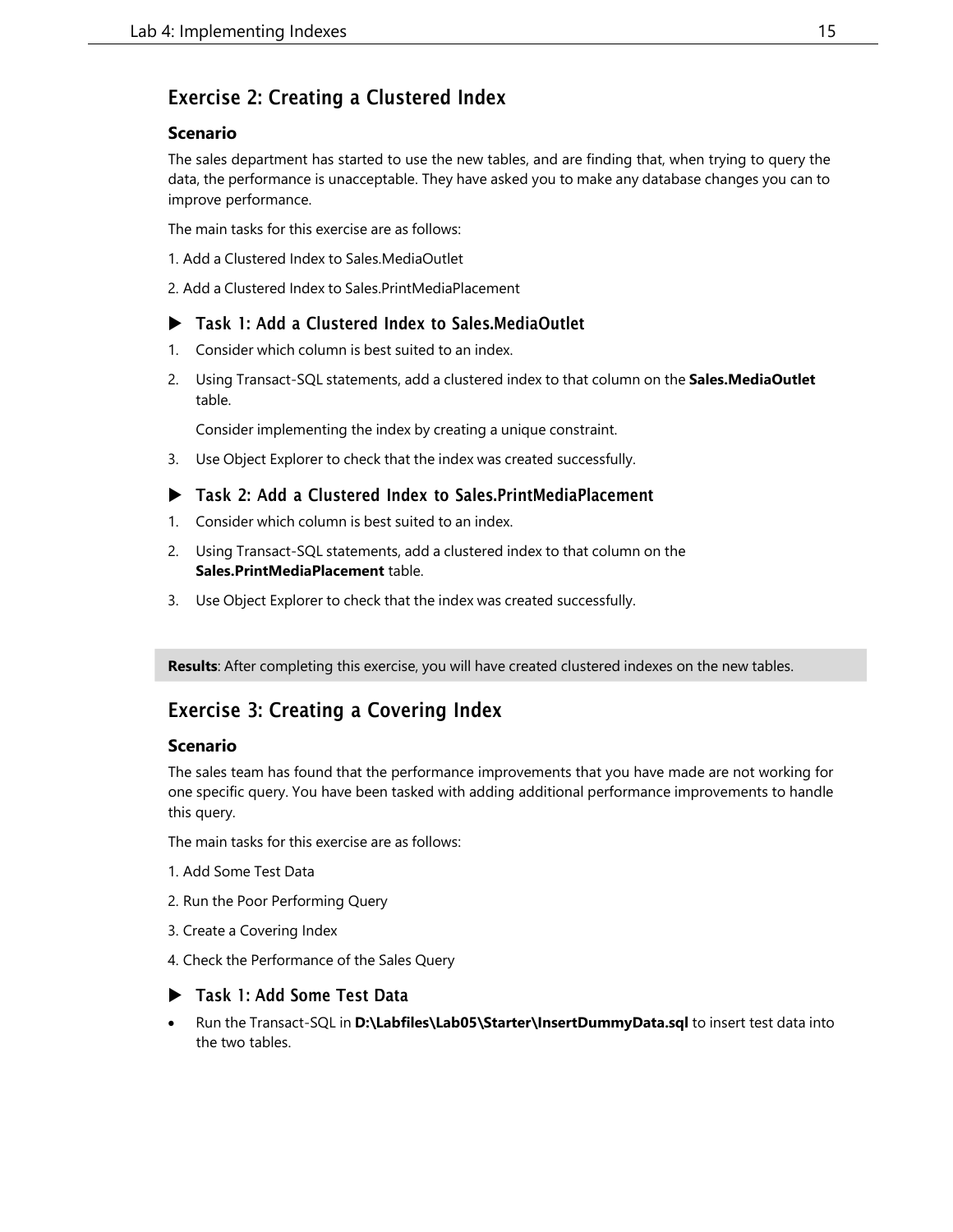#### ▶ Task 2: Run the Poor Performing Query

- 1. Switch on Include Actual Execution Plan.
- 2. Run the Transact-SQL in **D:\Labfiles\Lab05\Starter\SalesQuery.sql**.
- 3. Examine the Execution Plan.
- 4. Note the missing index warning in SQL Server Management Studio.

#### Task 3: Create a Covering Index

- 1. On the **Execution Plan** tab, right-click the green **Missing Index** text and click **Missing Index Details**.
- 2. Use the generated Transact-SQL to create the missing covering index.
- 3. Use Object Explorer to check that the index was created successfully.

#### Task 4: Check the Performance of the Sales Query

- 1. Rerun the sales query.
- 2. Check the Execution Plan and ensure the database engine is using the new **NCI\_PrintMediaPlacement** index.
- 3. Close SQL Server Management Studio without saving any changes.

**Results**: After completing this exercise, you will have created a covering index suggested by SQL Server Management Studio.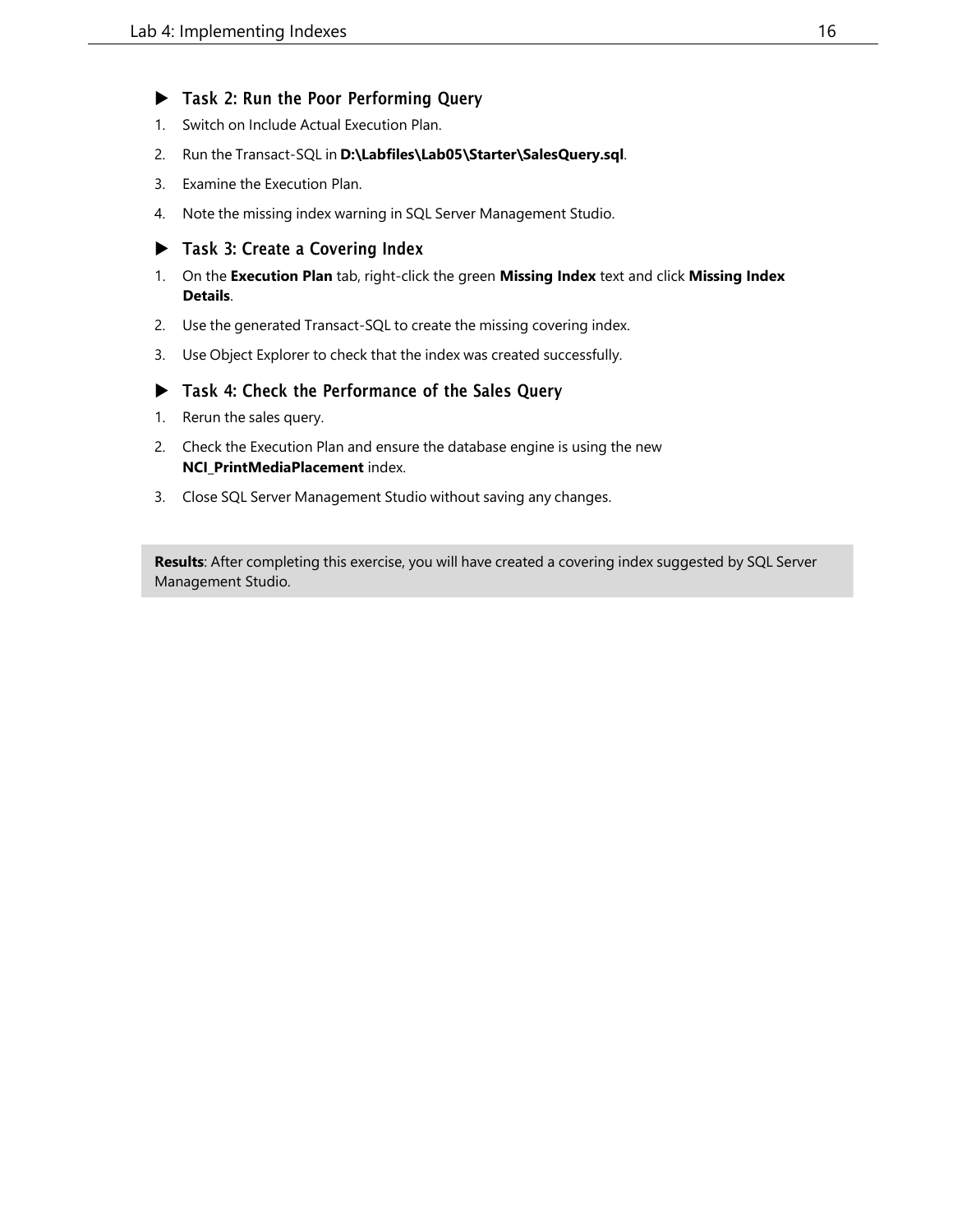## <span id="page-16-0"></span>Lab Answer Key 4: Implementing Indexes

### Exercise 1: Creating a Heap

- Task 1: Prepare the Lab Environment
- 1. Ensure that the **20762C-MIA-DC** and **20762C-MIA-SQL** virtual machines are both running, and then log on to **20762C-MIA-SQL** as **ADVENTUREWORKS\Student** with the password **Pa55w.rd**.
- 2. In the **D:\Labfiles\Lab05\Starter** folder, right-click **Setup.cmd**, and then click **Run as administrator**.
- 3. In the **User Account Control** dialog box, click **Yes**, and then wait for the script to finish.

#### Task 2: Review the Documentation

- 1. In File Explorer, navigate to the **D:\Labfiles\Lab05\Starter** folder and then double-click **Supporting Documentation.docx**.
- 2. Review the requirements in the supporting documentation for the tables, and decide how you are going to meet them.

#### ▶ Task 3: Create the Tables

- 1. On the taskbar, click **Microsoft SQL Server Management Studio**.
- 2. In the **Connect to Server** dialog box, in the **Server name** box, type **MIA-SQL**, in the **Authentication** list, click **Windows Authentication**, and then click **Connect**.
- 3. In Object Explorer, expand **Databases**, right-click **AdventureWorks**, and then click **New Query**.
- 4. Type the following query in the query pane:

```
CREATE TABLE Sales.MediaOutlet (
MediaOutletID INT NOT NULL,
MediaOutletName NVARCHAR(40),
PrimaryContact NVARCHAR (50),
City NVARCHAR (50)
);
```
- 5. On the toolbar, click **Execute**.
- 6. In Object Explorer, right-click **AdventureWorks**, and in the context menu click **New Query**.
- 7. Type the following query in the query pane:

```
CREATE TABLE Sales.PrintMediaPlacement ( PrintMediaPlacementID INT NOT NULL,
MediaOutletID INT,
PlacementDate DATETIME,
PublicationDate DATETIME,
RelatedProductID INT,
PlacementCost DECIMAL(18,2)
);
```
- 8. On the toolbar, click **Execute**.
- 9. In Object Explorer, expand **AdventureWorks**, and then expand **Tables**. Note that your two new tables are included in the list. If no new tables appear, in Object Explorer, click **Refresh**.
- 10. Expand **Sales.MediaOutlet**, expand **Indexes**, and note that there are no indexes on the table.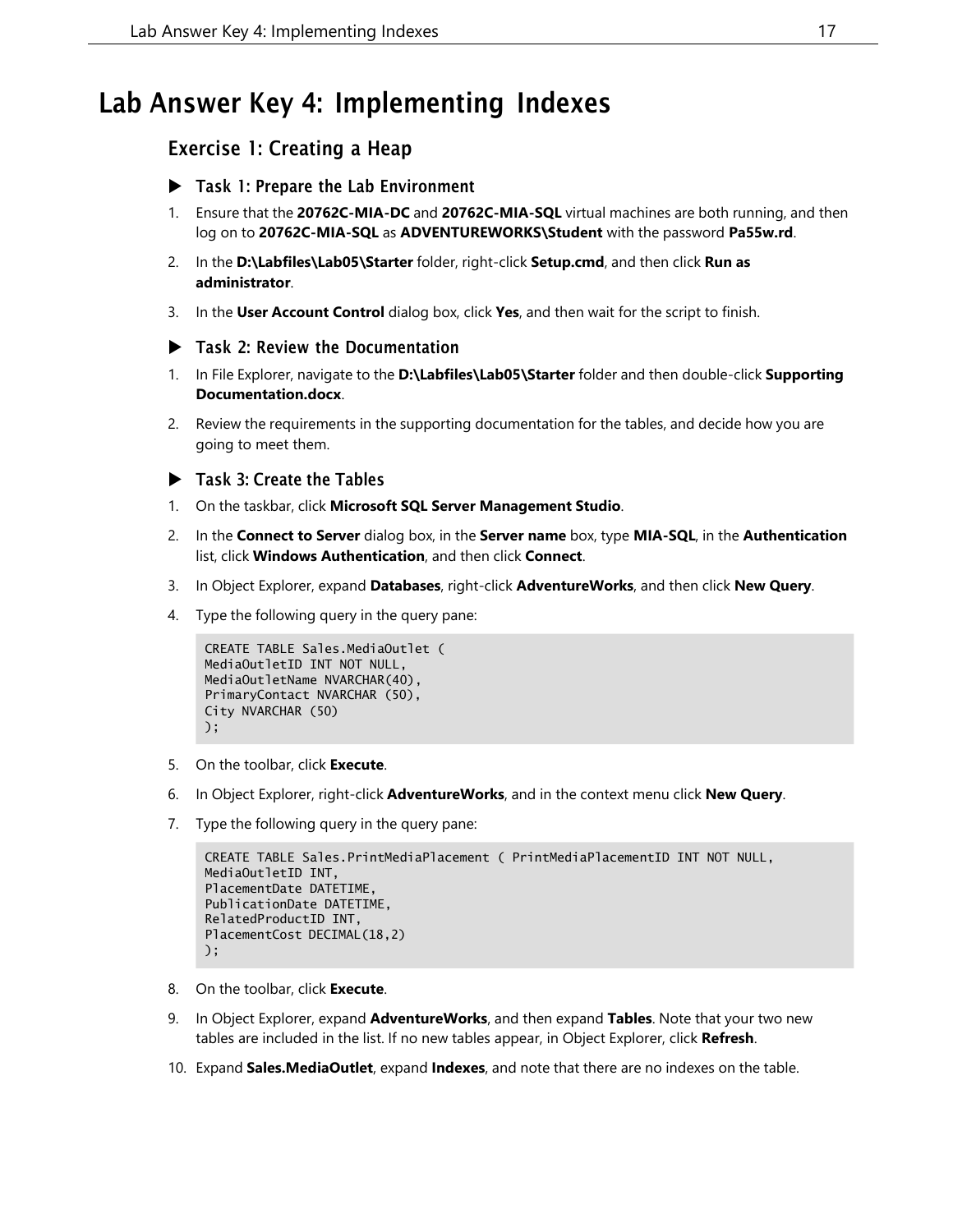- 11. Repeat Step 10 for the **Sales.PrintMediaPlacement** table.
- 12. Leave SQL Server Management Studio open for the next exercise.

**Results**: After completing this exercise, you will have created two new tables in the AdventureWorks database.

## Exercise 2: Creating a Clustered Index

- ▶ Task 1: Add a Clustered Index to Sales.MediaOutlet
- 1. In Object Explorer, right-click **AdventureWorks**, and then click **New Query**.
- 2. Type the following query in the query pane:

```
ALTER TABLE Sales.MediaOutlet ADD CONSTRAINT IX_MediaOutlet UNIQUE CLUSTERED (
MediaOutletID
);
```
- 3. On the toolbar, click **Execute**.
- 4. In Object Explorer, click **Sales.MediaOutlet**, and then on the toolbar, click **Refresh**.
- 5. Expand **Indexes** and note that the table has a clustered index named **IX\_MediaOutlet (Clustered)**.
- 6. Expand **Keys** and note that the table has a key named **IX\_MediaOutlet**.

```
 Task 2: Add a Clustered Index to Sales.PrintMediaPlacement
```
- 1. In Object Explorer, right-click **AdventureWorks**, and then click **New Query**.
- 2. Type the following query in the query pane:

```
CREATE UNIQUE CLUSTERED INDEX CIX_PrintMediaPlacement ON Sales.PrintMediaPlacement (
PrintMediaPlacementID ASC
);
```
- 3. On the toolbar, click **Execute**.
- 4. In Object Explorer, click **Sales.PrintMediaPlacement**, and then on the toolbar, click **Refresh**.
- 5. Expand **Indexes** and note that the table has a clustered index named **CIX\_PrintMediaPlacement (Clustered)**.
- 6. Leave SQL Server Management Studio open for the next exercise.

**Results**: After completing this exercise, you will have created clustered indexes on the new tables.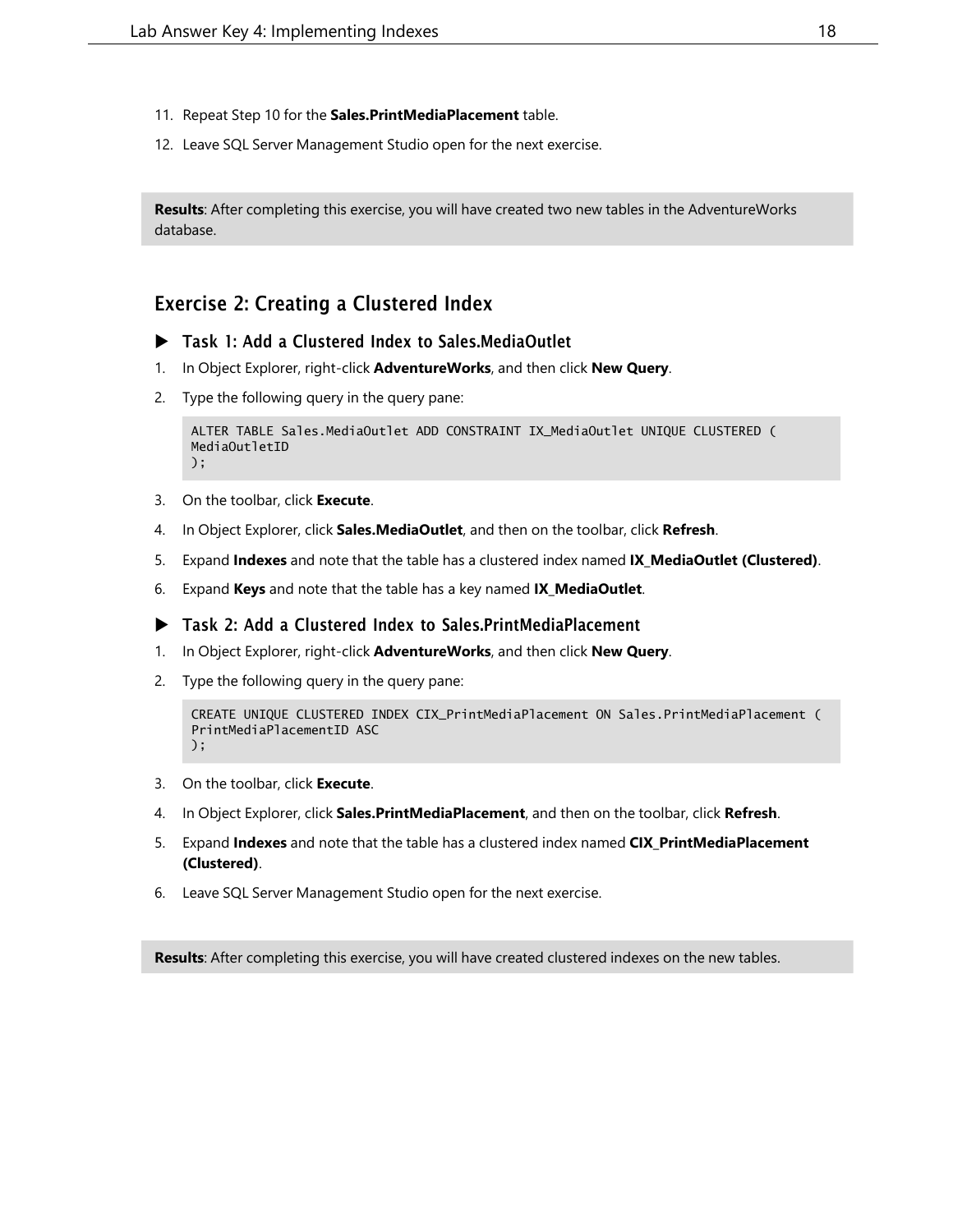## Exercise 3: Creating a Covering Index

- Task 1: Add Some Test Data
- 1. On the **File** menu, point to **Open**, and then click **File**.
- 2. In the **Open File** dialog box, navigate to the **D:\Labfiles\Lab05\Starter** folder, click **InsertDummyData.sql**, and then click **Open**.
- 3. On the toolbar, click **Execute.**

#### ▶ Task 2: Run the Poor Performing Query

- 1. On the **File** menu, point to **Open**, and then click **File**.
- 2. In the **Open File** dialog box, navigate to the **D:\Labfiles\Lab05\Starter** folder, click **SalesQuery.sql**, and then click **Open**.
- 3. On the **Query** menu, click **Include Actual Execution Plan**.
- 4. On the toolbar, click **Execute**.
- 5. On the **Execution Plan** tab, note the missing index warning.

#### Task 3: Create a Covering Index

- 1. On the **Execution Plan** tab, move the mouse over the green **Missing Index** text.
- 2. Right-click the green **Missing Index** text, and then click **Missing Index Details**.
- 3. In the query pane, delete the **/\*** on line 6 and then delete the **\*/** on line 13.
- 4. Modify the query so that it reads as follows:

```
USE [AdventureWorks]
GO
CREATE NONCLUSTERED INDEX NCI_PrintMediaPlacement
ON [Sales].[PrintMediaPlacement] ([PublicationDate],[PlacementCost])
INCLUDE ([PrintMediaPlacementID],[MediaOutletID],[PlacementDate],[RelatedProductID])
GO
```
- 5. On the toolbar, click **Execute**.
- 6. In Object Explorer, click **Sales.PrintMediaPlacement**, and then on the toolbar, click **Refresh**.
- 7. Expand **Indexes** and note that there is a nonclustered index named **NCI\_PrintMediaPlacement (Non-Unique, Non-Clustered)**.
- $\blacktriangleright$  Task 4: Check the Performance of the Sales Query
- 1. Switch to the **SalesQuery.sql** query file, and on the toolbar, click **Execute**.
- 2. On the **Execution Plan** tab, note that SQL Server Management Studio no longer warns of a missing index.
- 3. Note that the new **NCI\_PrintMediaPlacement** index is being used.
- 4. Close SQL Server Management Studio without saving any changes.

**Results**: After completing this exercise, you will have created a covering index suggested by SQL Server Management Studio.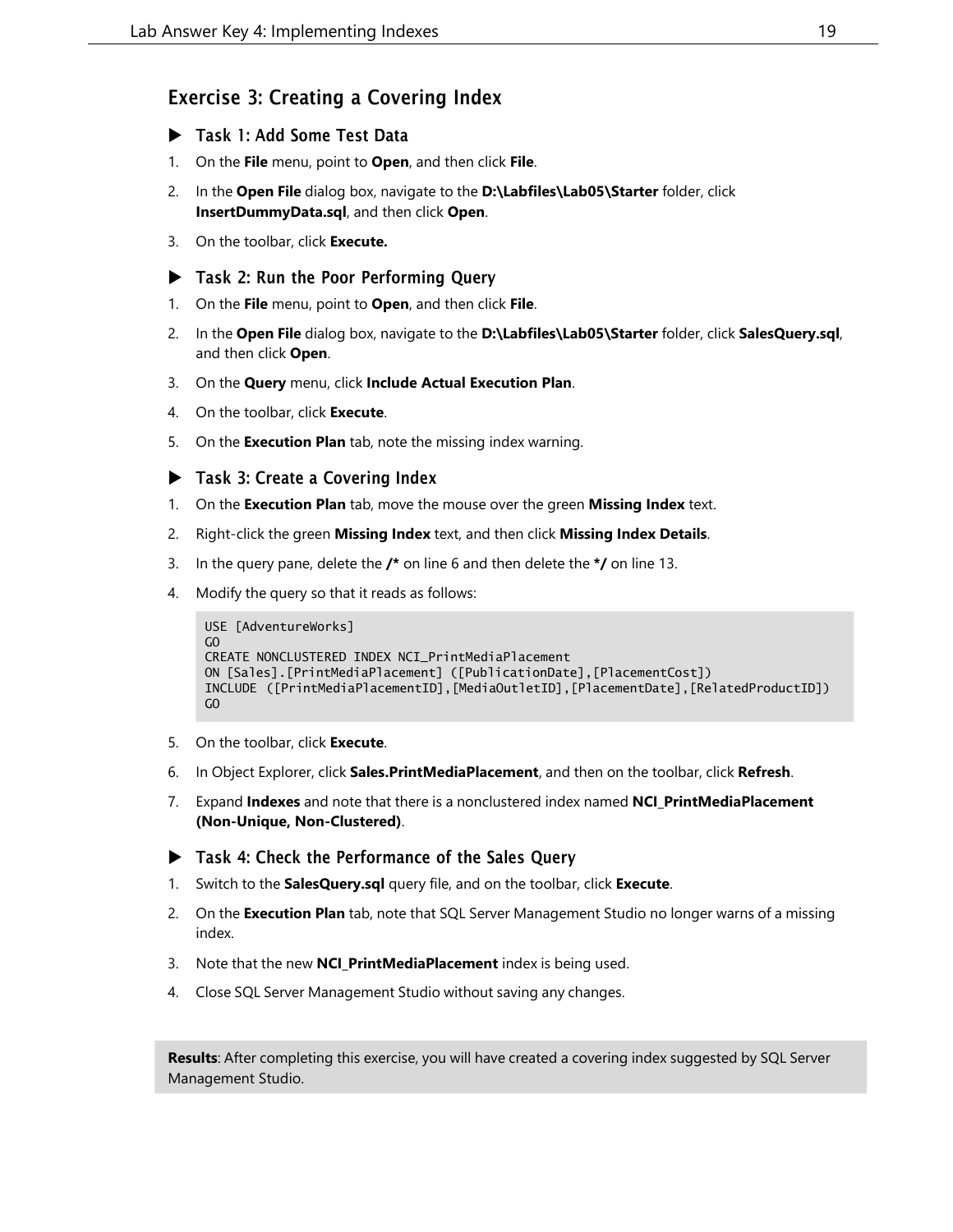## <span id="page-19-0"></span>Lab 5: Optimizing Indexes

#### **Scenario**

You have been hired by the IT Director of the Adventure Works Bicycle Company to work with their DBA to improve the use of indexes in the database. You want to show the DBA how to use Query Store to improve query performance and identify missing indexes. You will also highlight the importance of having a clustered index on each table.

#### **Objectives**

In this lab, you will practice:

- Using Query Store to monitor queries and identify missing indexes.
- Compare a heap against a table with a clustered index.

Virtual machine: **20762C-MIA-SQL**

#### User name: **ADVENTUREWORKS\Student**

Password: **Pa55w.rd**

## Exercise 1: Using Query Store

#### **Scenario**

You are the DBA for the Adventure Works Bicycle Company. You have been working with a consultant to implement the features in Query Store, and now want to simulate a typical query load.

The main tasks for this exercise are as follows:

1. Use Query Store to Monitor Query Performance

- ▶ Task 1: Use Query Store to Monitor Query Performance
- 1. Log on to **20762C-MIA-SQL** as **ADVENTUREWORKS\Student** with the password **Pa55w.rd**.
- 2. In the **D:\Labfiles\Lab06\Starter** folder, right-click **Setup.cmd**, and then click **Run as administrator**.
- 3. In SSMS, connect to the **MIA-SQL** database engine instance using Windows authentication.
- 4. Open **QueryStore\_Lab1.sql**.
- 5. Make **AdventureWorks2016** the current database.
- 6. Execute the code to create an indexed view.
- 7. Select the code under the comment **Clear the Query Store**, and then click **Execute**.
- 8. Select the code under the comment **Run a select query six times**, and then click **Execute**.
- 9. Repeat five times, waiting a few seconds each time.
- 10. Select the code to **Update the statistics with fake figures**, and then click **Execute**.
- 11. Repeat Step 10 twice.
- 12. In **Query Store**, double-click **Top Resource Consuming Queries**.
- 13. Examine the different views of the Top 25 Resources report and force the original query plan to be used.
- 14. Switch to the **QueryStore\_Lab1.sql** tab and repeat Step 10 three times.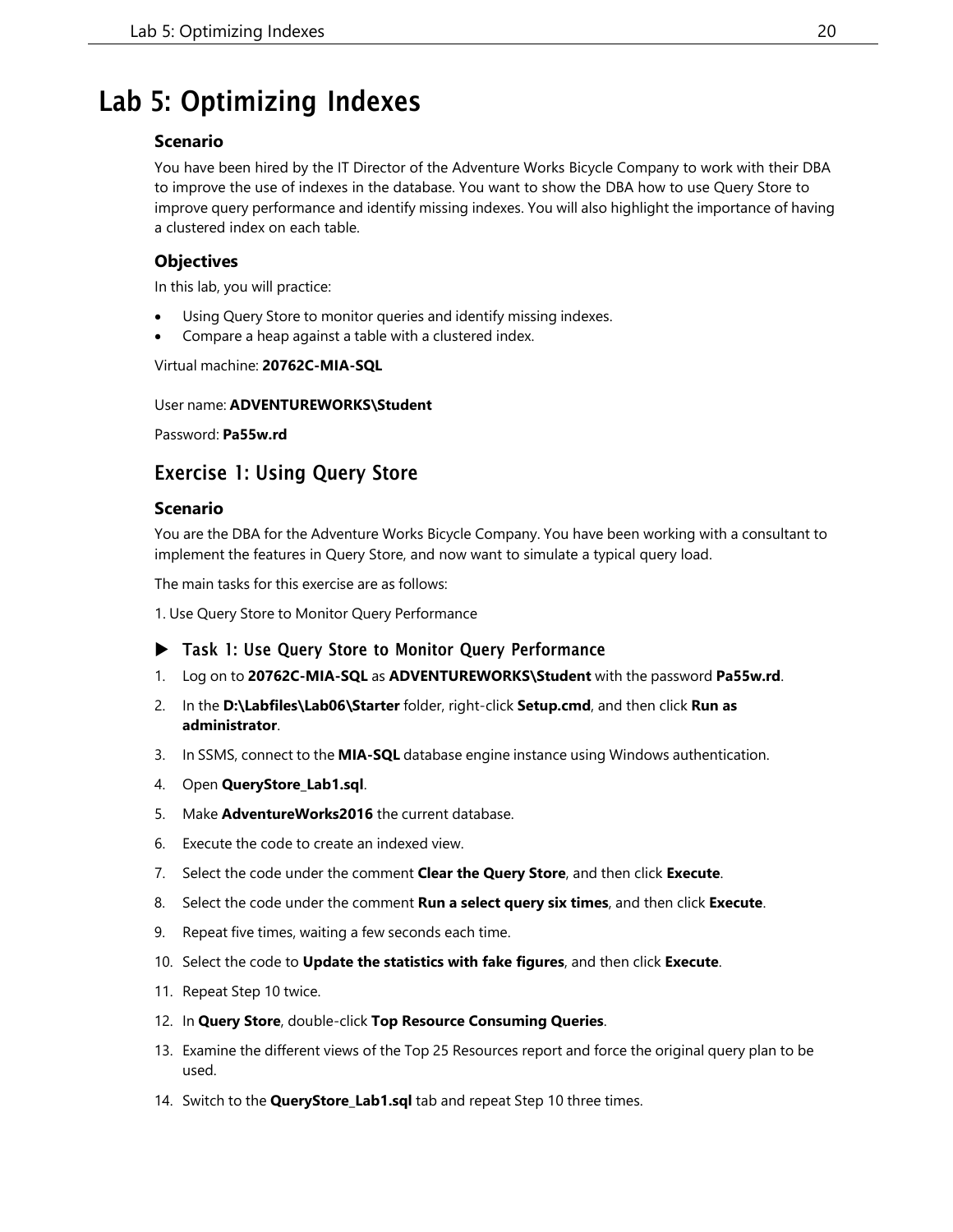- 15. Switch to the **Top Resource Consuming Queries** tab to identify which query plans used a clustered index seek and which ones used a clustered index scan.
- 16. Keep SSMS open for the next lab exercise.

**Results**: After completing this lab exercise you will have used Query Store to monitor query performance, and used it to force a particular execution plan to be used.

## Exercise 2: Heaps and Clustered Indexes

#### **Scenario**

You are the DBA for the Adventure Works Bicycle Company. You have had complaints that a number of queries have been running slowly. When you take a closer look, you realize that a number of tables have been created without a clustered index. Before adding a clustered index, you decide to run some tests to find out what difference a clustered index makes to query performance.

The main tasks for this exercise are as follows:

1. Compare a Heap with a Clustered Index

#### ▶ Task 1: Compare a Heap with a Clustered Index

- 1. Open **ClusterVsHeap\_lab.sql**, and run each part of the script in turn.
- 2. Make **AdventureWorks2016** the current database.
- 3. Run the script to create a table as a heap.
- 4. Run the script to create a table with a clustered index.
- 5. Run the script to SET STATISTICS ON. Run each set of select statements on both the heap, and the clustered index.
- 6. Open **HeapVsClustered\_Timings.docx**, and use the document to note the CPU times for each.
- 7. Run the script to select from each table.
- 8. Run the script to select from each table with the ORDER BY clause.
- 9. Run the script to select from each table with the WHERE clause.
- 10. Run the script to select from each table with both the WHERE clause and ORDER BY clause.
- 11. Run the script to insert data into each table.
- 12. Compare your results with the timings in the Solution folder.
- 13. If you have time, run the select statements again and **Include Live Query Statistics**.
- 14. Close SQL Server Management Studio, without saving any changes.
- 15. Close Wordpad.

**Results**: After completing this lab exercise, you will:

Understand the effect of adding a clustered index to a table.

Understand the performance difference between a clustered index and a heap.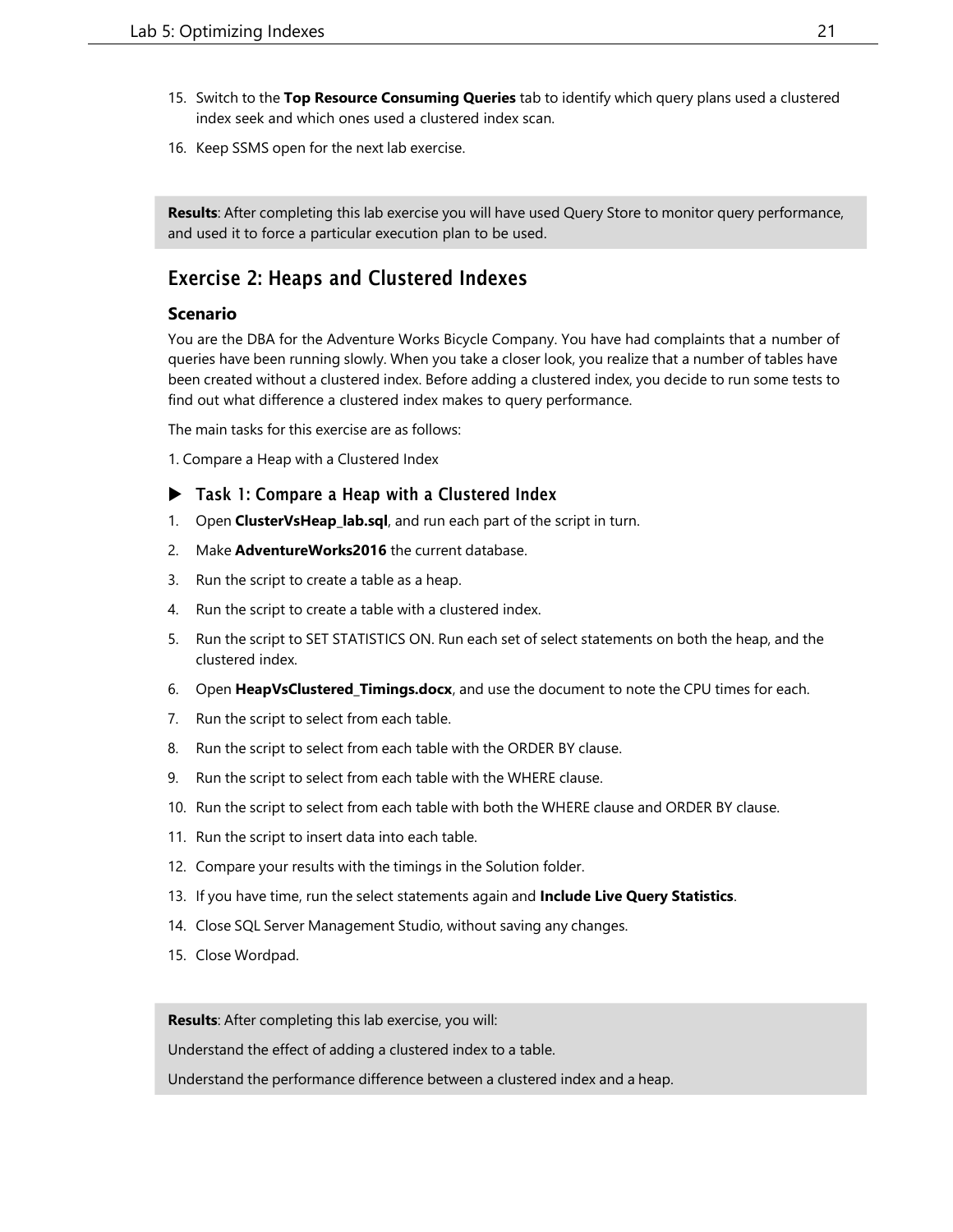## <span id="page-21-0"></span>Lab Answer Key 5: Optimizing Indexes

## Exercise 1: Using Query Store

- ▶ Task 1: Use Query Store to Monitor Query Performance
- 1. Ensure that the **20762C-MIA-DC** and 20**762C-MIA-SQL** virtual machines are running.
- 2. Log on to **20762C-MIA-SQL** as **ADVENTUREWORKS\Student** with the password **Pa55w.rd**.
- 3. In the **D:\Labfiles\Lab06\Starter** folder, right-click **Setup.cmd**, and then click **Run as administrator**.
- 4. In the **User Account Control** dialog box, click **Yes**, and wait for the script to finish.
- 5. Start SSMS and connect to the **MIA-SQL** database engine instance using Windows authentication.
- 6. On the **File** menu, point to **Open**, and then click **File**.
- 7. In the **Open File** dialog box, navigate to **D:\Labfiles\Lab06\Starter**, click **QueryStore\_Lab1.sql**, and then click **Open**.
- 8. Select the code under the comment **Use the AdventureWorks2016 database**, and then click **Execute**.
- 9. Select the code under the comment **Create indexed view**, and then click **Execute**.
- 10. Select the code under the comment **Clear the Query Store**, and then click **Execute**.
- 11. Select the code under the comment **Run a select query six times**, and then click **Execute**.
- 12. Repeat the last step another five times, waiting a few seconds between each execution.
- 13. Select the code under the comment **Update the statistics with fake figures**, and then click **Execute**.
- 14. Repeat Step 11 twice, waiting a few seconds between each execution.
- 15. In Object Explorer, expand the **Databases** node, expand **AdventureWorks2016**, expand **Query Store**, and double-click **Top Resource Consuming Queries**.
- 16. Examine the different views of the Top 25 Resources report.
- 17. Locate the original query plan, and click **Force Plan**.
- 18. In the **Confirmation** dialog box, click **Yes**.
- 19. Switch to the **QueryStore\_Lab1.sql** tab.
- 20. Repeat Step 11 three times, waiting a few seconds between each execution.
- 21. Switch to the **Top Resource Consuming Queries** tab.
- 22. Using the different views of the report, identify which query plans used a clustered index seek and which ones used a clustered index scan.
- 23. Keep SSMS open for the next lab exercise.

**Results**: After completing this lab exercise you will have used Query Store to monitor query performance, and used it to force a particular execution plan to be used.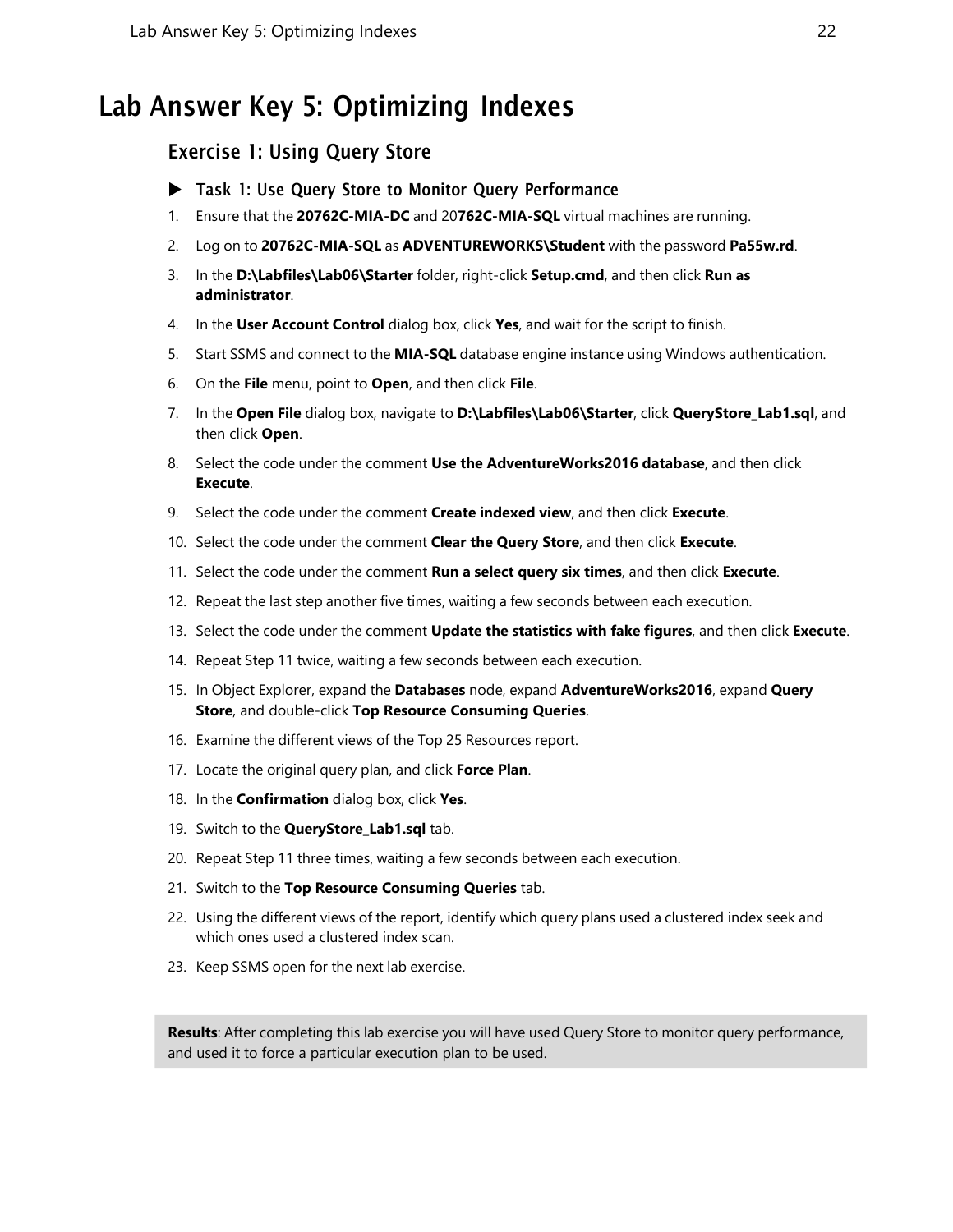## Exercise 2: Heaps and Clustered Indexes

- ▶ Task 1: Compare a Heap with a Clustered Index
- 1. On the **File** menu, point to **Open**, and then click **File**.
- 2. In the **Open File** dialog box, navigate to **D:\Labfiles\Lab06\Starter**, click **ClusterVsHeap\_lab.sql**, and then click **Open**.
- 3. Select the code under the comment **ClusterVsHeap\_lab**, and then click **Execute** to make **AdventureWorks2016** the current database.
- 4. Select the code under the comment **Create a heap and a clustered index**, and then click **Execute**.
- 5. Select the code under the comment **SET STATISTICS ON**, and then click **Execute**. The script includes a number of different select statements that will be run on both the heap, and the clustered index.
- 6. Using file explorer, navigate to **D:\Labfiles\Lab06\Starter** and open **HeapVsClustered\_Timings.docx**. Use the document to note the CPU time whilst running the code in the following steps.
- 7. In SSMS, select the code under the comment **SELECT**, and then click **Execute**.
- 8. On the **Messages** tab, note the CPU time.
- 9. Select the code under the comment **SELECT ORDER BY**, and then click **Execute**.
- 10. On the **Messages** tab, note the CPU time.
- 11. Select the code under the comment **SELECT WHERE**, and then click **Execute**.
- 12. On the **Messages** tab, note the CPU time.
- 13. Select the code under the comment **SELECT WHERE ORDER BY**, and then click **Execute**.
- 14. On the **Messages** tab, note the CPU time.
- 15. Select the code under the comment **INSERT**, and then click **Execute**.
- 16. On the **Messages** tab, note the CPU time.
- 17. Select the code under the comment **SELECT ORDER BY**, and then click **Execute**.
- 18. On the **Messages** tab, note the CPU time.
- 19. Compare your results with the timings in the **D:\Labfiles\Lab06\Solution\HeapVsClustered\_Solution.docx** file.
- 20. If you have time, run the select statements again with Live Query Statistics. Click the **Include Live Query Statistics** button on the toolbar, and run each query again.
- 21. Close SQL Server Management Studio, without saving any changes.
- 22. Close Wordpad.

**Results**: After completing this lab exercise, you will:

Understand the effect of adding a clustered index to a table.

Understand the performance difference between a clustered index and a heap.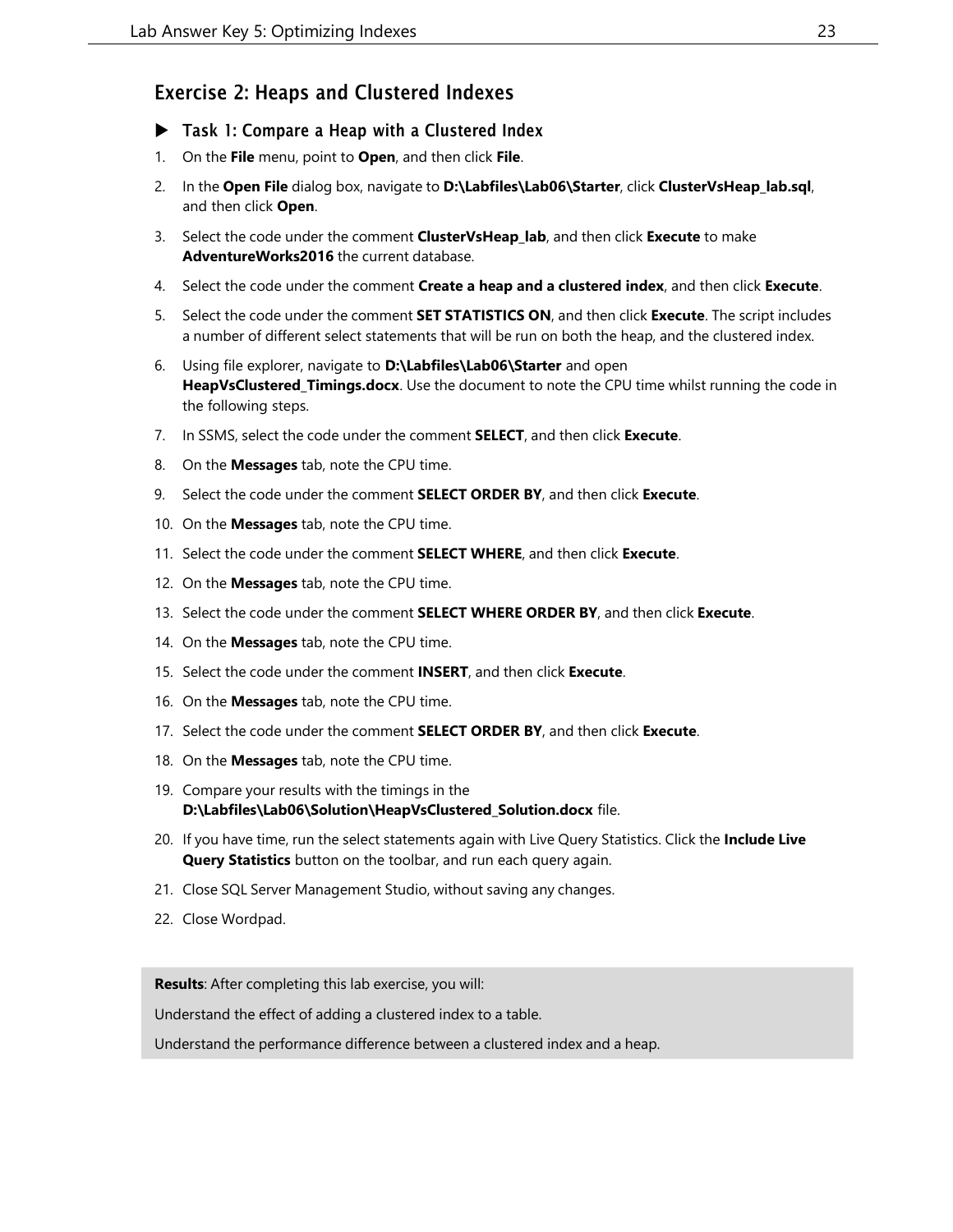## <span id="page-23-0"></span>Lab 6: Designing and Implementing Views

#### **Scenario**

A new web-based stock promotion is being tested at the Adventure Works Bicycle Company. Your manager is worried that providing access from the web-based system directly to the database tables will be insecure, so has asked you to design some views for the web-based system.

The Sales department has also asked you to create a view that enables a temporary worker to enter new customer data without viewing credit card, email address, or phone number information.

#### **Objectives**

After completing this lab, you will be able to:

- Create standard views.
- Create updateable views.

Virtual machine: **20762C-MIA-SQL**

#### User name: **AdventureWorks\Student**

Password: **Pa55w.rd**

## Exercise 1: Creating Standard Views

#### **Scenario**

The web-based stock promotion requires two new views: OnlineProducts and Available Models. The documentation for each view is shown in the following tables:

#### *View 1: OnlineProducts*

| <b>View Column</b>    | <b>Table Column</b>                                                                                                                                                            |
|-----------------------|--------------------------------------------------------------------------------------------------------------------------------------------------------------------------------|
| ProductID             | Production.Product,ProductID                                                                                                                                                   |
| Name                  | Production.Product, Name                                                                                                                                                       |
| <b>Product Number</b> | Production.Product,ProductNumber                                                                                                                                               |
| Color                 | Production.Product.Color. If NULL, return 'N/A'                                                                                                                                |
| Availability          | Production.Product.DaysToManufacture. If 0<br>returns 'In stock', If 1 returns 'Overnight'. If 2<br>return '2 to 3 days delivery'. Otherwise, return<br>'Call us for a quote'. |
| Size                  | Production.Product.Size                                                                                                                                                        |
| Unit of Measure       | Production.Product.SizeUnitMeasureCode                                                                                                                                         |
| Price                 | Production.Product.ListPrice                                                                                                                                                   |
| Weight                | Production.Product.Weight                                                                                                                                                      |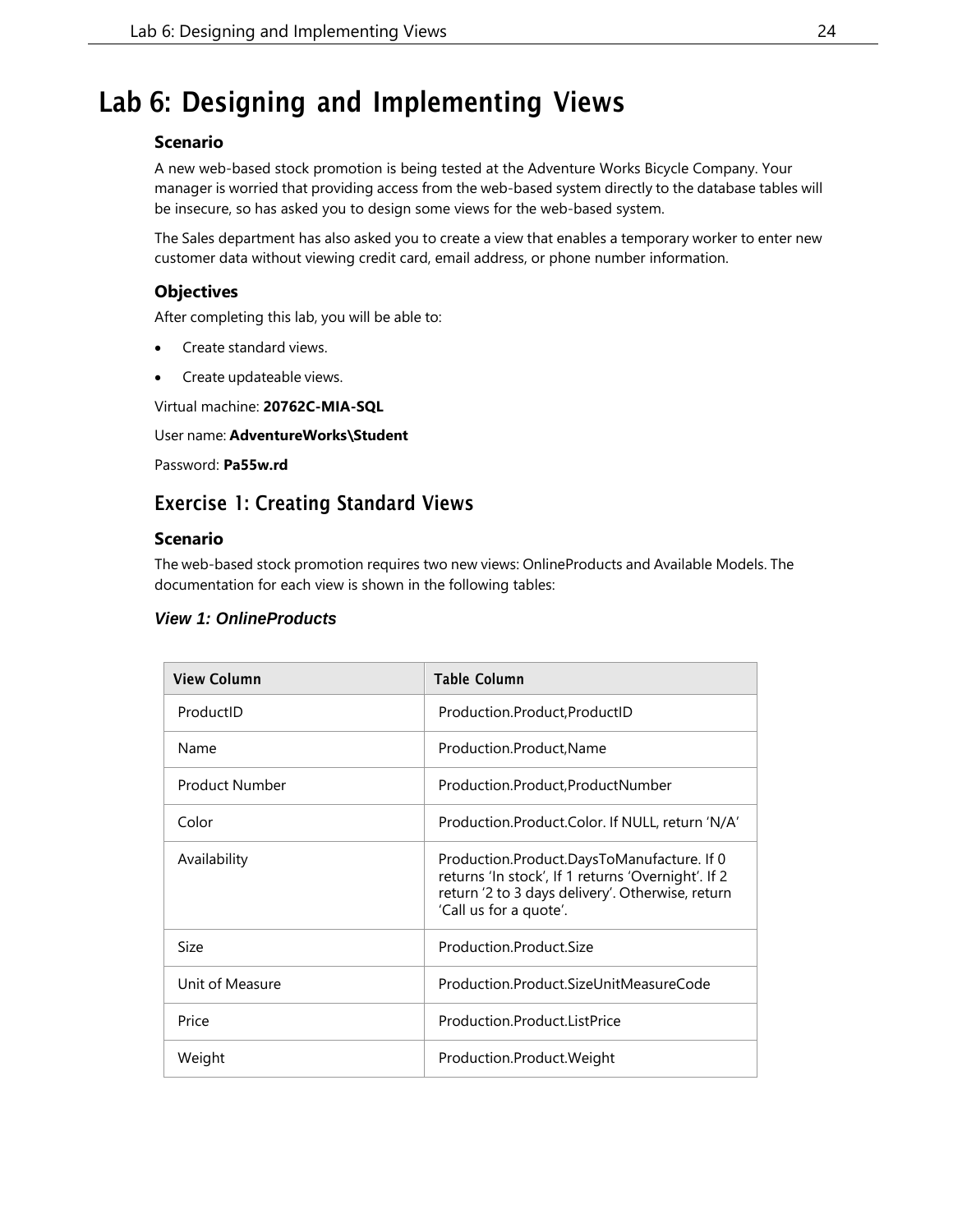This view is based on the Production.Product table. Products should be displayed only if the product is on sale, which can be determined using the SellStartDate and SellEndDate columns.

*View 2: Available Models*

| <b>View Column</b> | <b>Table Column</b>                    |
|--------------------|----------------------------------------|
| Product ID         | Production.Product.ProductID           |
| Product Name       | Production Product Name                |
| Product Model ID   | Production ProductModel ProductModelID |
| Product Model      | Production.ProductMode.Name            |

This view is based on two tables: Production.Product and Production.ProductModel. Products should be displayed only if the product is on sale, which can be determined using the SellStartDate and SellEndDate columns.

The main tasks for this exercise are as follows:

- 1. Prepare the Environment
- 2. Design and Implement the Views
- 3. Test the Views

#### ▶ Task 1: Prepare the Environment

- 1. Ensure that the **20762C-MIA-DC** and **20762C-MIA-SQL** virtual machines are both running, and then log on to **20762C-MIA-SQL** as **ADVENTUREWORKS\Student** with the password **Pa55w.rd**.
- 2. Run **Setup.cmd** in the **D:\Labfiles\Lab08\Starter** folder as Administrator.

#### ▶ Task 2: Design and Implement the Views

- 1. Review the documentation for the new views.
- 2. Using SSMS, connect to MIA-SQL using Windows Authentication.
- 3. Open a new query window.
- 4. Write and execute scripts to create the new views.

#### Task 3: Test the Views

• Query both views to ensure that they return the data required in the original documentation.

**Results**: After completing this exercise, you will have two new views in the AdventureWorks database.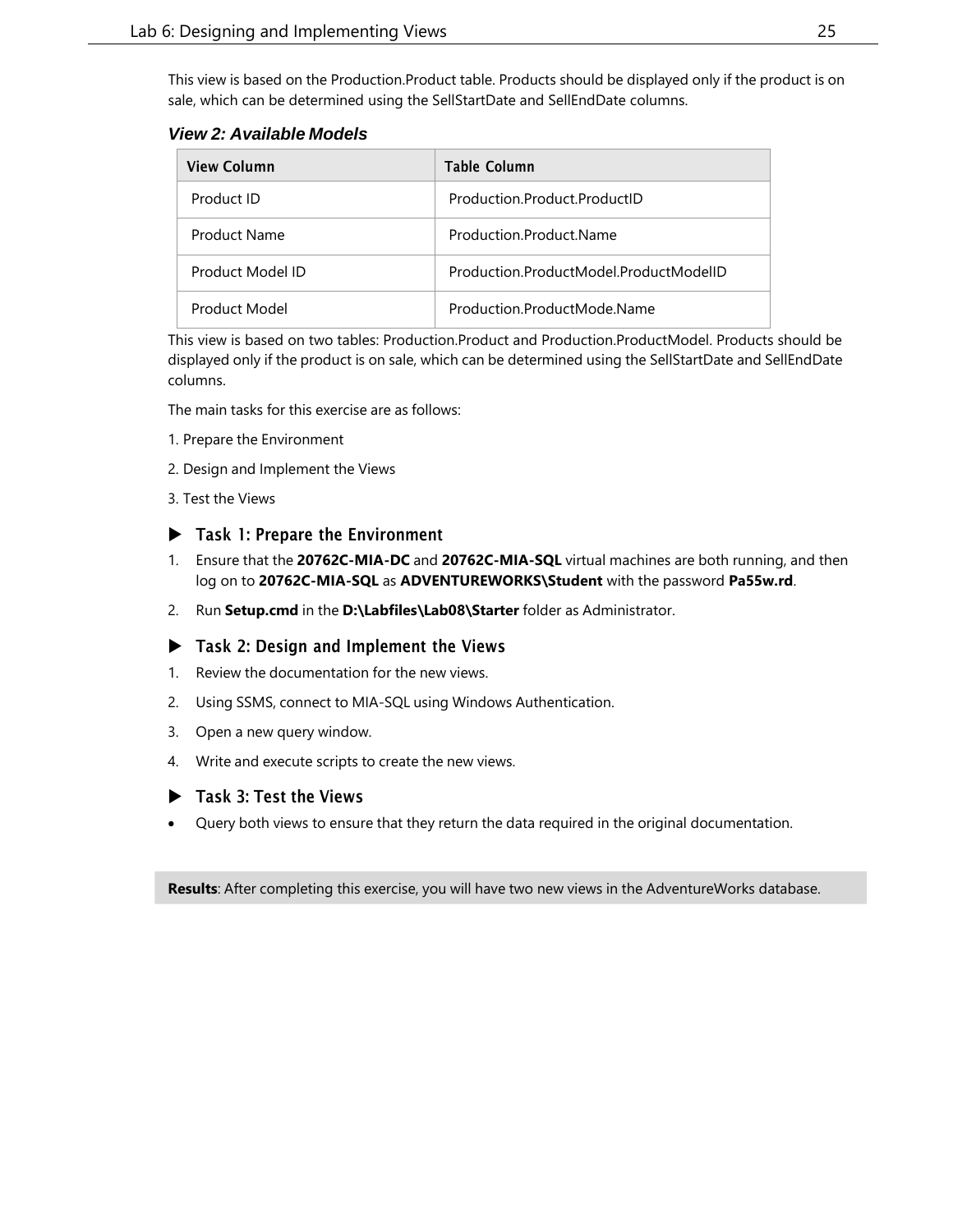## Exercise 2: Creating an Updateable View

#### **Scenario**

The Sales department has asked you to create an updateable view based on the Sales.CustomerPII table, enabling a temporary worker to enter a batch of new customers while keeping the credit card, email and phone number information secure.

The view must contain three columns from the Sales.CustomerPII table: CustomerID, FirstName and LastName. You must be able to update the view with new customers.

| <b>View Columns</b> | <b>Table Columns</b>         |
|---------------------|------------------------------|
| CustomerID          | Sales.CustomerPII.CustomerID |
| FirstName           | Sales.CustomerPII.FirstName  |
| LastName            | Sales CustomerPILI astName   |

The main tasks for this exercise are as follows:

- 1. Design and Implement the Updateable View
- 2. Test the Updateable View

#### ▶ Task 1: Design and Implement the Updateable View

- 1. Review the requirements for the updateable view.
- 2. Write and execute a script to create the new view.

#### ▶ Task 2: Test the Updateable View

- 1. Write and execute a SELECT query to check that the view returns the correct columns. Order the result set by CustomerID.
- 2. Write and execute an INSERT statement to add a new record to the view.
- 3. Check that the new record appears in the view results.
- 4. Close SSMS without saving any changes.

**Results**: After completing this exercise, you will have a new updateable view in the database.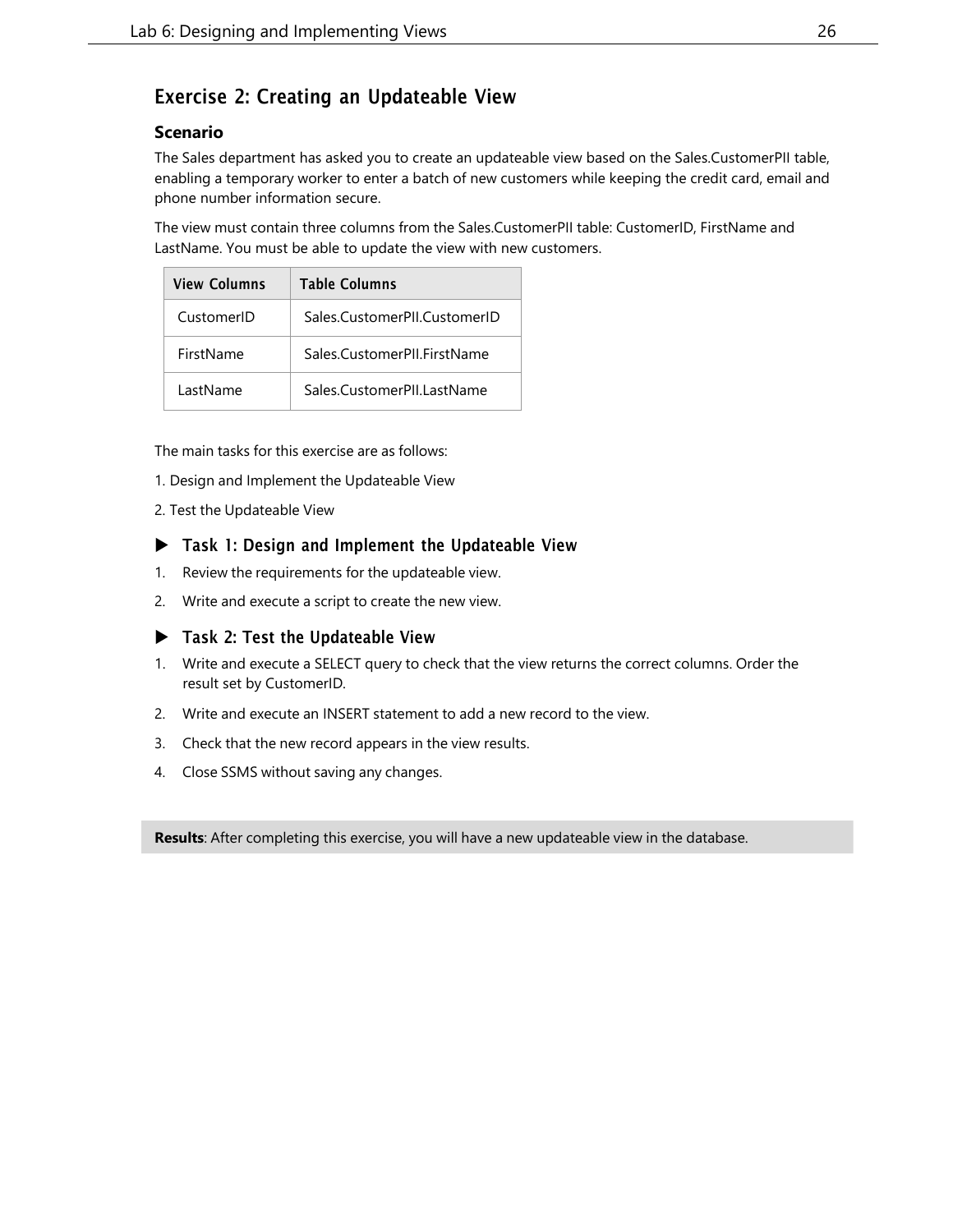## <span id="page-26-0"></span>Lab Answer Key 6: Designing and Implementing Views

### Exercise 1: Creating Standard Views

- Task 1: Prepare the Environment
- 1. Ensure that the **20762C-MIA-DC** and **20762C-MIA-SQL** virtual machines are both running, and then log on to **20762C-MIA-SQL** as **ADVENTUREWORKS\Student** with the password **Pa55w.rd**.
- 2. In the **D:\Labfiles\Lab08\Starter** folder, right-click **Setup.cmd**, and then click **Run as administrator**.
- 3. In the **User Account Control** dialog box, click **Yes**, and then wait for the script to finish.

#### $\blacktriangleright$  Task 2: Design and Implement the Views

- 1. Review the documentation for the views.
- 2. On the taskbar, click **Microsoft SQL Server Management Studio**.
- 3. In the **Connect to Server** dialog box, in the **Server name** box, type **MIA-SQL**, in the **Authentication** list, click **Windows Authentication**, and then click **Connect**.
- 4. On the toolbar, click **New Query**.
- 5. In the new query pane, type the following code to create the **Production.OnlineProducts** view:

```
USE AdventureWorks2016;
GO
CREATE VIEW
Production.OnlineProducts
AS
SELECT p.ProductID, p.Name, p.ProductNumber AS [Product Number], COALESCE(p.Color,
'N/A') AS Color,
CASE p.DaysToManufacture
WHEN 0 THEN 'In stock'
WHEN 1 THEN 'Overnight'
WHEN 2 THEN '2 to 3 days delivery'
ELSE 'Call us for a quote'
END AS Availability,
p.Size, p.SizeUnitMeasureCode AS [Unit of Measure], p.ListPrice AS Price, p.Weight
FROM Production.Product AS p
WHERE p.SellEndDate IS NULL AND p.SellStartDate IS NOT NULL;
GO
```
6. Below the query that you have just typed, type the following code to create the **Production.AvailableModels** view:

```
USE AdventureWorks2016;
GO
CREATE VIEW
Production.AvailableModels
AS
SELECT p.ProductID AS [Product ID], p.Name, pm.ProductModelID AS [Product Model ID],
pm.Name as [Product Model]
FROM Production.Product AS p
INNER JOIN Production.ProductModel AS pm
ON p.ProductModelID = pm.ProductModelID
WHERE p.SellEndDate IS NULL
AND p.SellStartDate IS NOT NULL;
```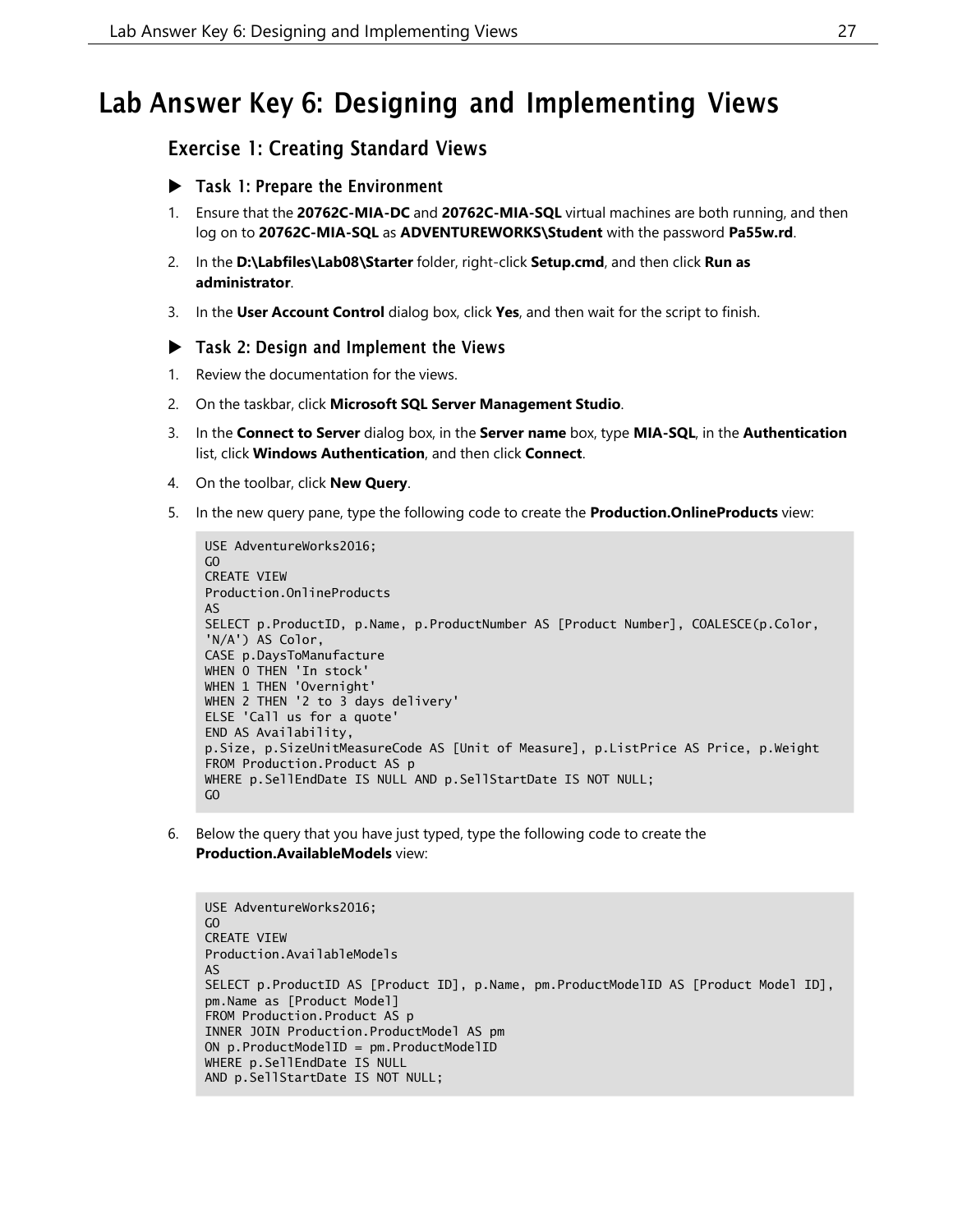GO

- 7. On the toolbar, click **Execute** to create the views.
- Task 3: Test the Views
- 1. On the **File** menu, point to **New**, and then click **Query with Current Connection**.
- 2. In the new query pane, type the following code to test the new views:

```
USE AdventureWorks2016;
GO
SELECT * FROM Production.OnlineProducts;
GO
SELECT * FROM Production.AvailableModels;
GO
```
- 3. On the toolbar, click **Execute**.
- 4. Check that each view is returning the correct columns, check that the column headings are correct, and check that only products that are available to be sold are listed.
- 5. Leave SSMS open for use in the next exercise.

**Results**: After completing this exercise, you will have two new views in the AdventureWorks database.

## Exercise 2: Creating an Updateable View

#### ▶ Task 1: Design and Implement the Updateable View

- 1. Review the requirements for the updateable view.
- 2. In SSMS, on the **File** menu, point to **New**, and then click **Query with Current Connection**.
- 3. In the new query pane, type the following code to create the updateable **Sales.NewCustomer** view:

```
USE AdventureWorks2016;
GO
CREATE VIEW Sales.NewCustomer
AS
SELECT CustomerID, FirstName, LastName
FROM Sales.CustomerPII;
GO
```
4. On the toolbar, click **Execute** to create the view.

#### Task 2: Test the Updateable View

- 1. On the **File** menu, point to **New**, and then click **Query with Current Connection**.
- 2. In the new query pane, type the following code to test that the new view returns the correct data:

```
USE AdventureWorks2016;
GO
SELECT * FROM Sales.NewCustomer
ORDER BY CustomerID
```
3. On the toolbar, click **Execute**.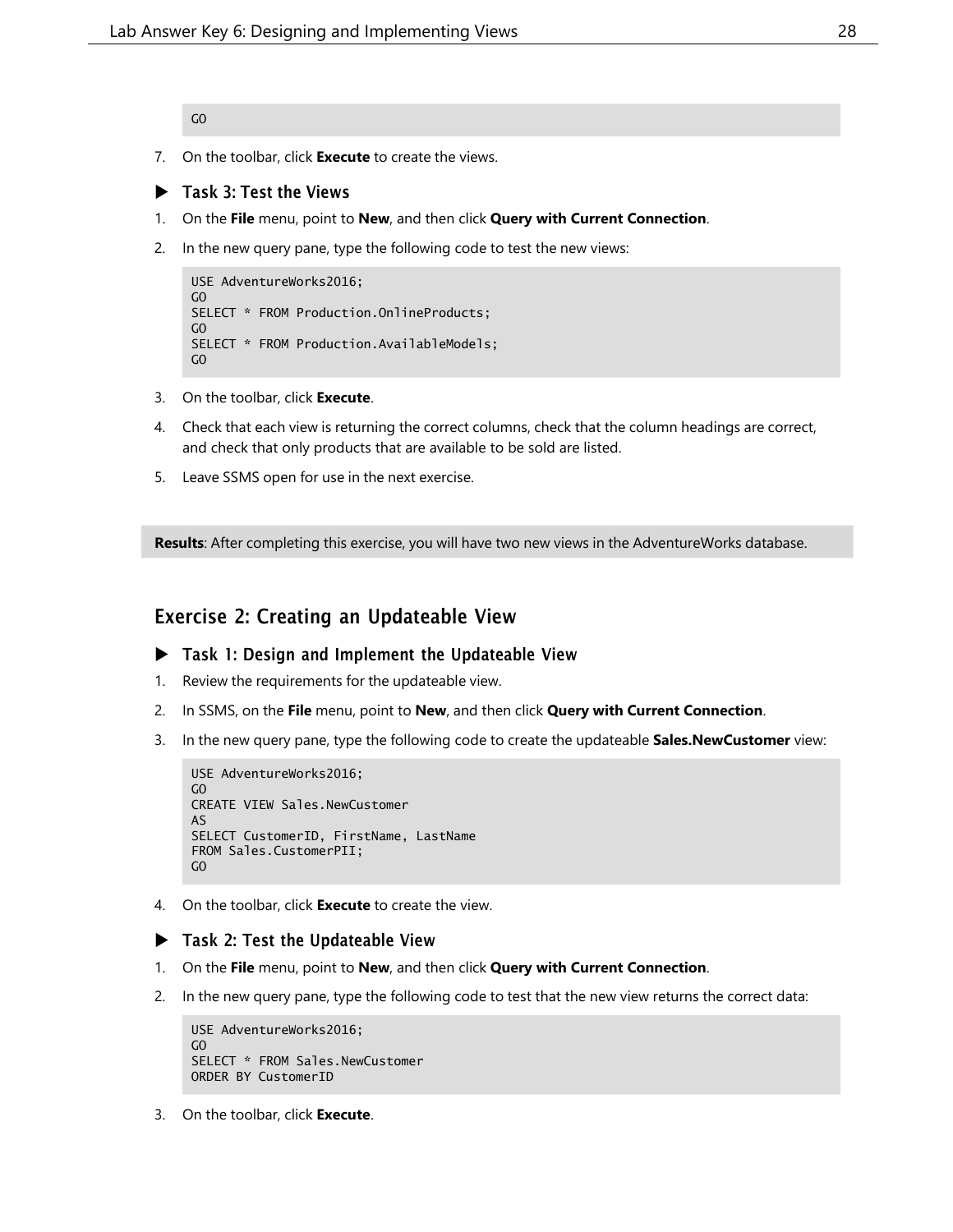- 4. Check that the view is returning the correct columns.
- 5. Above the query that you have just typed, type the following code to test that the new view is updateable:

```
USE AdventureWorks2016;
GO
INSERT INTO Sales.NewCustomer
VALUES
(10001,'Ed', 'Kish'),
(10002, 'Kermit', 'Albritton');
GO
```
- 6. On the toolbar, click **Execute**.
- 7. Check that the new rows now appear in the results set from the view.
- 8. Close SSMS without saving any changes.

**Results**: After completing this exercise, you will have a new updateable view in the database.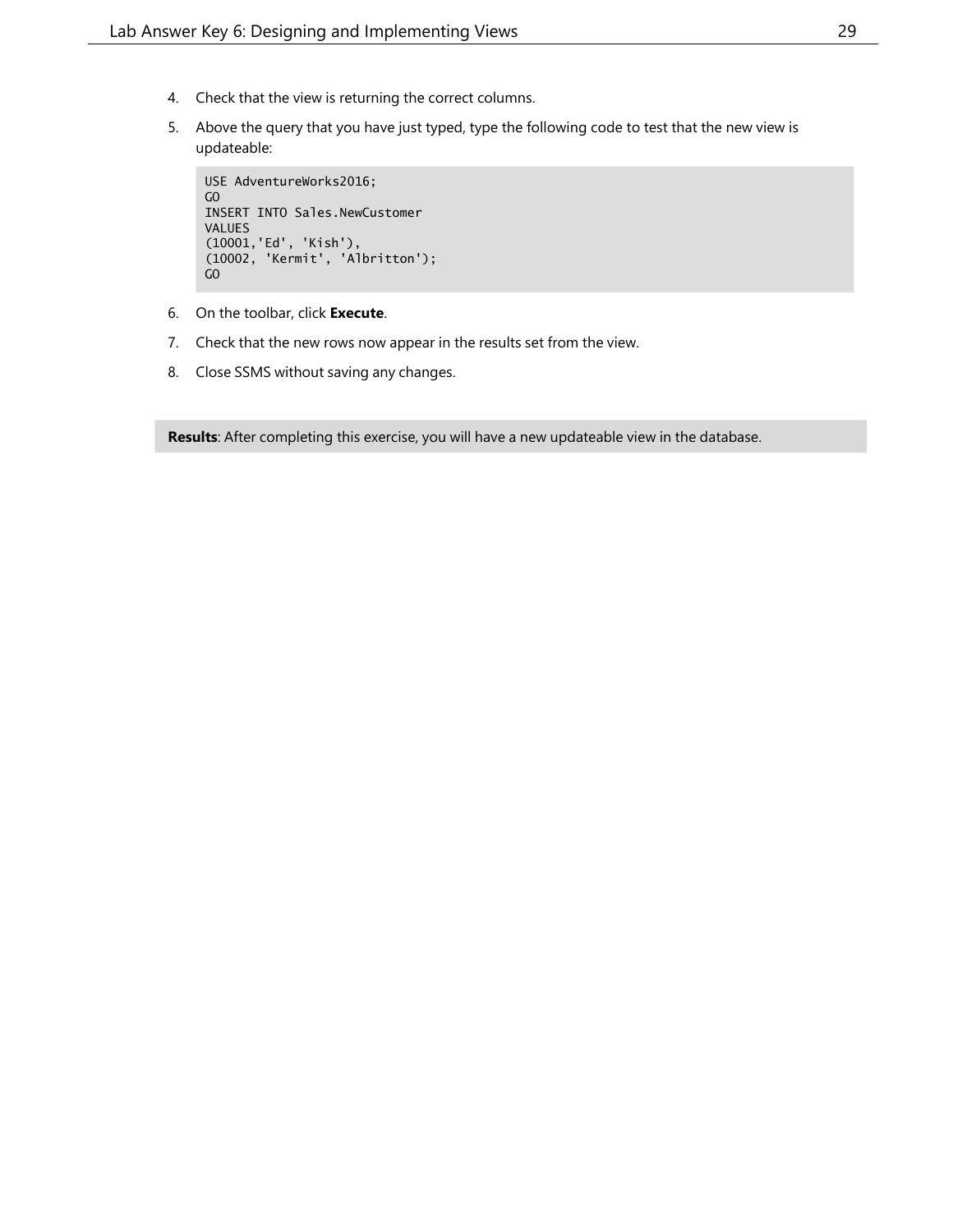## <span id="page-29-0"></span>Lab 7: Designing and Implementing Stored Procedures

#### **Scenario**

You need to create a set of stored procedures to support a new reporting application. The procedures will be created within a new Reports schema.

#### **Objectives**

After completing this lab, you will be able to:

Create a stored procedure.

- Change the execution context of a stored procedure.
- Create a parameterized stored procedure.

Virtual machine: **20762C-MIA-SQL**

#### User name: **ADVENTUREWORKS\Student**

Password: **Pa55w.rd**

## Exercise 1: Create Stored Procedures

#### **Scenario**

In this exercise, you will create two stored procedures in the MarketDev database to support one of the new reports.

#### **Supporting Documentation**

| <b>Stored Procedure:</b>  | <b>Reports.GetProductColors</b>                                                                                                                                                                                                                                                               |
|---------------------------|-----------------------------------------------------------------------------------------------------------------------------------------------------------------------------------------------------------------------------------------------------------------------------------------------|
| Input Parameters:         | None                                                                                                                                                                                                                                                                                          |
| <b>Output Parameters:</b> | None                                                                                                                                                                                                                                                                                          |
| Output Columns:           | Color (from Marketing.Product)                                                                                                                                                                                                                                                                |
| Notes:                    | Colors should not be returned more than once in the output. NULL values<br>should not be returned.                                                                                                                                                                                            |
| Stored Procedure:         | Reports.GetProductsAndModels                                                                                                                                                                                                                                                                  |
| Input Parameters:         | None                                                                                                                                                                                                                                                                                          |
| <b>Output Parameters:</b> | None                                                                                                                                                                                                                                                                                          |
| <b>Output Columns:</b>    | ProductID, ProductName, ProductNumber, SellStartDate, SellEndDate and<br>Color (from Marketing.Product), ProductModelID (from<br>Marketing.ProductModel), EnglishDescription, FrenchDescription,<br>ChineseDescription.                                                                       |
| Output Order:             | ProductID, ProductModelID.                                                                                                                                                                                                                                                                    |
| Notes:                    | For descriptions, return the Description column from the<br>Marketing.ProductDescription table for the appropriate language. The<br>LanguageID for English is "en", for French is "fr" and for Chinese is "zh-cht".<br>If no specific language description is available, return the invariant |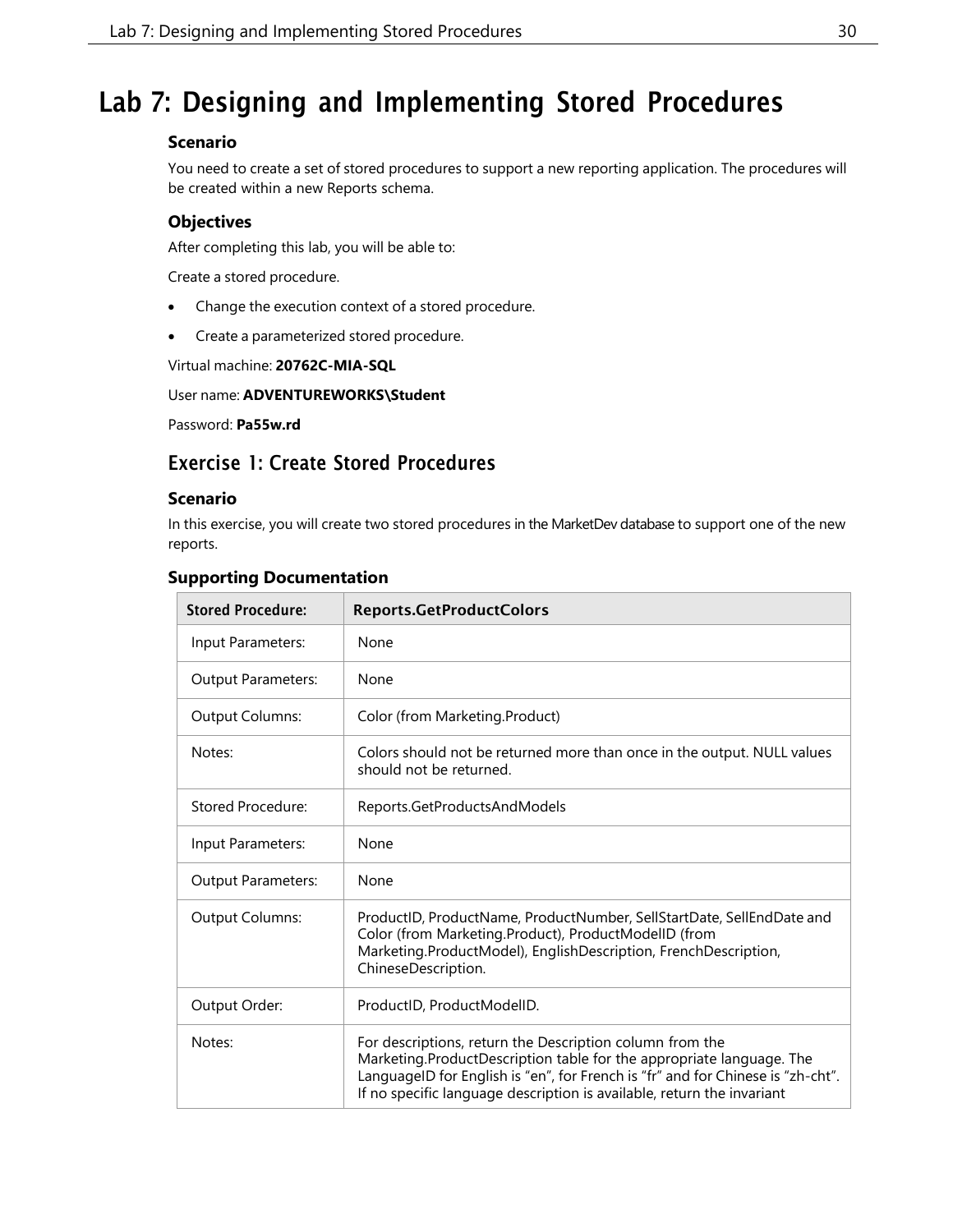| <b>Stored Procedure:</b> | Reports.GetProductColors                                                                                                                                                                                                   |
|--------------------------|----------------------------------------------------------------------------------------------------------------------------------------------------------------------------------------------------------------------------|
|                          | language description if it is present. The LanguageID for the invariant<br>language is a blank string ". Where neither the specific language nor<br>invariant language descriptions exist, return the ProductName instead. |

The main tasks for this exercise are as follows:

- 1. Prepare the Lab Environment
- 2. Review the Reports.GetProductColors Stored Procedure Specification
- 3. Design, Create and Test the Reports.GetProductColors Stored Procedure
- 4. Review the Reports.GetProductsAndModels Stored Procedure Specification
- 5. Design, Create and Test the Reports.GetProductsAndModels Stored Procedure

#### ▶ Task 1: Prepare the Lab Environment

- 1. Ensure that the **20762C-MIA-DC** and **20762C-MIA-SQL** virtual machines are both running, and then log on to **20762C-MIA-SQL** as **ADVENTUREWORKS\Student** with the password **Pa55w.rd**.
- 2. In the **D:\Labfiles\Lab09\Starter** folder, right-click **Setup.cmd**, and then click **Run as administrator**.
- 3. In the **User Account Control** dialog box, click **Yes**, and wait for the script to finish.
- Task 2: Review the Reports.GetProductColors Stored Procedure Specification
- Review the design requirements in the Exercise Scenario for Marketing.GetProductColors.
- Task 3: Design, Create and Test the Reports.GetProductColors Stored Procedure
- Design and implement the stored procedure in accordance with the design specifications.
- Task 4: Review the Reports.GetProductsAndModels Stored Procedure Specification
- Review the supplied design requirements in the supporting documentation in the Exercise Scenario for Reports.GetProductsAndModels.

#### ▶ Task 5: Design, Create and Test the Reports.GetProductsAndModels Stored Procedure

• Design and implement the stored procedure in accordance with the design specifications.

**Results**: After completing this lab, you will have created and tested two stored procedures, Reports.GetProductColors and Reports.GetProductsAndModels.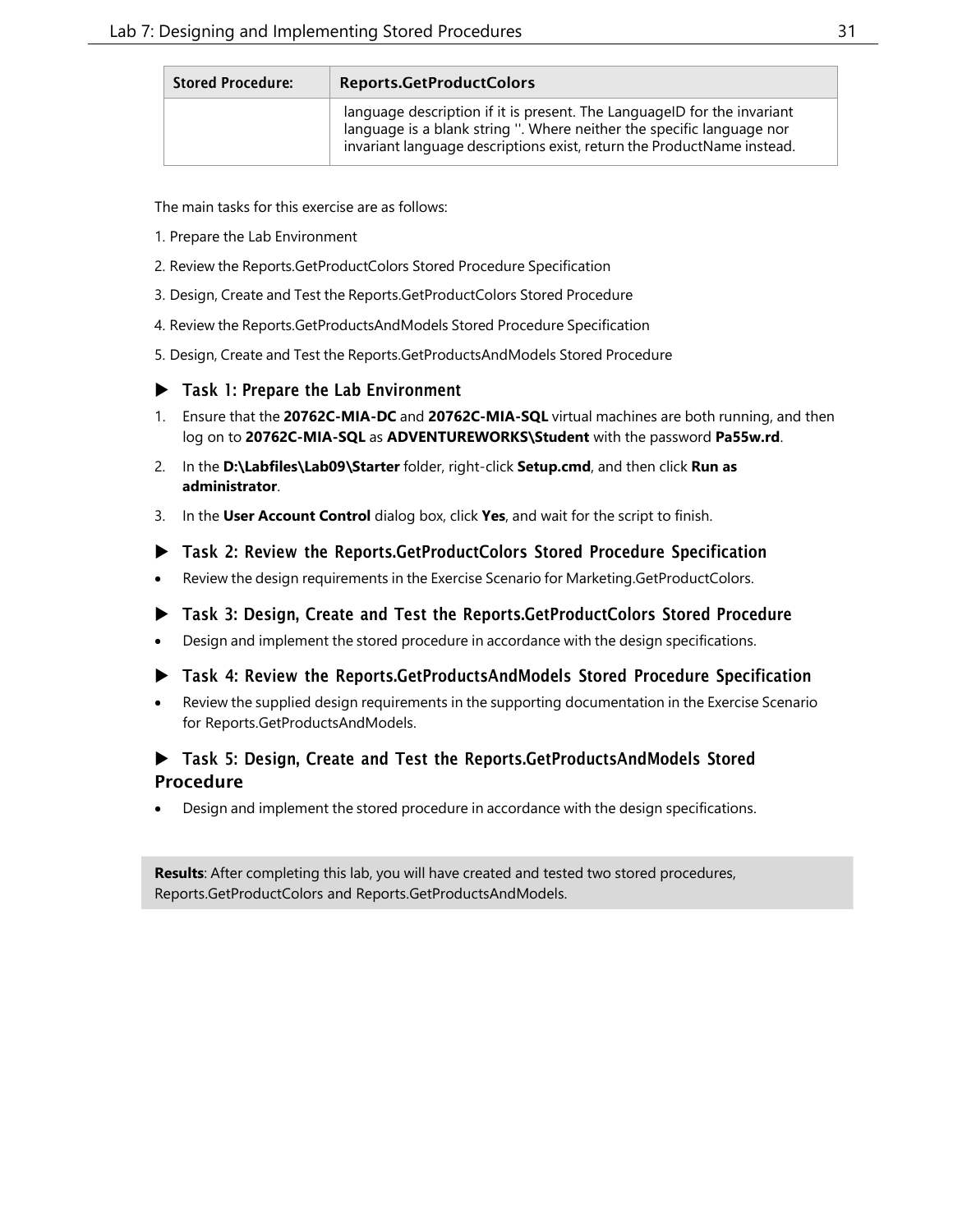## Exercise 2: Create Parameterized Stored Procedures

#### **Scenario**

In this exercise, you will create a stored procedure in the MarketDev database to support one of the new reports.

| <b>Supporting Documentation</b> |
|---------------------------------|
|---------------------------------|

| <b>Stored Procedure</b> | Marketing.GetProductsByColor                                                                                                                                                         |
|-------------------------|--------------------------------------------------------------------------------------------------------------------------------------------------------------------------------------|
| Input parameters        | @Color (same data type as the Color column in the Production. Product<br>table).                                                                                                     |
| Output parameters       | None                                                                                                                                                                                 |
| Output columns          | ProductID, ProductName, ListPrice (returned as a column named Price),<br>Color, Size and SizeUnitMeasureCode (returned as a column named<br>UnitOfMeasure) (from Marketing.Product). |
| Output order            | ProductName                                                                                                                                                                          |
| <b>Notes</b>            | The procedure should return products that have no Color if the<br>parameter is NULL.                                                                                                 |

The main tasks for this exercise are as follows:

- 1. Review the Reports.GetProductsByColor Stored Procedure Specification
- 2. Design, Create and Test the Reports.GetProductsByColor Stored Procedure
- Task 1: Review the Reports.GetProductsByColor Stored Procedure Specification
- Review the design requirements in the Exercise Scenario for Reports.GetProductsByColor.
- Task 2: Design, Create and Test the Reports.GetProductsByColor Stored Procedure
- 1. Design and implement the stored procedure.
- 2. Execute the stored procedure.

**Note:** Ensure that approximately 26 rows are returned for blue products. Ensure that approximately 248 rows are returned for products that have no color.

**Results**: After completing this exercise, you will have:

Created the GetProductsByColor parameterized stored procedure.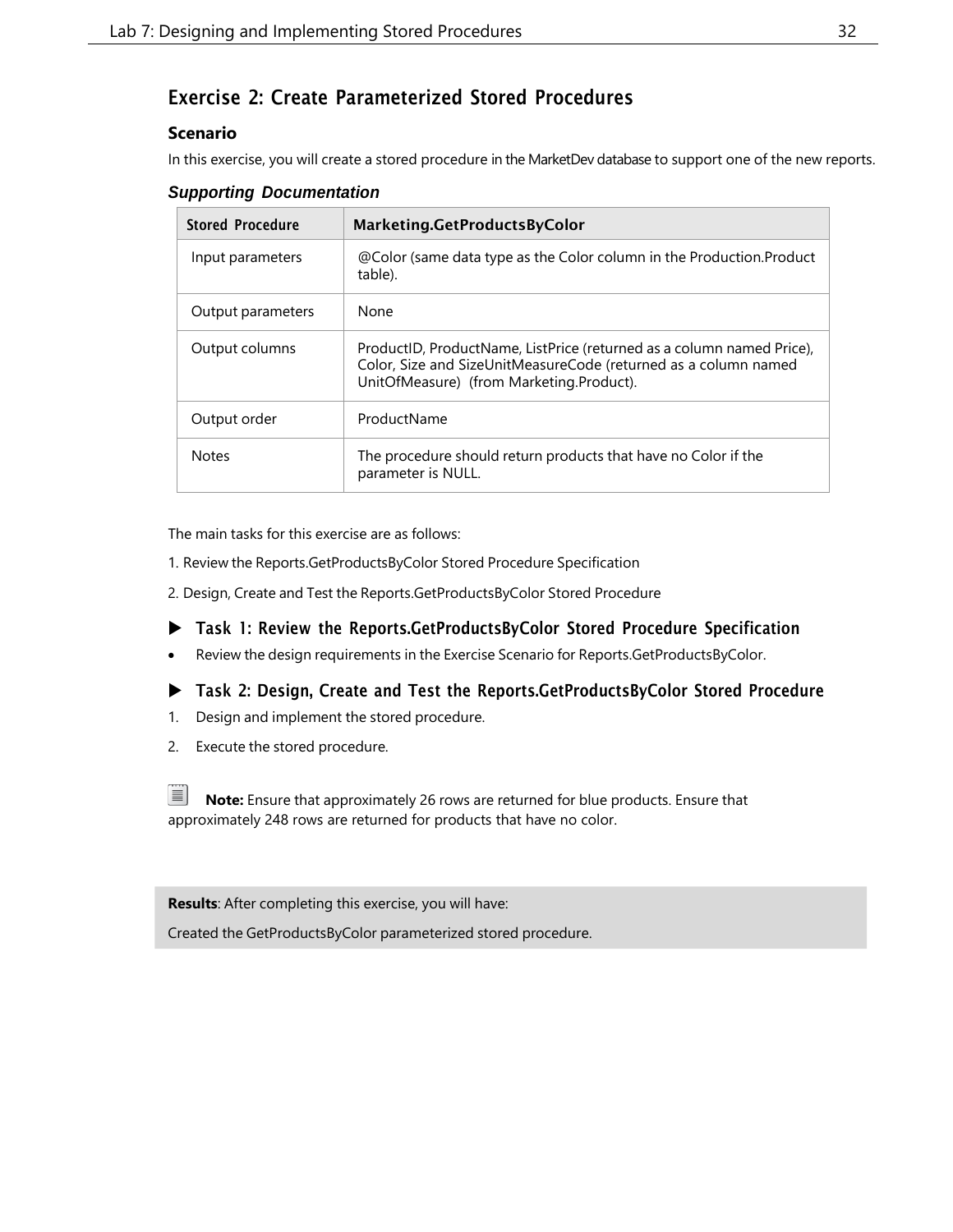## Exercise 3: Change Stored Procedure Execution Context

#### **Scenario**

In this exercise, you will alter the stored procedures to use a different execution context.

The main tasks for this exercise are as follows:

- 1. Alter the Reports.GetProductColors Stored Procedure to Execute As OWNER
- 2. Alter the Reports.GetProductsAndModels Stored Procedure to Execute As OWNER.
- 3. Alter the Reports.GetProductsByColor Stored Procedure to Execute As OWNER

#### Task 1: Alter the Reports.GetProductColors Stored Procedure to Execute As OWNER

• Alter the stored procedure Reports.GetProductColors so that it executes as owner.

### Task 2: Alter the Reports.GetProductsAndModels Stored Procedure to Execute As OWNER.

• Alter the stored procedure Reports.GetProductsAndModels so that it executes as owner.

#### Task 3: Alter the Reports.GetProductsByColor Stored Procedure to Execute As **OWNER**

Alter the stored procedure, Reports.GetProductsByColor so that it executes as owner.

**Results**: After completing this exercise, you will have altered the three stored procedures created in earlier exercises, so that they run as owner.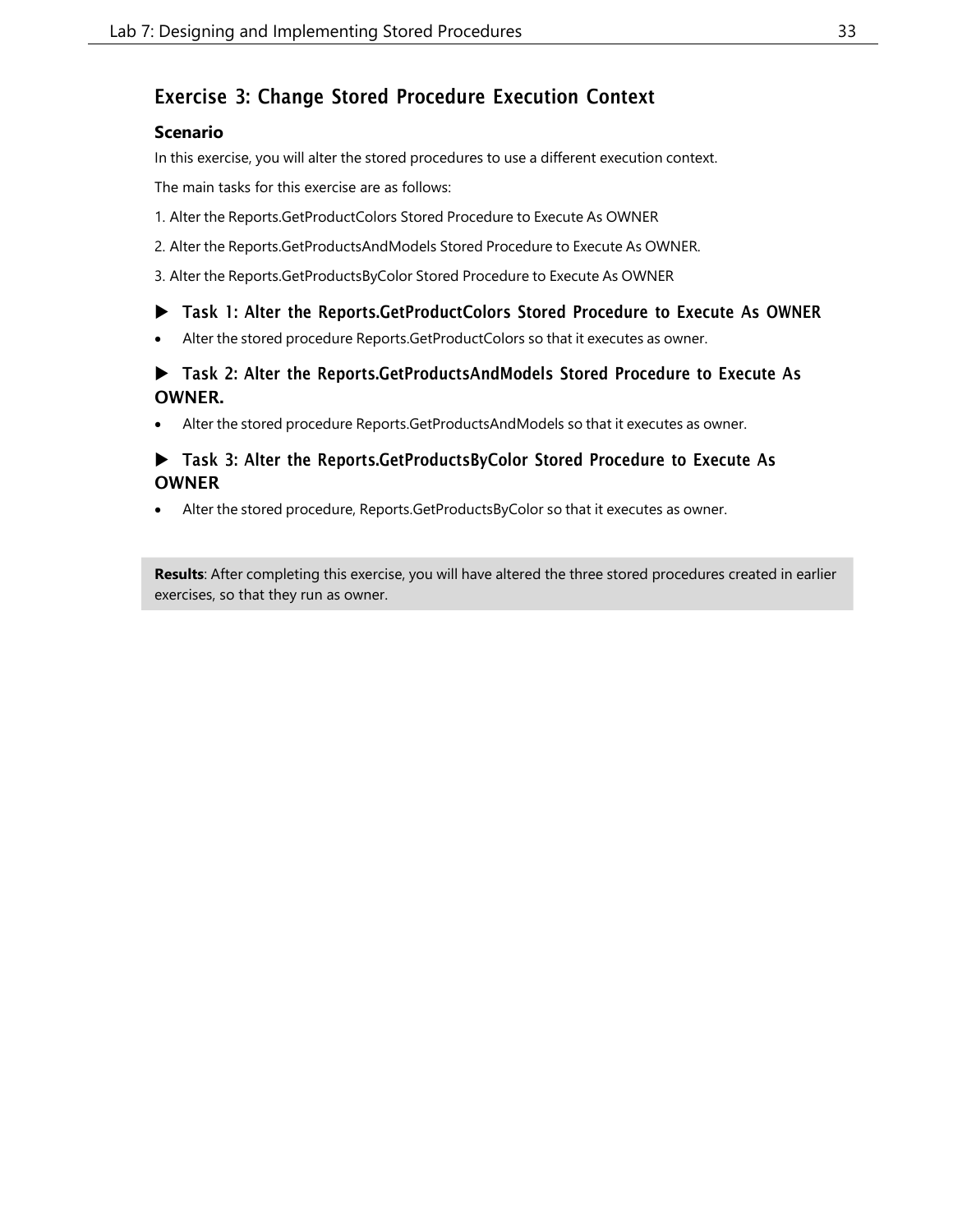## <span id="page-33-0"></span>Lab Answer Key 7: Designing and Implementing Stored Procedures

## Exercise 1: Create Stored Procedures

- ▶ Task 1: Prepare the Lab Environment
- 1. Ensure that the **20762C-MIA-DC** and **20762C-MIA-SQL** virtual machines are both running, and then log on to **20762C-MIA-SQL** as **ADVENTUREWORKS\Student** with the password **Pa55w.rd**.
- 2. In the **D:\Labfiles\Lab09\Starter** folder, right-click **Setup.cmd**, and then click **Run as administrator**.
- 3. In the **User Account Control** dialog box, click **Yes**, and wait for the script to finish.
- Task 2: Review the Reports.GetProductColors Stored Procedure Specification
- Review the design requirements in the Exercise Scenario for Marketing.GetProductColors.

#### Task 3: Design, Create and Test the Reports.GetProductColors Stored Procedure

- 1. Start SQL Server Management Studio, and connect to the **MIA-SQL** database instance using Windows authentication.
- 2. In Object Explorer, expand **MIA-SQL**, and then expand **Databases**.
- 3. Right-click the **MarketDev** database, and then click **New Query**.
- 4. In the query pane, type the query below.

```
CREATE PROCEDURE Reports.GetProductColors
AS
SET NOCOUNT ON;
BEGIN
SELECT DISTINCT p.Color
FROM Marketing.Product AS p
WHERE p.Color IS NOT NULL
ORDER BY p.Color;
FND
GO
EXEC Reports.GetProductColors;
GO
```
- 5. On the toolbar, click **Execute**.
- 6. **Note**: Ensure that approximately nine colors are returned and that no NULL row is returned.

#### Task 4: Review the Reports.GetProductsAndModels Stored Procedure Specification

7. Review the supplied design requirements in the supporting documentation in the Exercise Scenario for Reports.GetProductsAndModels.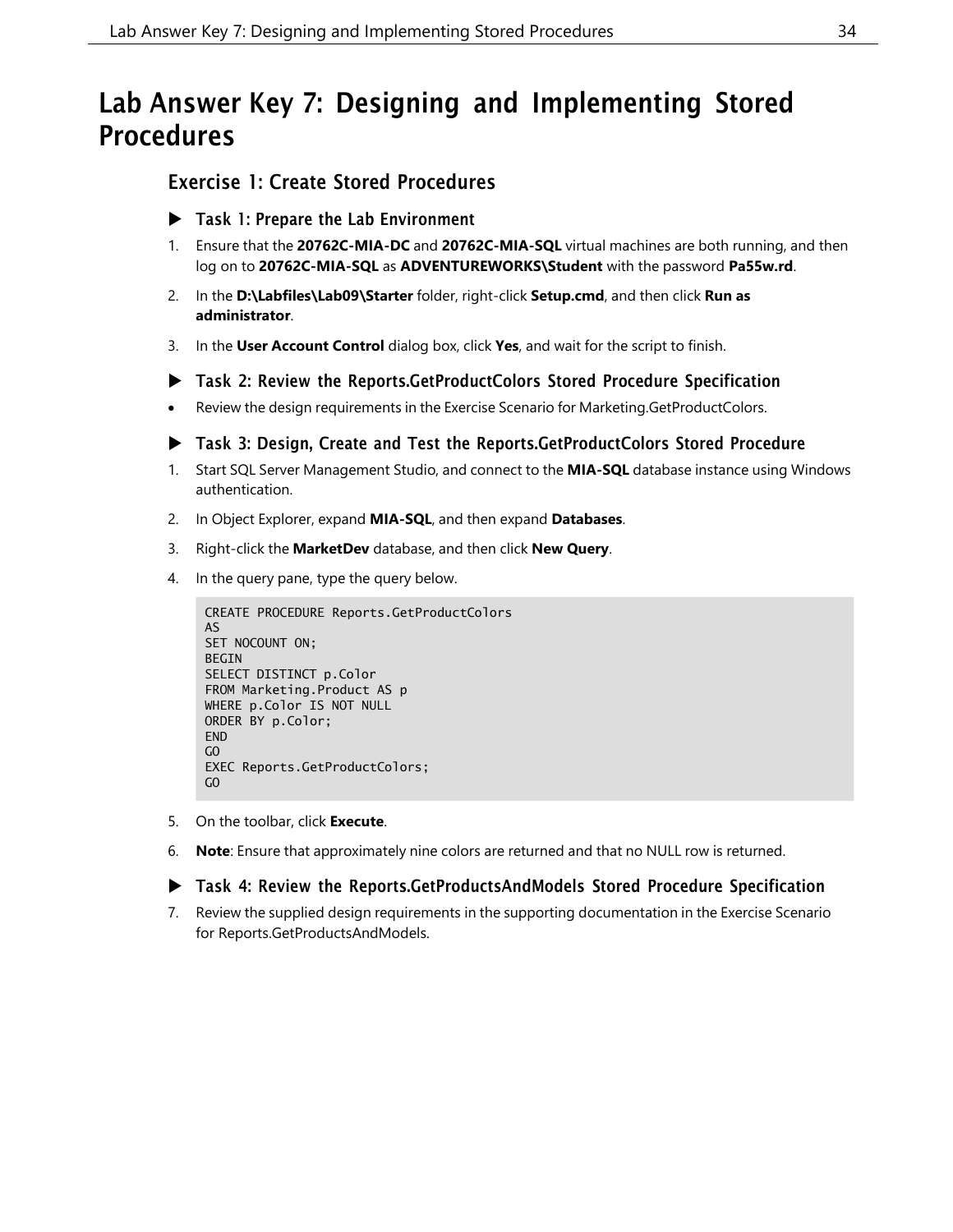### ▶ Task 5: Design, Create and Test the Reports.GetProductsAndModels Stored Procedure

- 1. In Object Explorer, right-click the **MarketDev** database and then click **New Query**.
- 2. In the query pane, type the following query:

```
CREATE PROCEDURE Reports.GetProductsAndModels
AS
SET NOCOUNT ON;
BEGIN
SELECT p.ProductID,
      p.ProductName,
      p.ProductNumber,
      p.SellStartDate,
      p.SellEndDate,
      p.Color,
      pm.ProductModelID,
      COALESCE(ed.Description,id.Description,p.ProductName) AS EnglishDescription,
       COALESCE(fd.Description,id.Description,p.ProductName) AS FrenchDescription,
       COALESCE(cd.Description,id.Description,p.ProductName) AS ChineseDescription
FROM Marketing.Product AS p
LEFT OUTER JOIN Marketing.ProductModel AS pm
ON p.ProductModelID = pm.ProductModelID
LEFT OUTER JOIN Marketing.ProductDescription AS ed
ON pm.ProductModelID = ed.ProductModelID
AND ed.LanguageID = 'en'
LEFT OUTER JOIN Marketing.ProductDescription AS fd
ON pm.ProductModelID = fd.ProductModelID
AND fd.LanguageID = 'fr'
LEFT OUTER JOIN Marketing.ProductDescription AS cd
ON pm.ProductModelID = cd.ProductModelID
AND cd.LanguageID = 'zh-cht'
LEFT OUTER JOIN Marketing.ProductDescription AS id
ON pm.ProductModelID = id.ProductModelID
AND id.LanguageID = ''
ORDER BY p.ProductID,pm.ProductModelID;
FND
GO
EXEC Reports.GetProductsAndModels;
GO
```
3. On the toolbar, click **Execute**.

**Results**: After completing this lab, you will have created and tested two stored procedures, Reports.GetProductColors and Reports.GetProductsAndModels.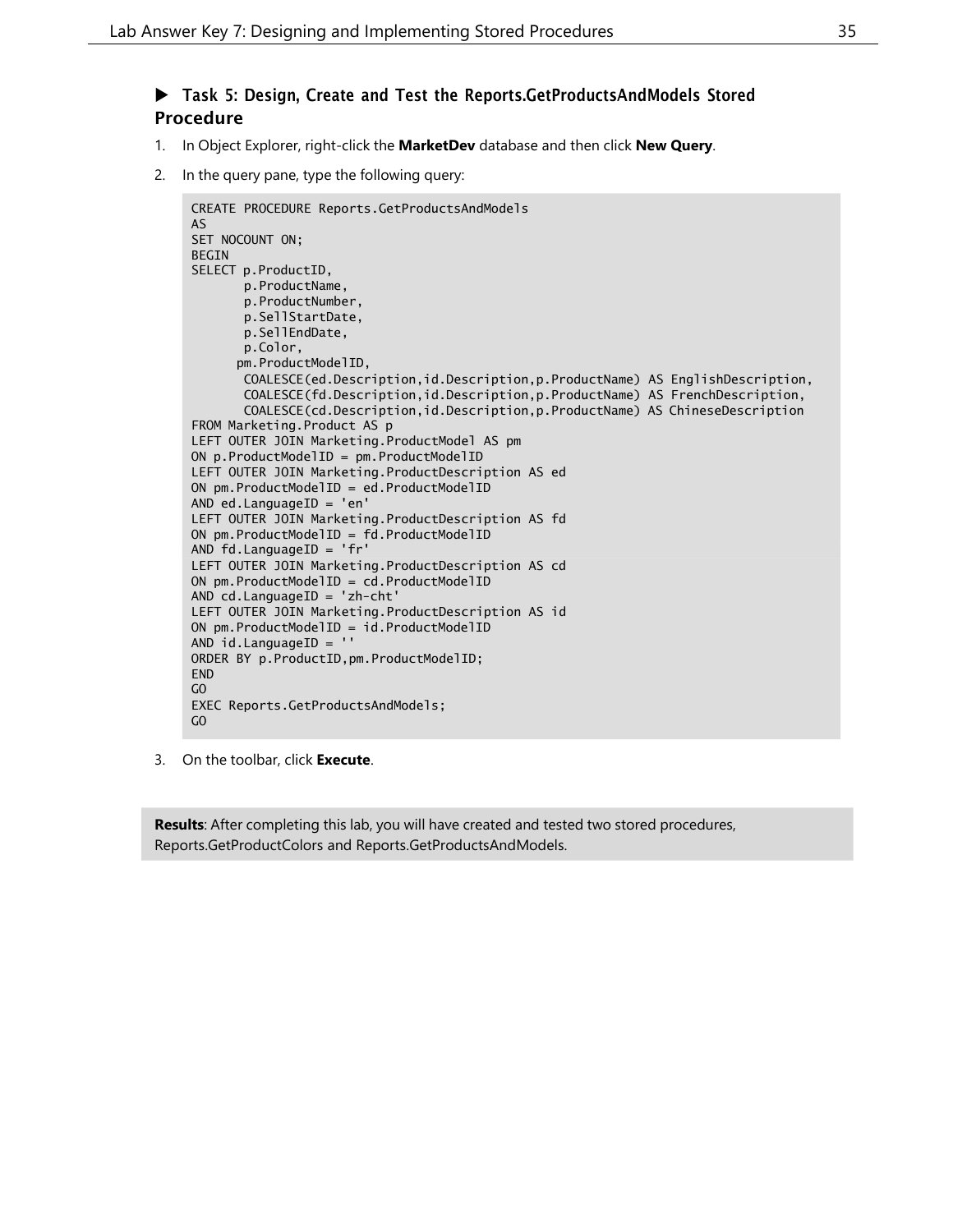### Exercise 2: Create Parameterized Stored Procedures

- Task 1: Review the Reports.GetProductsByColor Stored Procedure Specification
- Review the design requirements in the Exercise Scenario for Reports.GetProductsByColor.

#### Task 2: Design, Create and Test the Reports.GetProductsByColor Stored Procedure

- 1. In Object Explorer, right-click the **MarketDev** database and then click **New Query**.
- 2. In the query pane, type the following query:

```
CREATE PROCEDURE Marketing.GetProductsByColor
@Color nvarchar(16)
AS
SET NOCOUNT ON;
BEGIN
SELECT p.ProductID,
p.ProductName,
p.ListPrice AS Price,
p.Color,
p.Size,
p.SizeUnitMeasureCode AS UnitOfMeasure
FROM Marketing.Product AS p
WHERE (p.Color = @Color) OR (p.Color IS NULL AND @Color IS NULL)
ORDER BY ProductName;
END
GO
```
- 3. On the toolbar, click **Execute**.
- 4. In the query pane, under the existing code, type the following Transact-SQL, highlight the query, and then click **Execute**:

```
EXEC Marketing.GetProductsByColor 'Blue';
GO
EXEC Marketing.GetProductsByColor NULL;
GO
```

**Note:** Ensure that approximately 26 rows are returned for blue products. Ensure that approximately 248 rows are returned for products that have no color.

**Results**: After completing this exercise, you will have:

Created the GetProductsByColor parameterized stored procedure.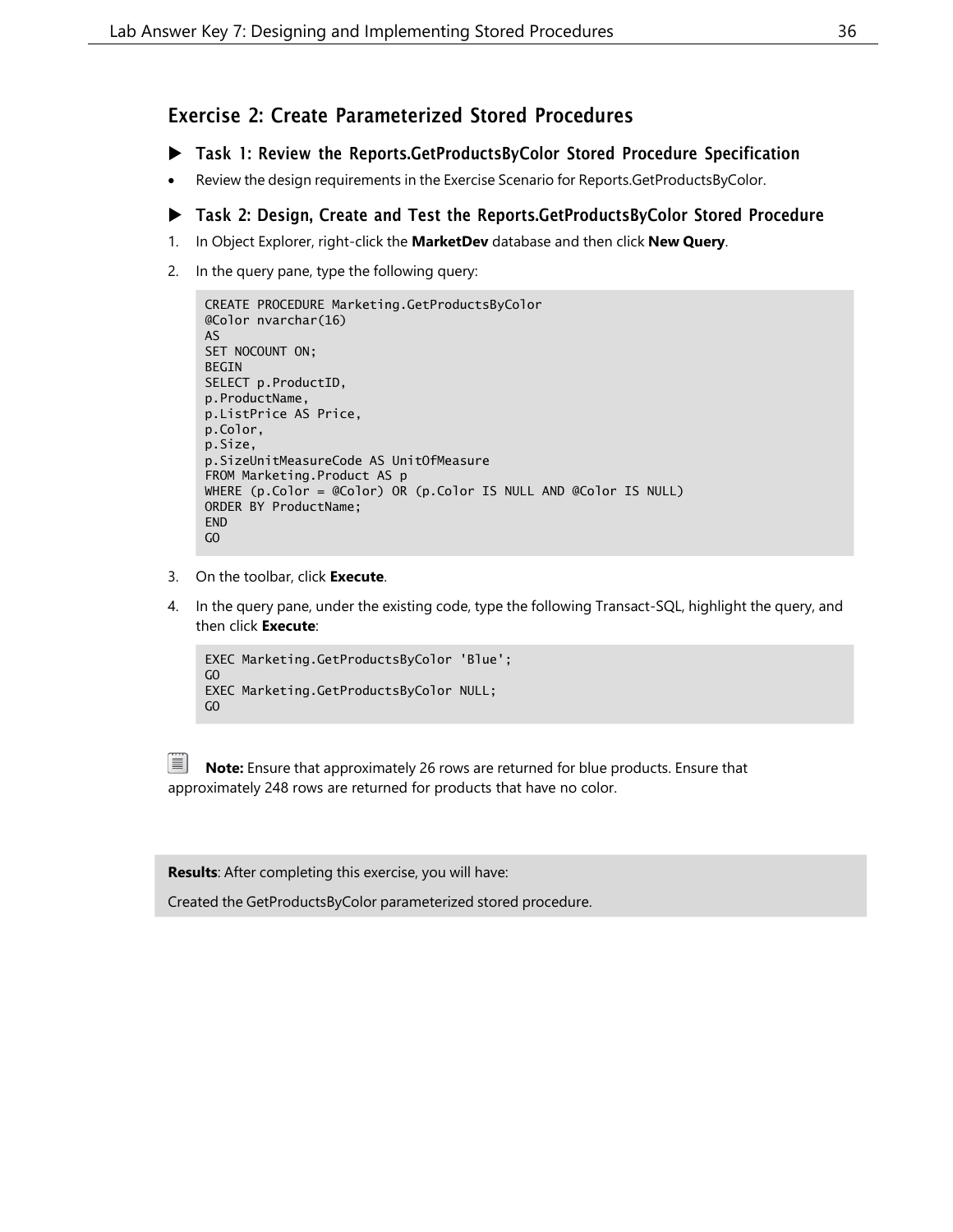### Exercise 3: Change Stored Procedure Execution Context

#### Task 1: Alter the Reports.GetProductColors Stored Procedure to Execute As OWNER

- 1. In Object Explorer, right-click the **MarketDev** database and then click **New Query**.
- 2. In the query pane, type the following query:

```
ALTER PROCEDURE Reports.GetProductColors
WITH EXECUTE AS OWNER
AS
SET NOCOUNT ON;
BEGIN
SELECT DISTINCT p.Color
FROM Marketing.Product AS p
WHERE p.Color IS NOT NULL
ORDER BY p.Color;
END
GO
```
3. On the toolbar, click **Execute**.

#### Task 2: Alter the Reports.GetProductsAndModels Stored Procedure to Execute As OWNER.

- 1. In Object Explorer, right-click the **MarketDev** database and then click **New Query**.
- 2. In the query pane, type the following query:

```
ALTER PROCEDURE Reports.GetProductsAndModels
WITH EXECUTE AS OWNER
AS
SET NOCOUNT ON;
BEGIN
SELECT p.ProductID,
       p.ProductName,
      p.ProductNumber,
      p.SellStartDate,
      p.SellEndDate,
      p.Color,
       pm.ProductModelID,
       COALESCE(ed.Description,id.Description,p.ProductName) AS EnglishDescription,
       COALESCE(fd.Description,id.Description,p.ProductName) AS FrenchDescription,
       COALESCE(cd.Description,id.Description,p.ProductName) AS ChineseDescription
FROM Marketing.Product AS p
LEFT OUTER JOIN Marketing.ProductModel AS pm
ON p.ProductModelID = pm.ProductModelID
LEFT OUTER JOIN Marketing.ProductDescription AS ed
ON pm.ProductModelID = ed.ProductModelID
AND ed.LanguageID = 'en'
LEFT OUTER JOIN Marketing.ProductDescription AS fd
ON pm.ProductModelID = fd.ProductModelID
AND fd.LanguageID = 'fr'
LEFT OUTER JOIN Marketing.ProductDescription AS cd
ON pm.ProductModelID = cd.ProductModelID
AND cd.LanguageID = 'zh-cht'
LEFT OUTER JOIN Marketing.ProductDescription AS id
ON pm.ProductModelID = id.ProductModelID
AND id.LanguageID = 'ORDER BY p.ProductID,pm.ProductModelID;
FND
GO
```
3. On the toolbar, click **Execute**.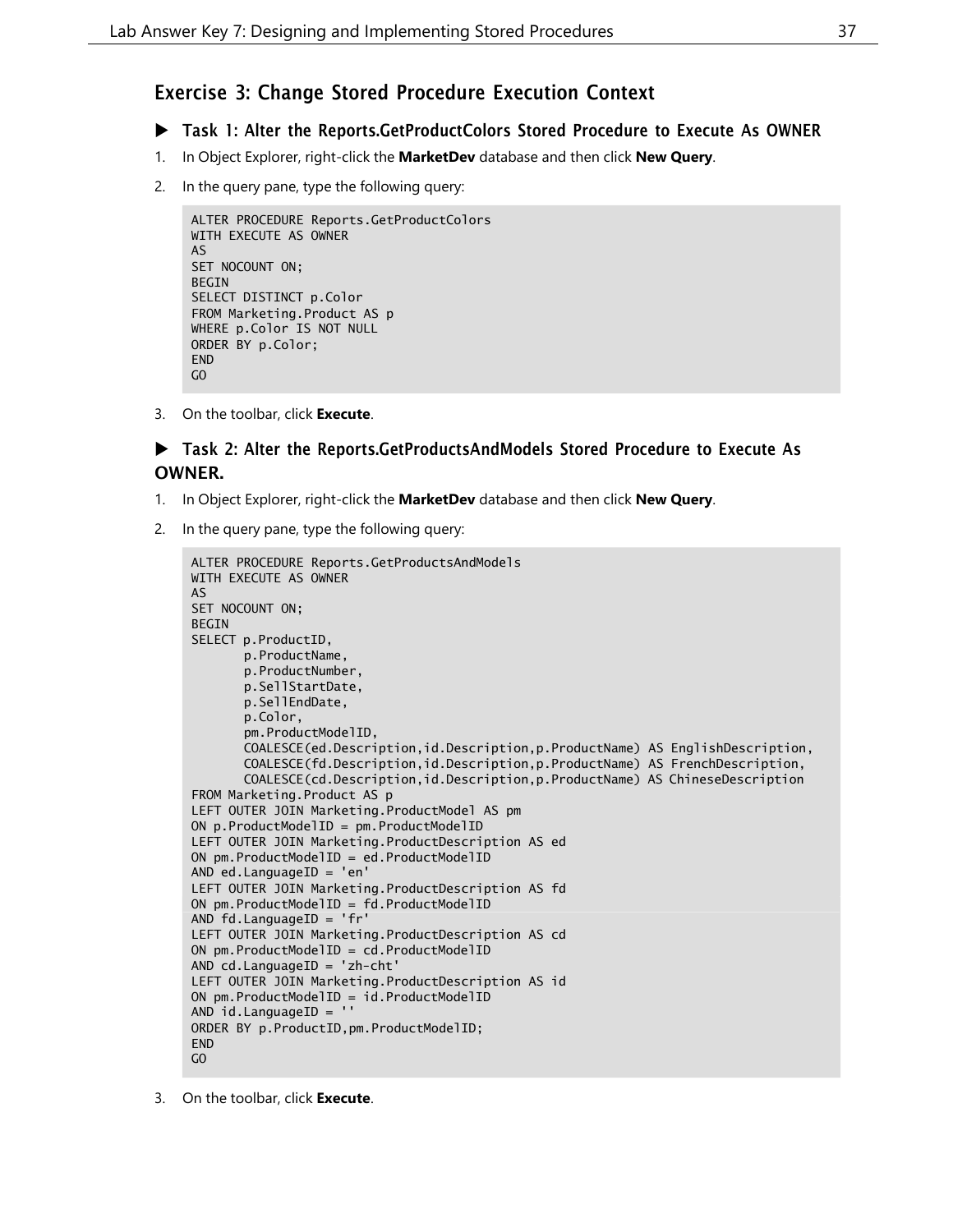#### Task 3: Alter the Reports.GetProductsByColor Stored Procedure to Execute As OWNER

- 1. In Object Explorer, right-click the **MarketDev** database, and then click **New Query**.
- 2. In the query pane, type the following query:

```
ALTER PROCEDURE Marketing.GetProductsByColor
@Color nvarchar(16)
WITH EXECUTE AS OWNER
AS
SET NOCOUNT ON;
BEGIN
SELECT p.ProductID,
p.ProductName,
p.ListPrice AS Price,
p.Color,
p.Size,
p.SizeUnitMeasureCode AS UnitOfMeasure
FROM Marketing.Product AS p
WHERE (p.Color = @Color) OR (p.Color IS NULL AND @Color IS NULL)
ORDER BY ProductName;
END
GO
```
3. On the toolbar, click **Execute**.

**Results**: After completing this exercise, you will have altered the three stored procedures created in earlier exercises, so that they run as owner.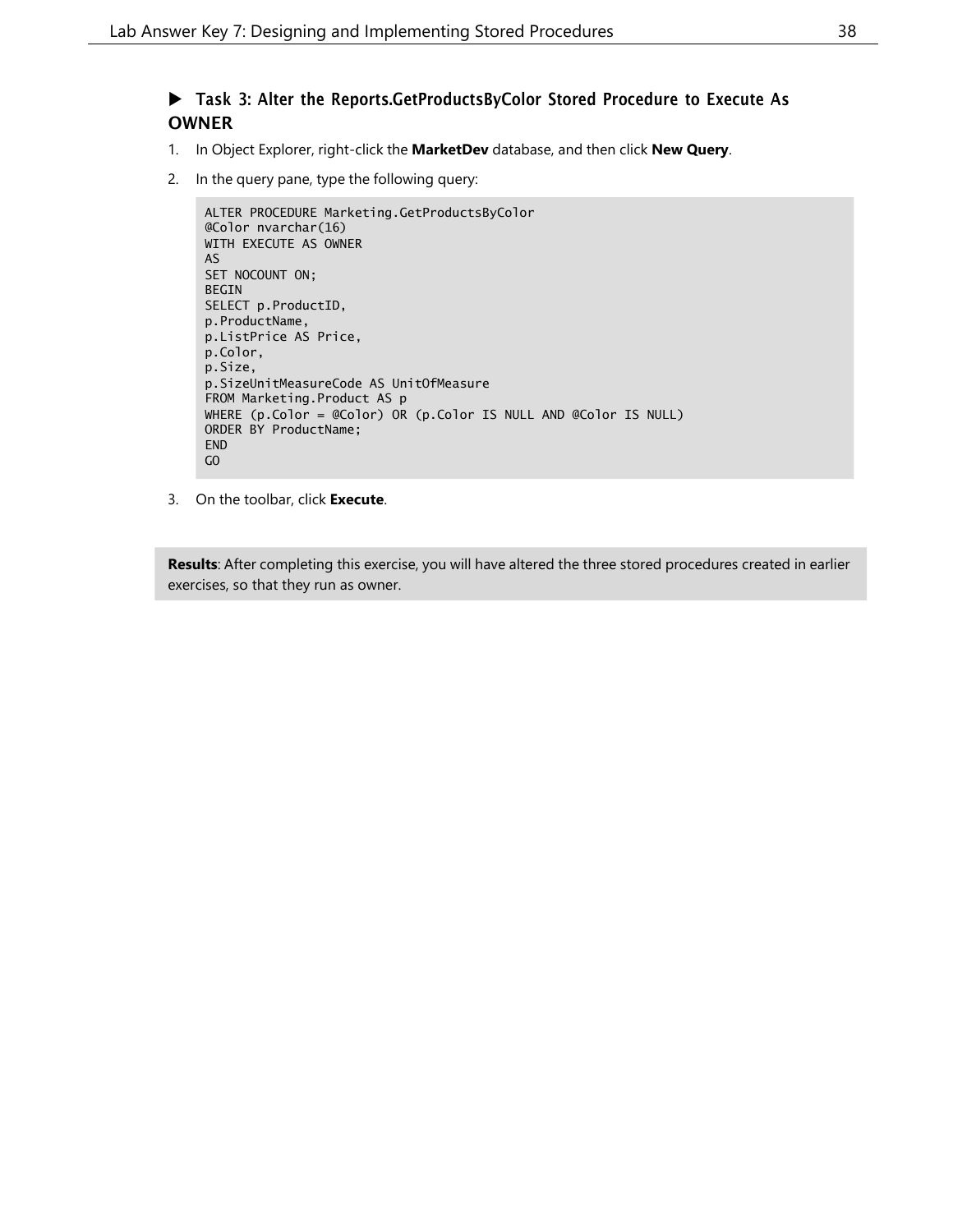## <span id="page-38-0"></span>Lab 8: Designing and Implementing User-Defined Functions

## **Scenario**

The existing marketing application includes some functions. Your manager has requested your assistance in creating a new function for formatting phone numbers—you also need to modify an existing function to improve its usability. You will work in the Adventureworks database.

## **Objectives**

After completing this lab, you will be able to:

- Create a function.
- Modify an existing function.

Virtual machines: **20762C-MIA-SQL**

#### User name: **ADVENTUREWORKS\Student**

Password: **Pa55w.rd**

## Exercise 1: Format Phone Numbers

#### **Scenario**

Your manager has noticed that different users tend to format phone numbers that are entered into the database in different ways. She has asked you to create a function that will be used to format the phone numbers. You need to design, implement, and test the function.

The main tasks for this exercise are as follows:

- Review the design requirements.
- Design and create the function.
- Test the function.

The main tasks for this exercise are as follows:

- 1. Prepare the Lab Environment
- 2. Review the Design Requirements
- 3. Design and Create the Function
- 4. Test the Function
- ▶ Task 1: Prepare the Lab Environment
- 1. Ensure that the **20762C-MIA-DC** and **20762C-MIA-SQL** virtual machines are both running, and then log on to **20762C-MIA-SQL** as **ADVENTUREWORKS\Student** with the password **Pa55w.rd**.
- 2. Run **D:\Labfiles\Lab10\Starter\Setup.cmd** as an administrator.
- ▶ Task 2: Review the Design Requirements
- 1. Open the **Supporting Documentation.docx** in the **D:\Labfiles\Lab10\Starter** folder.
- 2. Review the **Function Specifications: Phone Number** section in the supporting documentation.
- ▶ Task 3: Design and Create the Function
- Design and create the function for reformatting phone numbers.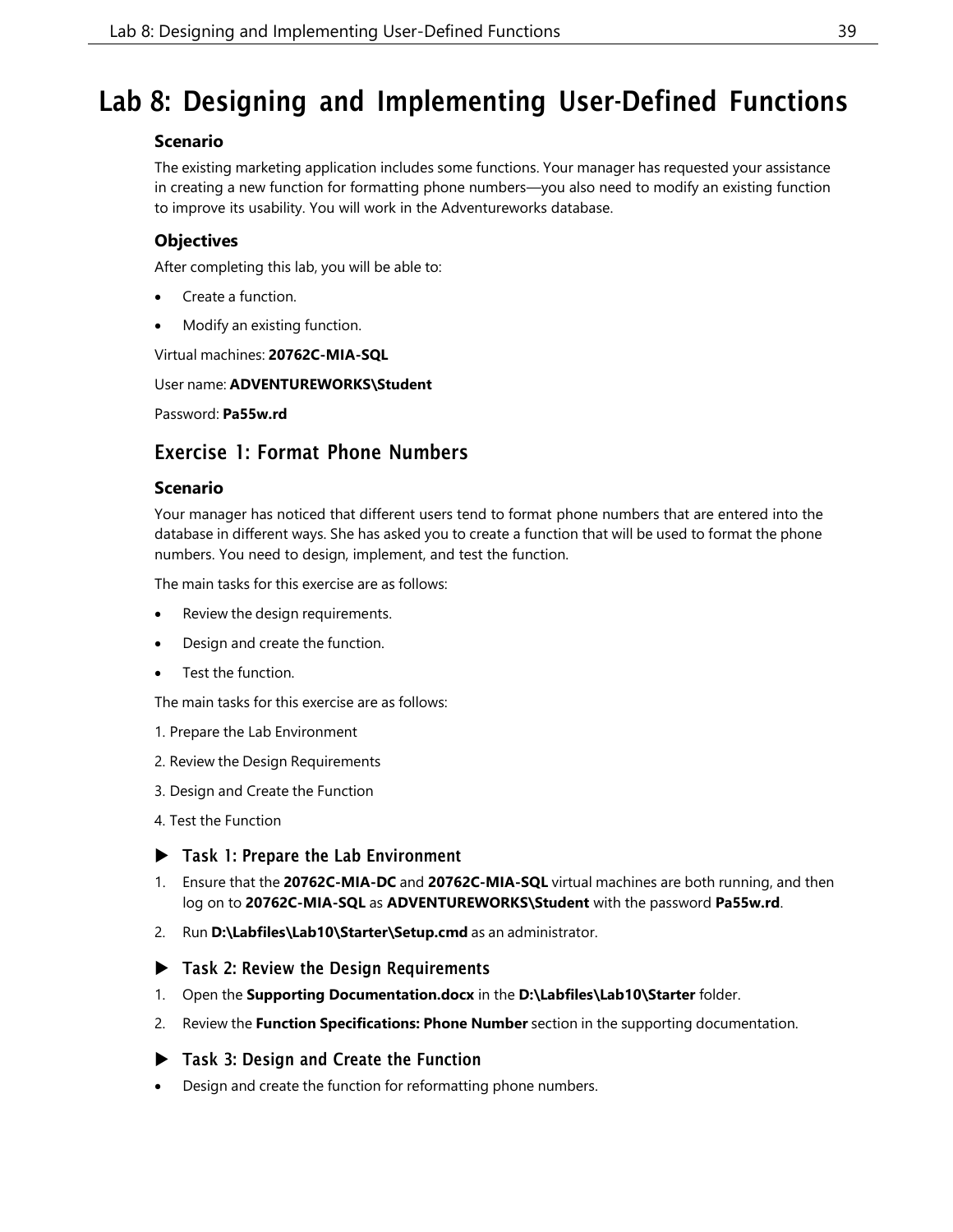#### Task 4: Test the Function

• Execute the **FormatPhoneNumber** function to ensure that the function correctly formats the phone number.

**Results**: After this exercise, you should have created a new **FormatPhoneNumber** function within the **dbo** schema.

## Exercise 2: Modify an Existing Function

#### **Scenario**

An existing function, **dbo.StringListToTable**, takes a comma-delimited list of strings and returns a table. In some application code, this causes issues with data types because the list often contains integers rather than just strings.

The main tasks for this exercise are as follows:

- 1. Review the requirements.
- 2. Design and create the function.
- 3. Test the function.
- 4. Test the function by using an alternate delimiter, such as the pipe character (|).

The main tasks for this exercise are as follows:

- 1. Review the Requirements
- 2. Design and Create the Function
- 3. Test the Function
- 4. Test the Function by Using an Alternate Delimiter

#### $\blacktriangleright$  Task 1: Review the Requirements

- In the **Supporting Documentation.docx**, review the **Requirements: Comma Delimited List Function** section in the supporting documentation.
- ▶ Task 2: Design and Create the Function
- Design and create the **dbo.IntegerListToTable** function.
- ▶ Task 3: Test the Function
- Execute the **dbo.IntegerListToTable** function to ensure that it returns the correct results.
- Task 4: Test the Function by Using an Alternate Delimiter
- Test the **dbo.IntegerListToTable** function, and then pass in an alternate delimiter, such as the pipe character (|).

**Results**: After this exercise, you should have created a new **IntegerListToTable** function within a dbo schema.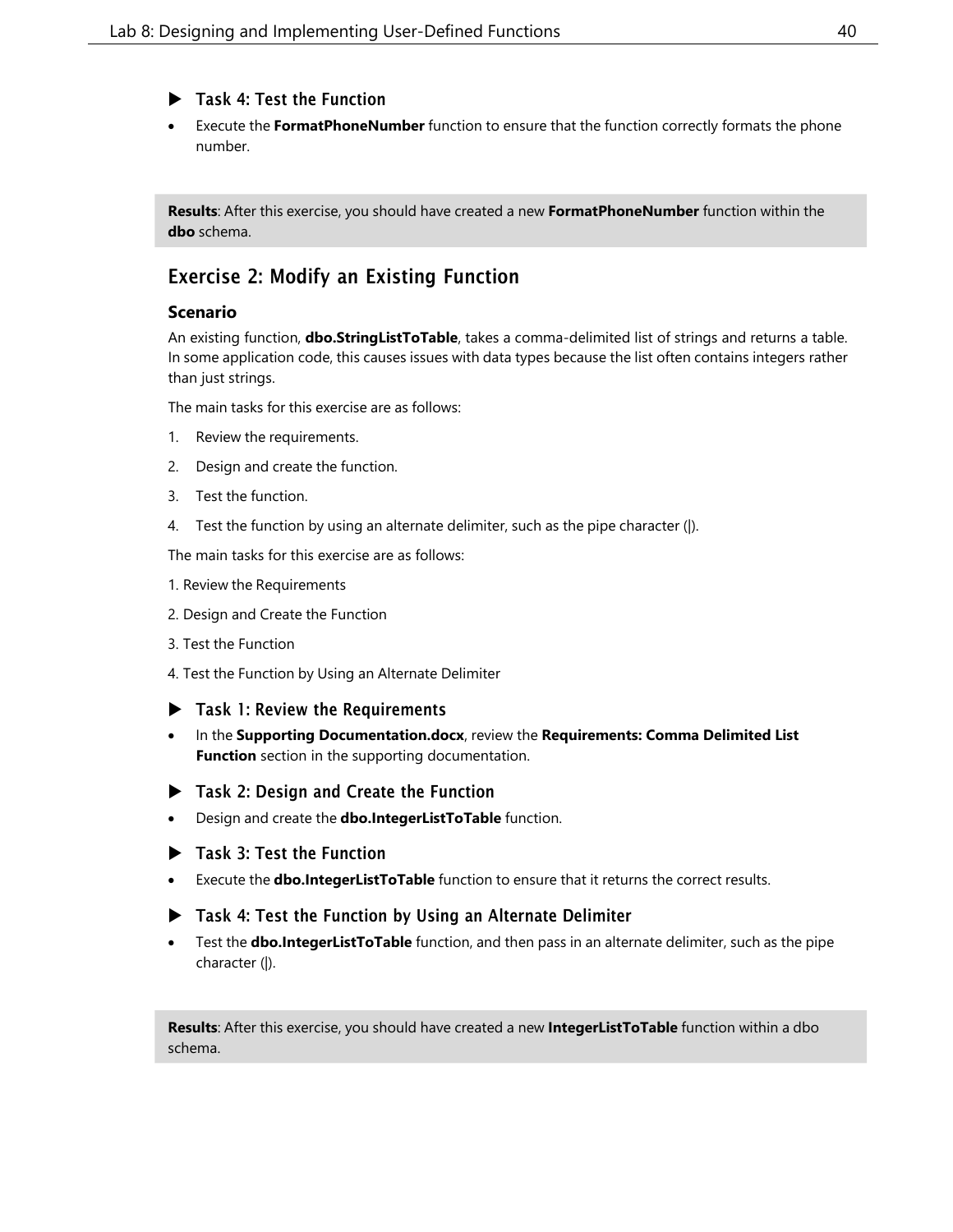## <span id="page-40-0"></span>Lab Answer Key 8: Designing and Implementing User-Defined Functions

## Exercise 1: Format Phone Numbers

- ▶ Task 1: Prepare the Lab Environment
- 1. Ensure that the **20762C-MIA-DC** and **20762C-MIA-SQL** virtual machines are both running, and then log on to **20762C-MIA-SQL** as **ADVENTUREWORKS\Student** with the password **Pa55w.rd**.
- 2. In the **D:\Labfiles\Lab10\Starter** folder, right-click **Setup.cmd**, and then click **Run as administrator**.
- 3. In the **User Access Control** dialog box, click **Yes**.
- 4. Wait for **setup.cmd** to complete successfully.
- ▶ Task 2: Review the Design Requirements
- 1. In File Explorer, navigate to **D:\Labfiles\Lab10\Starter**, and then double-click **Supporting Documentation.docx**.
- 2. Review the **Function Specifications: Phone Number** section in the supporting documentation.
- Task 3: Design and Create the Function
- 1. On the taskbar, click **Microsoft SQL Server Management Studio**.
- 2. In the **Connect to Server** dialog box, ensure the server name is **MIA-SQL**, and then click **Connect**.
- 3. In Object Explorer, expand **MIA-SQL**, expand **Databases**, right-click **AdventureWorks**, and then click **New Query**.
- 4. Type the following query in the query pane:

```
CREATE FUNCTION dbo.FormatPhoneNumber
( @PhoneNumberToFormat nvarchar(16)
)
RETURNS nvarchar(16)
AS BEGIN
DECLARE @Digits nvarchar(16) = '';
DECLARE @Remaining nvarchar(16) = @PhoneNumberToFormat;
DECLARE @Character nchar(1);
IF LEFT(@Remaining,1) = N'+' RETURN @Remaining;
WHILE (LEN(@Remaining) > 0) BEGIN
SET @Character = LEFT(@Remaining,1);
SET @Remaining = SUBSTRING(@Remaining,2,LEN(@Remaining));
IF (@Character >= N'0') AND (@Character <= N'9')
SET @Digits += @Character;
END;
RETURN CASE LEN(@Digits)
WHEN 10 THEN N'(1 + SUBSTRING(QDigits, 1, 3) + N')+ SUBSTRING(@Digits,4,3) + N'-'
+ SUBSTRING(@Digits,7,4)
WHEN 8 THEN SUBSTRING(@Digits,1,4) + N'-'
+ SUBSTRING(@Digits,5,4)
WHEN 6 THEN SUBSTRING(@Digits,1,3) + N'-'
+ SUBSTRING(@Digits,4,3)
```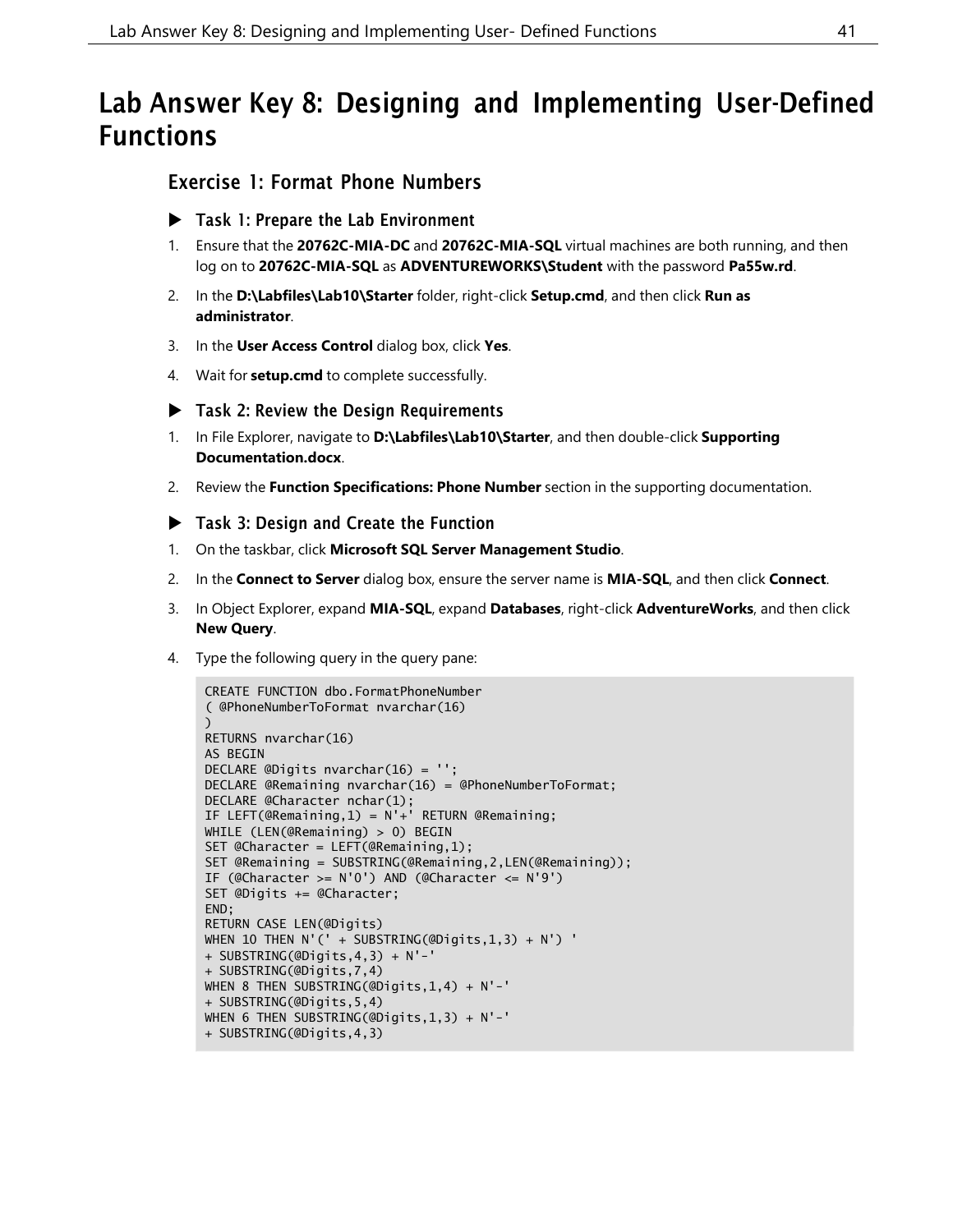```
ELSE @Digits
END;
END;
GO
```
5. In the toolbar, click **Execute**.

#### Task 4: Test the Function

- 1. In Object Explorer, right-click **AdventureWorks**, and then click **New Query**.
- 2. In the query pane, type the following query:

```
SELECT dbo.FormatPhoneNumber('+61 3 9485-2342');
SELECT dbo.FormatPhoneNumber('415 485-2342');
SELECT dbo.FormatPhoneNumber('(41) 5485-2342');
SELECT dbo.FormatPhoneNumber('94852342');
SELECT dbo.FormatPhoneNumber('85-2342');
GO
```
3. In the toolbar, click **Execute**.



The output should resemble the following: +61 3 9485-2342 (415) 485-2342 (415) 485-2342 9485-2342

4. 852-342

**Results**: After this exercise, you should have created a new **FormatPhoneNumber** function within the **dbo** schema.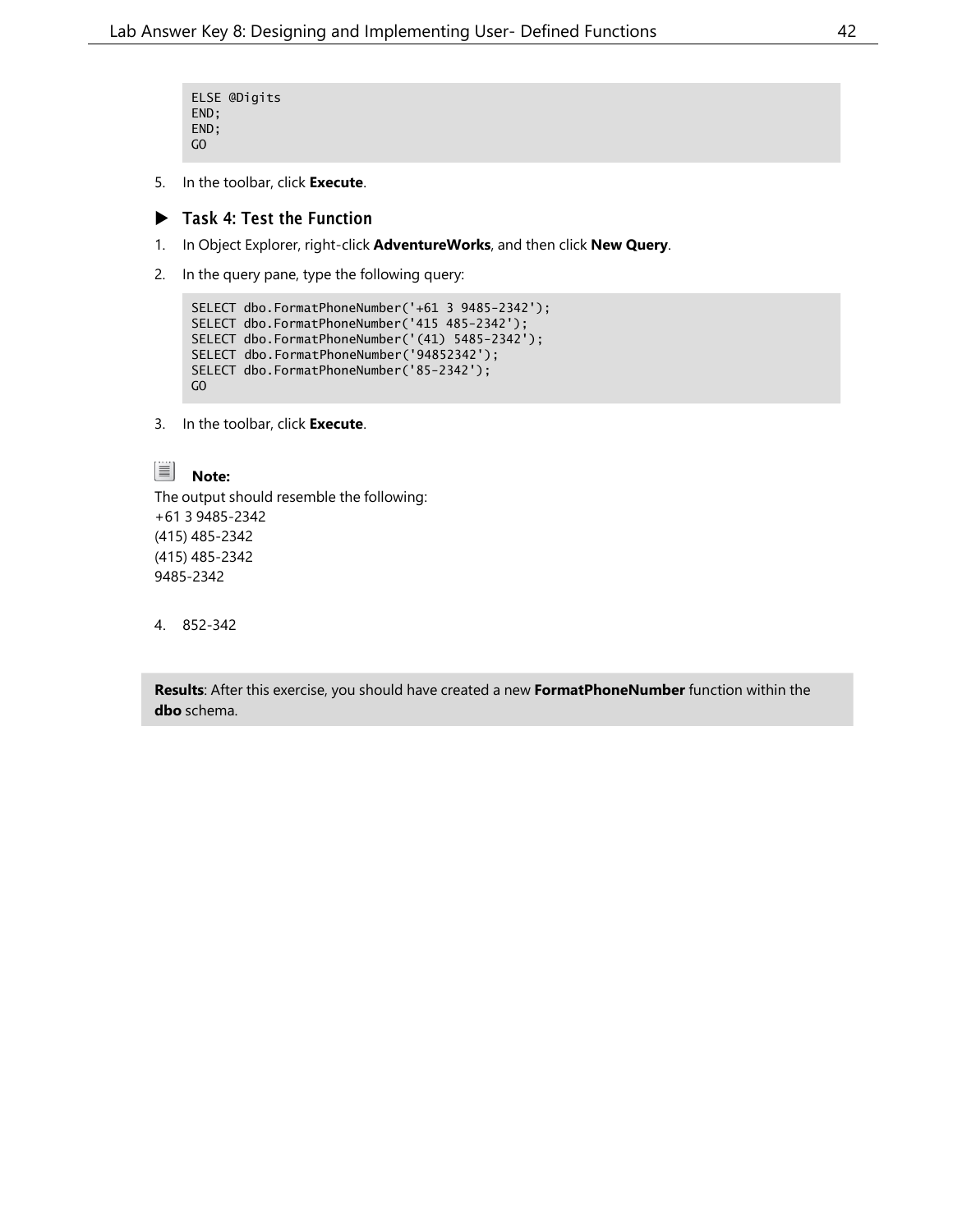## Exercise 2: Modify an Existing Function

- Task 1: Review the Requirements
- In WordPad, in the **Supporting Documentation.docx**, review the requirement for the **dbo.IntegerListToTable** function in the supporting documentation.

#### ▶ Task 2: Design and Create the Function

- 1. In SQL Server Management Studio, in Object Explorer, right-click **AdventureWorks**, and then click **New Query**.
- 2. In the query pane, type the following query:

```
CREATE FUNCTION dbo.IntegerListToTable
( @InputList nvarchar(MAX),@Delimiter nchar(1) = N',')
RETURNS @OutputTable TABLE (PositionInList int IDENTITY(1, 1) NOT NULL, IntegerValue
int)
AS BEGIN
          INSERT INTO @OutputTable (IntegerValue)
          SELECT Value FROM STRING_SPLIT ( @InputList , @Delimiter );
  RETURN;
END;
GO
```
3. In the toolbar, click **Execute**.

#### Task 3: Test the Function

- 1. In Object Explorer, right-click the **AdventureWorks** database, and then click **New Query**.
- 2. In the query pane, type the following query:

```
SELECT * FROM dbo.IntegerListToTable('234,354253,3242,2',',');
GO
```
3. In the toolbar, click **Execute**.

Note that the output should resemble the following:

| PositionInList | <b>IntegerValue</b> |
|----------------|---------------------|
| 1              | 234                 |
| $\mathcal{P}$  | 354253              |
| 3              | 3242                |
| 4              | $\mathcal{P}$       |

#### Task 4: Test the Function by Using an Alternate Delimiter

- 1. In Object Explorer, right-click the **AdventureWorks** database, and then click **New Query**.
- 2. In the query pane, type the following query:

```
SELECT * FROM dbo.IntegerListToTable('234|354253|3242|2','|');
GO
```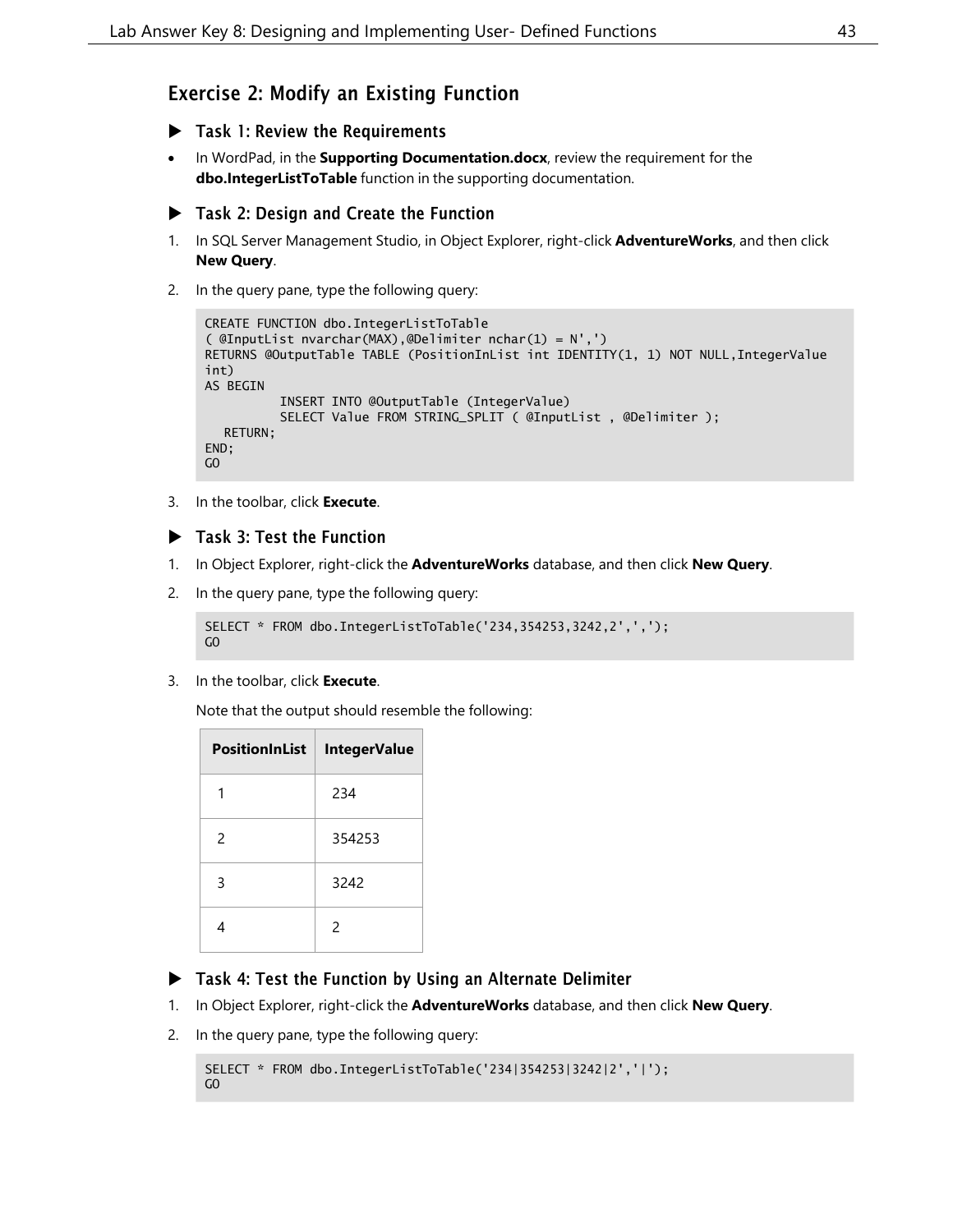3. In the toolbar, click **Execute**.

Note that the output should resemble the following:

| <b>PositionInList</b> | <b>IntegerValue</b> |
|-----------------------|---------------------|
|                       | 234                 |
| 2                     | 354253              |
| 3                     | 3242                |
|                       | $\mathfrak{p}$      |

4. Close SSMS without saving.

**Results**: After this exercise, you should have created a new **IntegerListToTable** function within a dbo schema.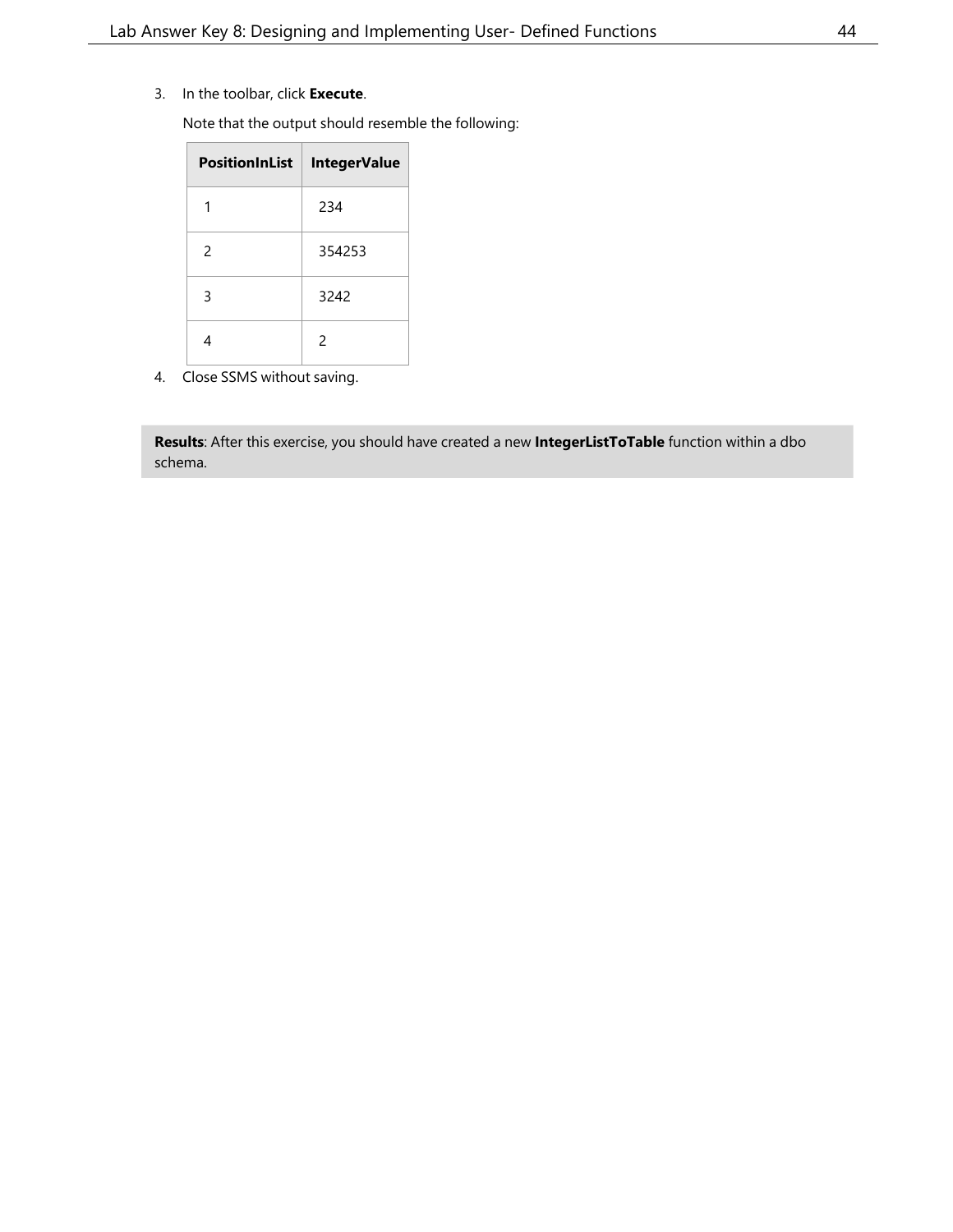## <span id="page-44-0"></span>Lab 9: Responding to Data Manipulation by Using Triggers

#### **Scenario**

You are required to audit any changes to data in a table that contains sensitive balance data. You have decided to implement this by using DML triggers because the SQL Server Audit mechanism does not provide directly for the requirements in this case.

### **Supporting Documentation**

The **Production.ProductAudit** table is used to hold changes to high value products. The data to be inserted in each column is shown in the following table:

| Column              | Data type     | Value to insert            |
|---------------------|---------------|----------------------------|
| AuditID             | int           | <b>IDENTITY</b>            |
| ProductID           | int           | ProductID                  |
| UpdateTime          | datetime?     | SYSDATETIME()              |
| ModifyingUser       | varchar(30)   | ORIGINAL LOGIN()           |
| OriginalListPrice   | decimal(18,2) | ListPrice before<br>update |
| <b>NewListPrice</b> | decimal(18,2) | ListPrice after<br>update  |

#### **Objectives**

After completing this lab, you will be able to:

- Create triggers
- Modify triggers
- Test triggers

Virtual Machine: **20762C-MIA-SQL**

User name: **ADVENTUREWORKS\Student**

Password: **Pa55w.rd**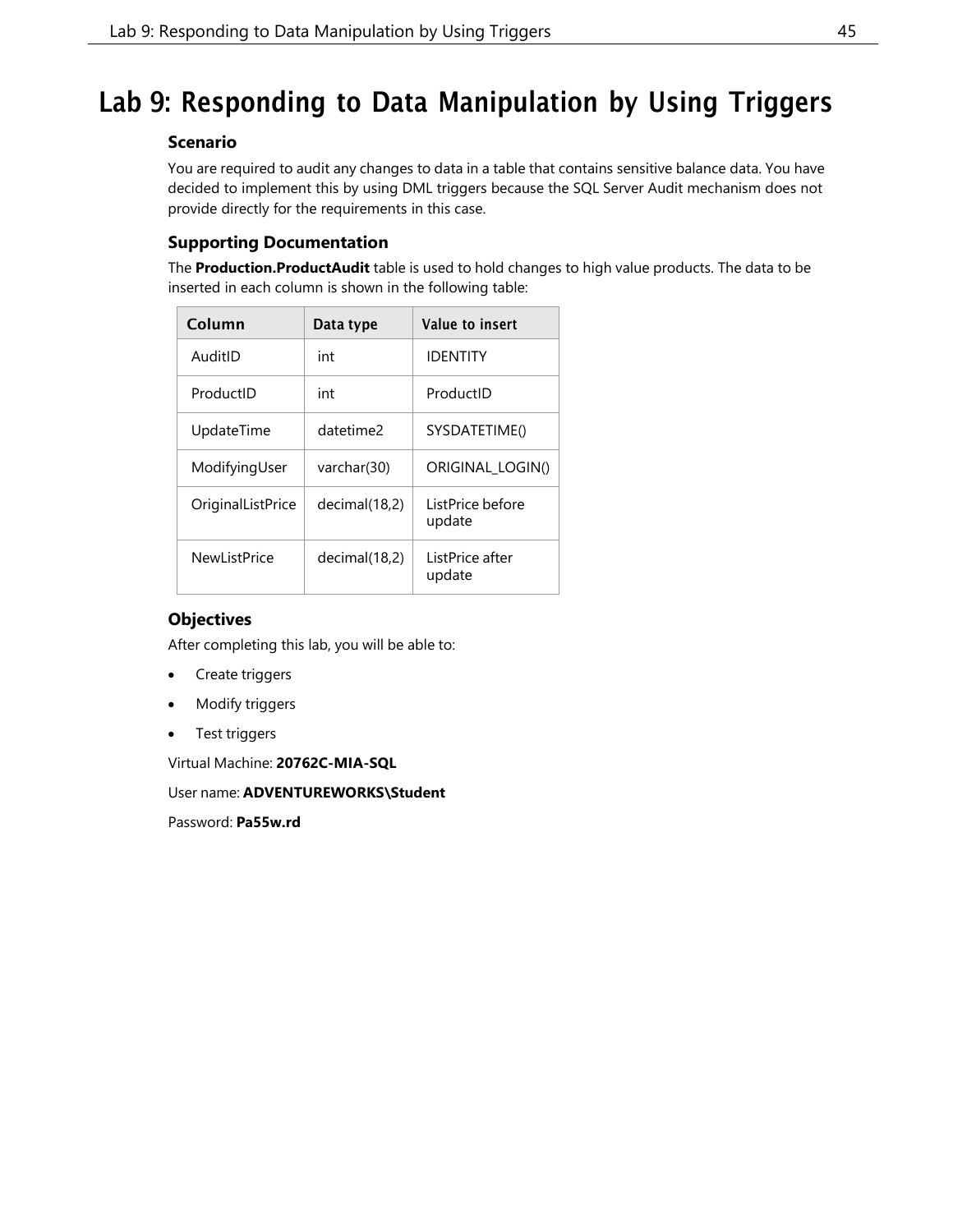## Exercise 1: Create and Test the Audit Trigger

#### **Scenario**

The **Production.Product** table includes a column called **ListPrice**. Whenever an update is made to the table, if either the existing balance or the new balance is greater than **1,000 US dollars**, an entry must be written to the **Production.ProductAudit** audit table.

**Note:** Inserts or deletes on the table do not have to be audited. Details of the current user can be taken from the ORIGINAL\_LOGIN() function.

The main tasks for this exercise are as follows:

- 1. Prepare the Lab Environment
- 2. Review the Design Requirements
- 3. Design a Trigger
- 4. Test the Behavior of the Trigger
- ▶ Task 1: Prepare the Lab Environment
- 1. Ensure that the **20762C-MIA-DC** and **20762C-MIA-SQL** virtual machines are both running, and then log on to **20762C-MIA-SQL** as **ADVENTUREWORKS\Student** with the password **Pa55w.rd**.
- 2. In the **D:\Labfiles\Lab11\Starter** folder, right-click **Setup.cmd**, and then click **Run as administrator**.
- ▶ Task 2: Review the Design Requirements
- 1. In the **D:\Labfiles\Lab11\Starter** folder, open the **Supporting Documentation.docx**.
- 2. In SQL Server Management Studio, review the existing structure of the **Production.ProductAudit** table and the values required in each column, based on the supporting documentation.
- 3. Review the existing structure of the **Production.Product** table on SSMS.

#### ▶ Task 3: Design a Trigger

• Design and create a trigger that meets the needs of the supporting documentation.

#### ▶ Task 4: Test the Behavior of the Trigger

• Execute data modification statements that are designed to test whether the trigger is working as expected.

**Results**: After this exercise, you should have created a new trigger. Tests should have shown that it is working as expected.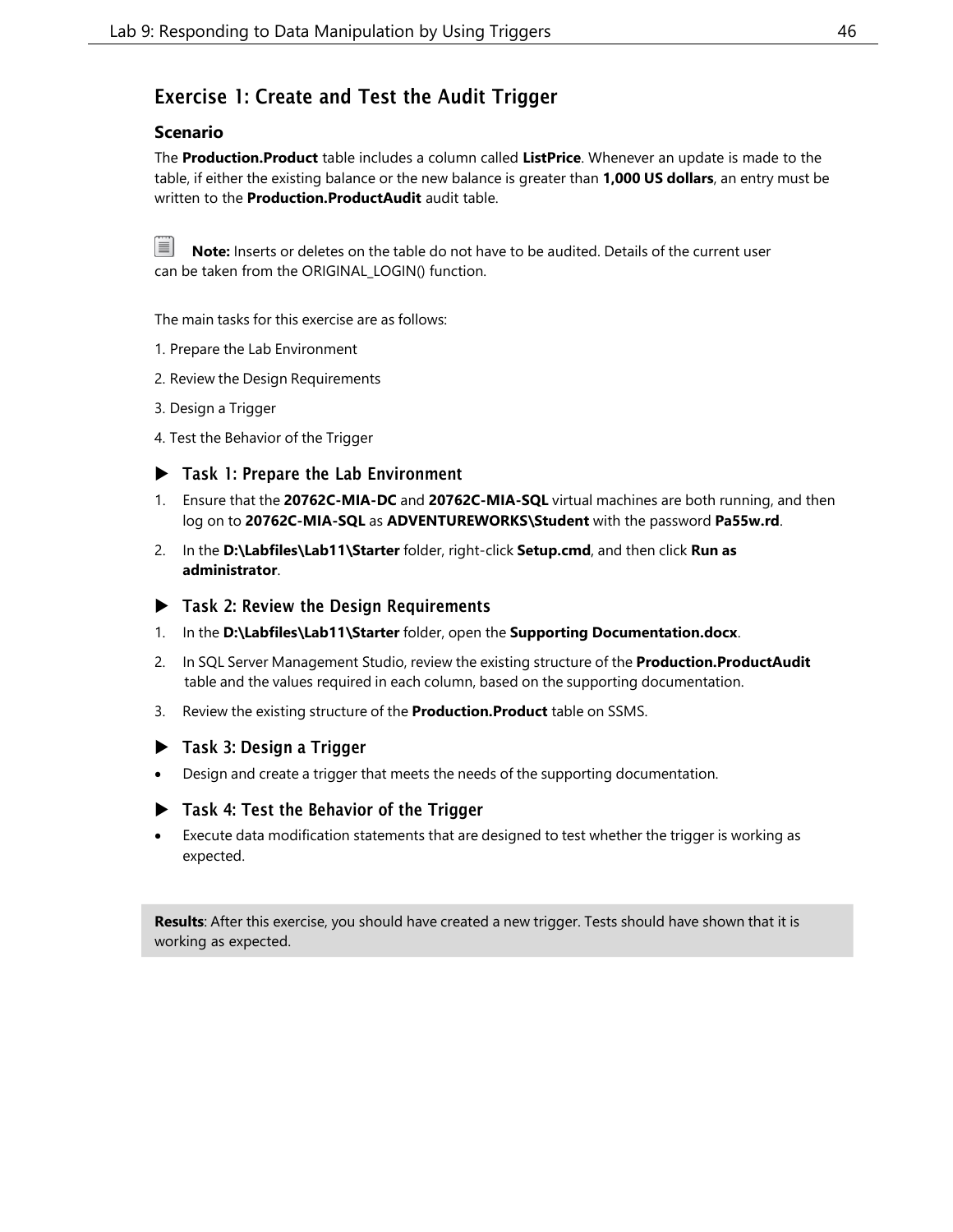## Exercise 2: Improve the Audit Trigger

#### **Scenario**

Now that the trigger created in the first exercise has been deployed to production, the operations team is complaining that too many entries are being audited. Many accounts have more than **10,000 US dollars** as a balance and minor movements of money are causing audit entries. You must modify the trigger so that only changes in the balance of more than **10,000 US dollars** are audited instead.

The main tasks for this exercise are as follows:

- 1. Modify the trigger based on the updated requirements.
- 2. Delete all rows from the **Marketing.CampaignAudit** table.
- 3. Test the modified trigger.

The main tasks for this exercise are as follows:

- 1. Modify the Trigger
- 2. Delete all Rows from the Marketing.CampaignAudit Table
- 3. Test the Modified Trigger

#### ▶ Task 1: Modify the Trigger

- 1. Review the design of the existing trigger and decide what modifications are required.
- 2. Use an ALTER TRIGGER statement to change the existing trigger so that it will meet the updated requirements.
- Task 2: Delete all Rows from the Marketing.CampaignAudit Table
- Execute a DELETE statement to remove all existing rows from the **Marketing.CampaignAudit** table.

#### Task 3: Test the Modified Trigger

- 1. Execute data modification statements that are designed to test whether the trigger is working as expected.
- 2. Close SQL Server Management Studio without saving anything.

**Results**: After this exercise, you should have altered the trigger. Tests should show that it is now working as expected.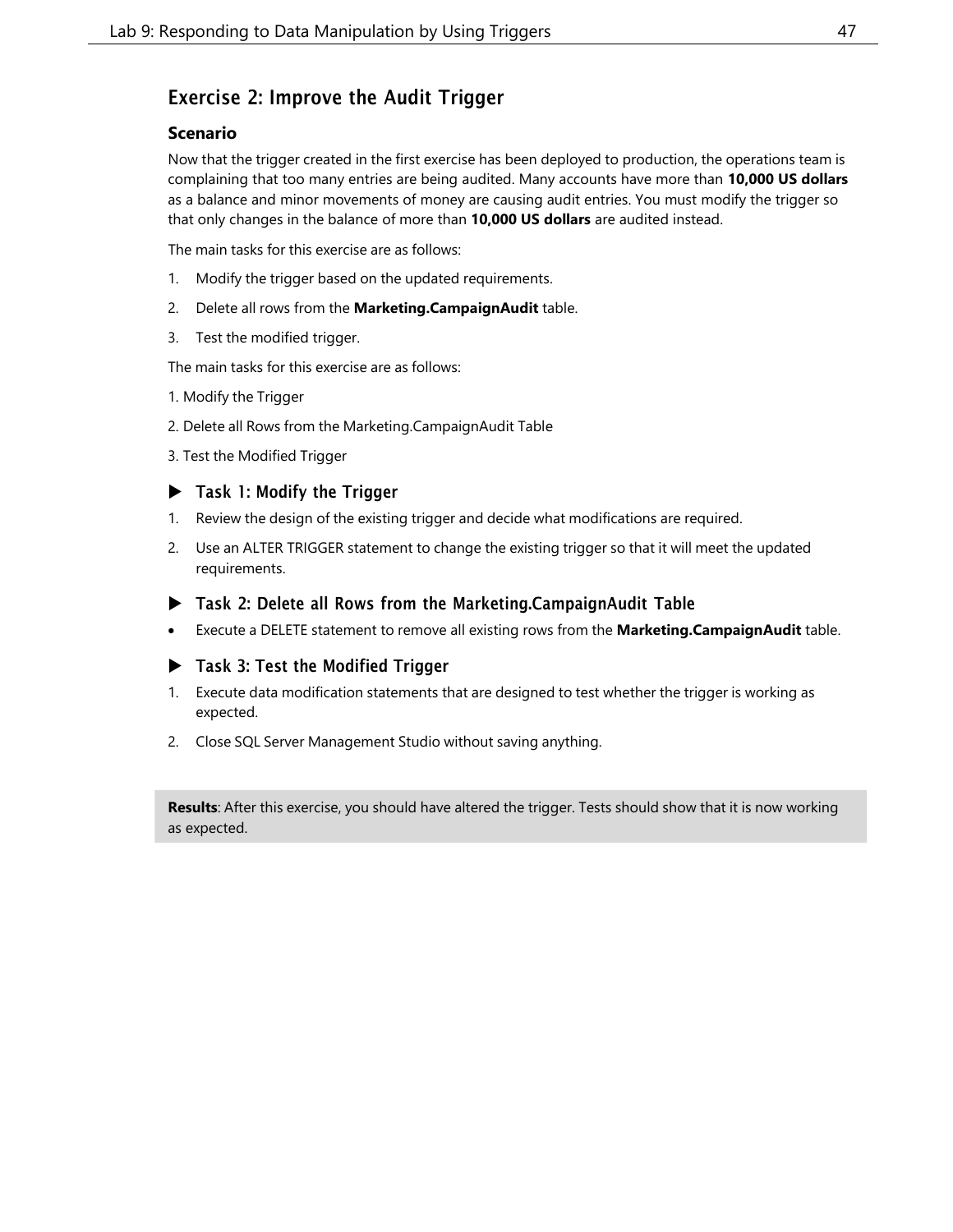## <span id="page-47-0"></span>Lab Answer Key 9: Responding to Data Manipulation Via **Triggers**

## Exercise 1: Create and Test the Audit Trigger

- Task 1: Prepare the Lab Environment
- 1. Ensure that the **20762C-MIA-DC** and **20762C-MIA-SQL** virtual machines are both running, and then log on to **20762C-MIA-SQL** as **ADVENTUREWORKS\Student** with the password **Pa55w.rd**.
- 2. In the **D:\Labfiles\Lab11\Starter** folder, right-click **Setup.cmd**, and then click **Run as administrator**.
- 3. In the **User Access Control** dialog box, click **Yes** and wait for the script to complete.

#### Task 2: Review the Design Requirements

- 1. Using File Explorer, browse to **D:\Labfiles\Lab11\Starter**.
- 2. Double-click **Supporting Documentation.docx**, review the supplied table requirements in the supporting documentation for the **Production.ProductAudit** table.
- 3. On the taskbar, click **Microsoft SQL Server Management Studio**.
- 4. In the **Connect to Server** dialog box, ensure that the **Server name** is **MIA-SQL**, and then click **Connect**.
- 5. In Object Explorer, under **MIA-SQL**, expand **Databases**, expand **AdventureWorks**, expand **Tables**, expand **Production.Product**, and then expand **Columns**.
- 6. Review the table design.
- 7. Do not close SQL Server Management Studio.

#### ▶ Task 3: Design a Trigger

- 1. Click **New Query**.
- 2. In the query pane, type the following query:

```
USE AdventureWorks
GO
CREATE TABLE Production.ProductAudit(
ProductID int NOT NULL,
UpdateTime datetime2(7) NOT NULL,
ModifyingUser nvarchar(100) NOT NULL,
OriginalListPrice money NULL,
NewListPrice money NULL
)
GO
CREATE TRIGGER Production.TR_ProductListPrice_Update
ON Production.Product
AFTER UPDATE
AS BEGIN
  SET NOCOUNT ON;
  INSERT Production.ProductAudit(ProductID, UpdateTime, ModifyingUser,
OriginalListPrice,NewListPrice)
  SELECT Inserted.ProductID,SYSDATETIME(),ORIGINAL_LOGIN(),deleted.ListPrice,
inserted.ListPrice
  FROM deleted
```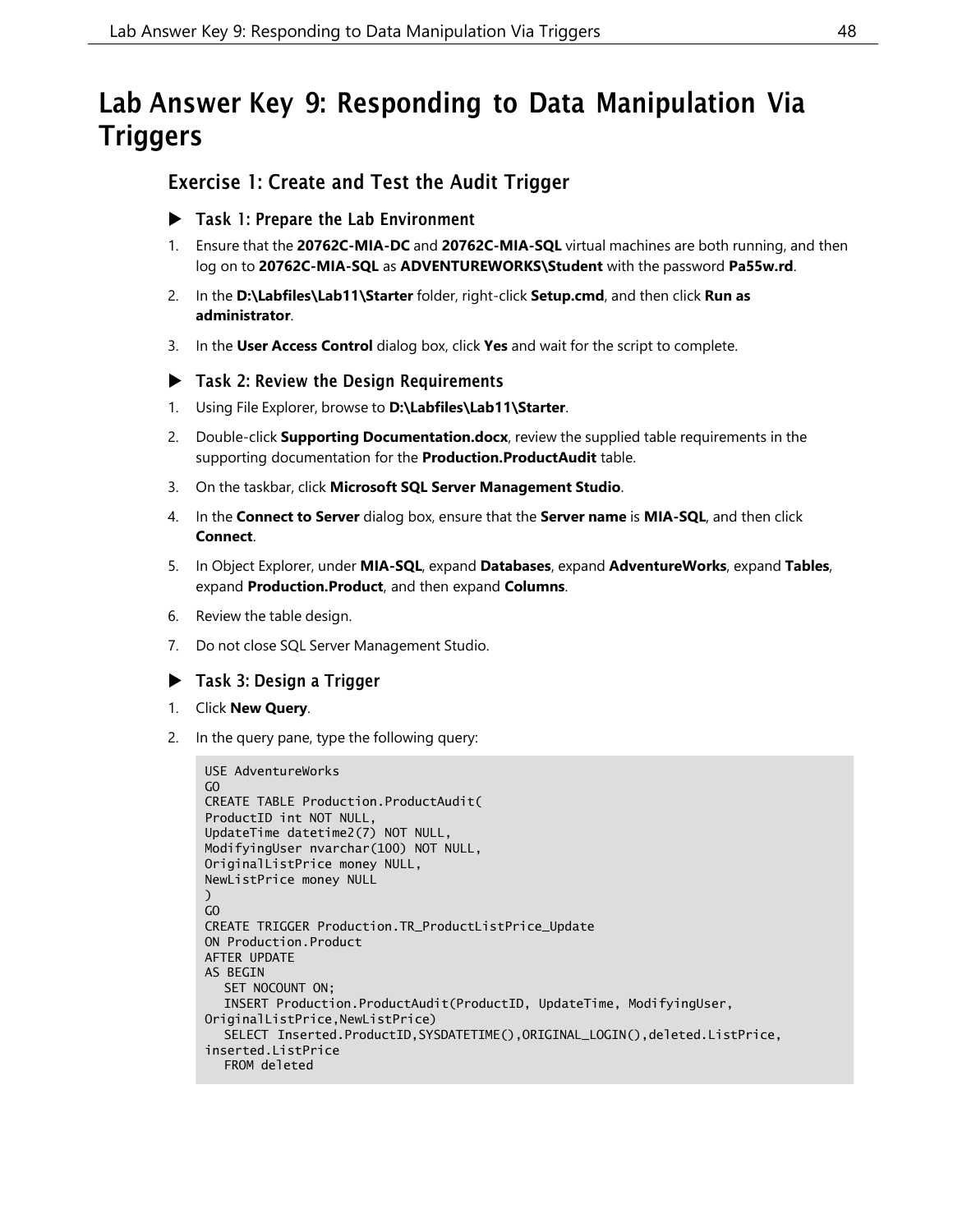```
INNER JOIN inserted
  ON deleted.ProductID = inserted.ProductID
  WHERE deleted.ListPrice > 1000 OR inserted.ListPrice > 1000;
END;
GO
```
- 3. On the toolbar, click **Execute**.
- 4. Do not close SQL Server Management Studio.

#### ▶ Task 4: Test the Behavior of the Trigger

- 1. Click **New Query**.
- 2. In the query pane, type the following query:

```
UPDATE Production.Product
SET ListPrice=3978.00
WHERE ProductID BETWEEN 749 and 753;
GO
SELECT * FROM Production.ProductAudit;
GO
```
- 3. On the toolbar, click **Execute**.
- 4. Note: there should be five rows in the **Production.ProductAudit** table.
- 5. Do not close SQL Server Management Studio.

**Results**: After this exercise, you should have created a new trigger. Tests should have shown that it is working as expected.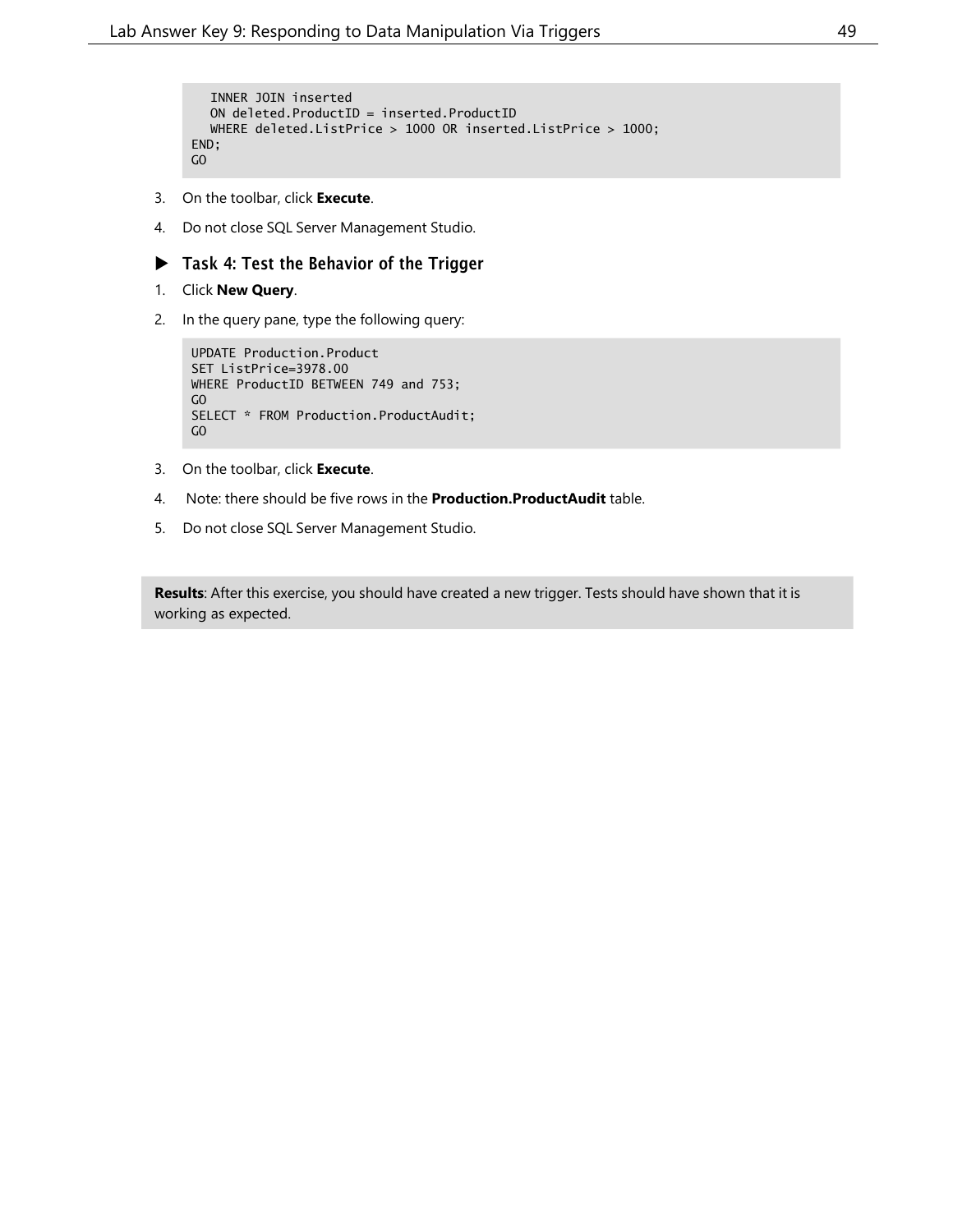## Exercise 2: Improve the Audit Trigger

- Task 1: Modify the Trigger
- 1. In Object Explorer, under **Databases**, right-click the **MarketDev** database, and then click **Refresh**.
- 2. Expand the **MarketDev** database, expand **Tables**, expand **Marketing.CampaignBalance**, and then expand **Triggers**.
- 3. Double-click **TR\_CampaignBalance\_Update**, and review the trigger design in the query pane.
- 4. Click **New Query**.
- 5. In the query pane, type the following query:

```
USE MarketDev
GO
ALTER TRIGGER Marketing.TR_CampaignBalance_Update
ON Marketing.CampaignBalance
AFTER UPDATE
AS BEGIN
SET NOCOUNT ON;
INSERT Marketing.CampaignAudit
(AuditTime, ModifyingUser, RemainingBalance)
SELECT SYSDATETIME(),
ORIGINAL_LOGIN(),
inserted.RemainingBalance
FROM deleted
INNER JOIN inserted
ON deleted.CampaignID = inserted.CampaignID
WHERE ABS(deleted.RemainingBalance - inserted.RemainingBalance) > 10000;
END;
GO
```
- 6. In the toolbar, click **Execute**.
- 7. Do not close SQL Server Management Studio.

#### Task 2: Delete all Rows from the Marketing.CampaignAudit Table

- 1. Click **New Query**.
- 2. In the query pane, type the following query:

```
DELETE FROM Marketing.CampaignAudit;
GO
```
- 3. In the toolbar, click **Execute**.
- 4. Do not close SQL Server Management Studio.

#### Task 3: Test the Modified Trigger

- 1. Click **New Query**.
- 2. In the query pane, type the following query:

```
SELECT * FROM Marketing.CampaignBalance;
GO
EXEC Marketing.MoveCampaignBalance 3,2,10100;
GO
EXEC Marketing.MoveCampaignBalance 3,2,1010;
GO
SELECT * FROM Marketing.CampaignAudit;
GO
```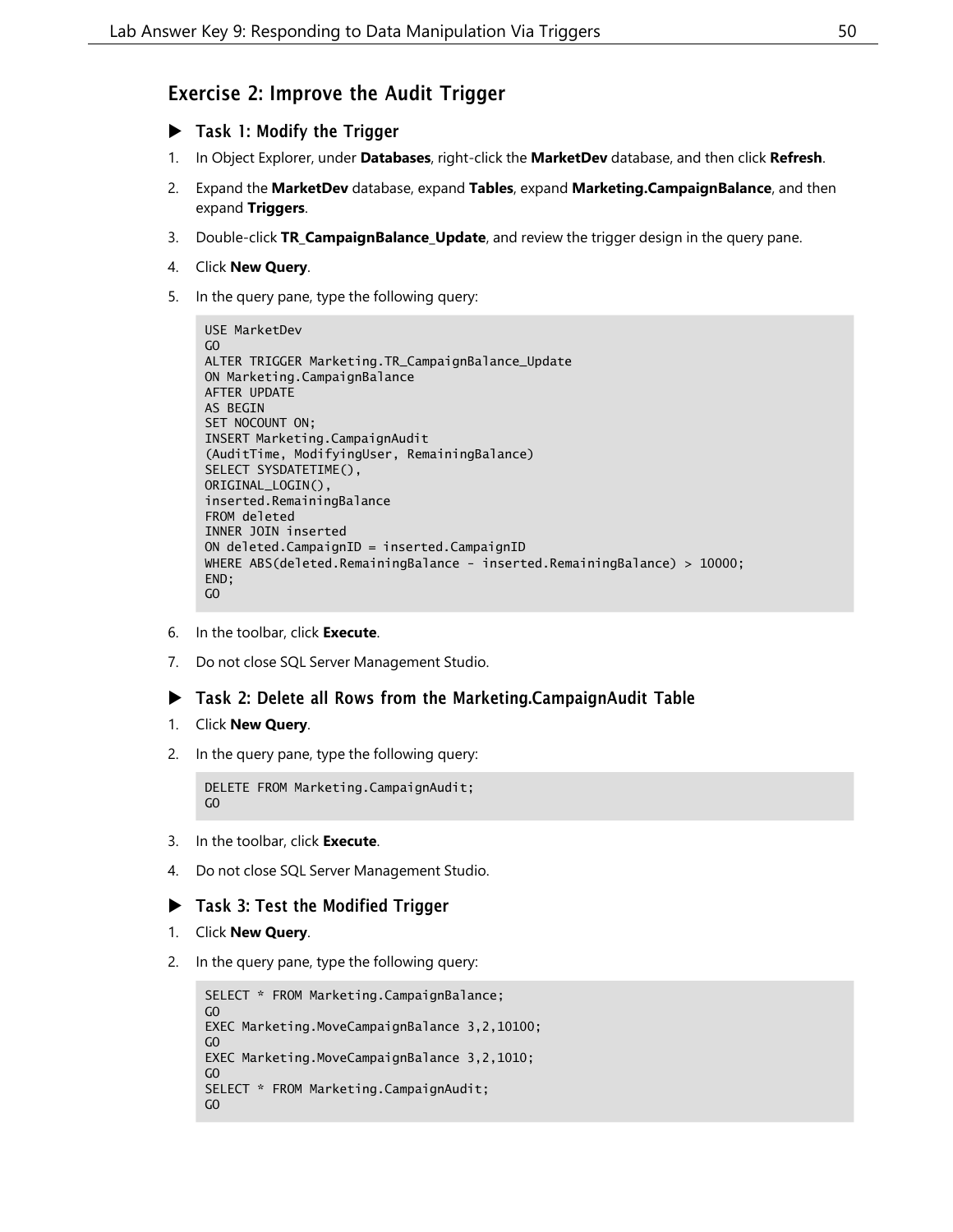- 3. In the toolbar, click **Execute**.
- 4. Close SQL Server Management Studio without saving anything.

**Results**: After this exercise, you should have altered the trigger. Tests should show that it is now working as expected.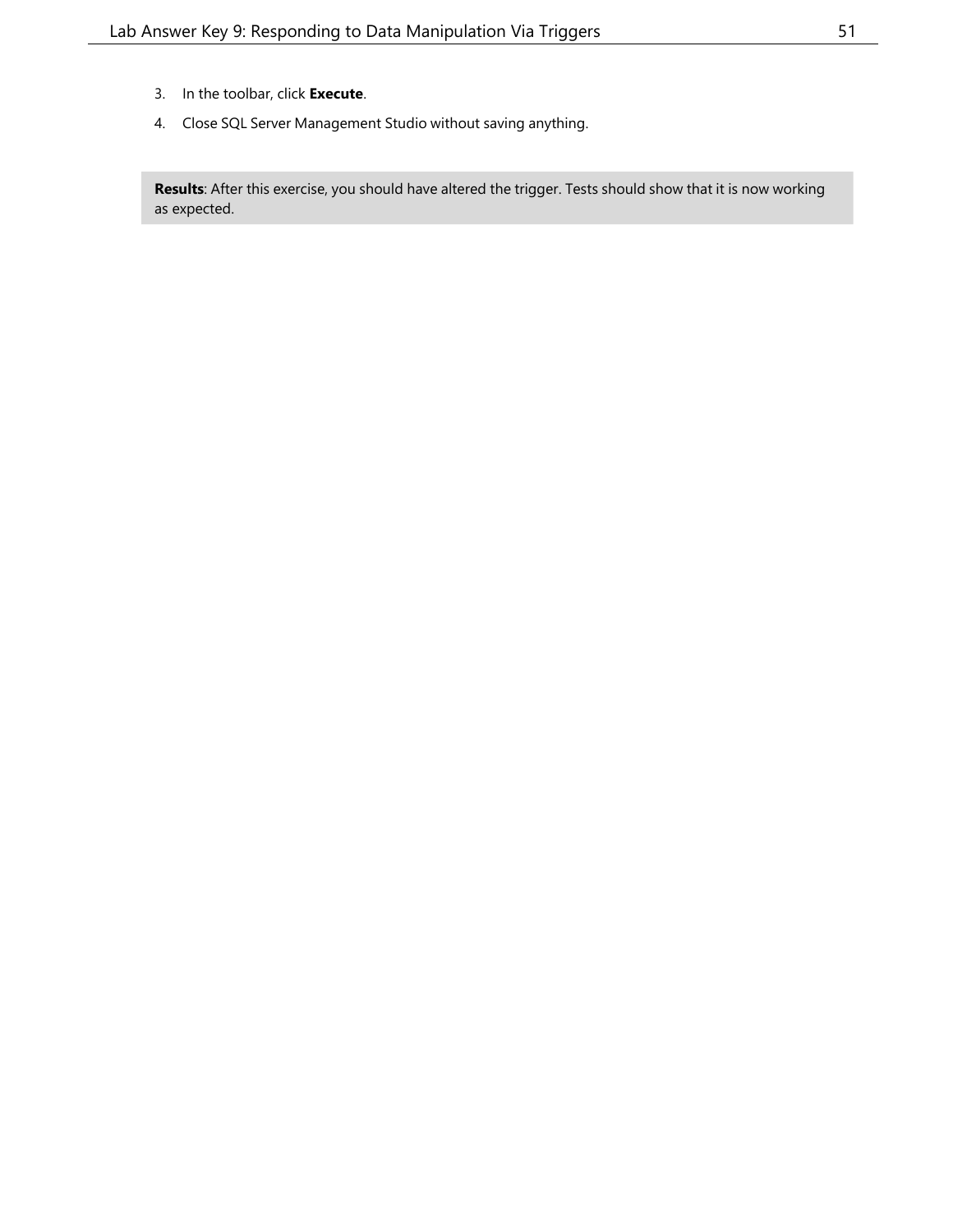## <span id="page-51-0"></span>Lab 10: Concurrency and Transactions

#### **Scenario**

You have reviewed statistics for the **AdventureWorks** database and noticed high wait stats for CPU, memory, IO, blocking, and latching. In this lab, you will address blocking wait stats. You will explore workloads that can benefit from snapshot isolation and partition level locking. You will then implement snapshot isolation and partition level locking to reduce overall blocking.

#### **Objectives**

After completing this lab, you will be able to:

- Implement the SNAPSHOT isolation level.
- Implement partition level locking.

Virtual machine: **20762C-MIA-SQL**

#### User name: **ADVENTUREWORKS\Student**

Password: **Pa55w.rd**

### Exercise 1: Implement Snapshot Isolation

#### **Scenario**

You have reviewed wait statistics for the **AdventureWorks** database and noticed high wait stats for locking, amongst others. In this exercise, you will implement SNAPSHOT isolation to reduce blocking scenarios.

The main tasks for this exercise are as follows:

- 1. Prepare the Lab Environment
- 2. Clear Wait Statistics
- 3. Run the Workload
- 4. Capture Lock Wait Statistics
- 5. Enable SNAPSHOT Isolation
- 6. Implement SNAPSHOT Isolation
- 7. Rerun the Workload
- 8. Capture New Lock Wait Statistics
- 9. Compare Overall Lock Wait Time

#### ▶ Task 1: Prepare the Lab Environment

- 1. Ensure that the **MT17B-WS2016-NAT**, **20762C-MIA-DC**, and **20762C-MIA-SQL** virtual machines are running, and then log on to **20762C-MIA-SQL** as **ADVENTUREWORKS\Student** with the password **Pa55w.rd**.
- 2. Run **Setup.cmd** in the **D:\Labfiles\Lab17\Starter** folder as Administrator.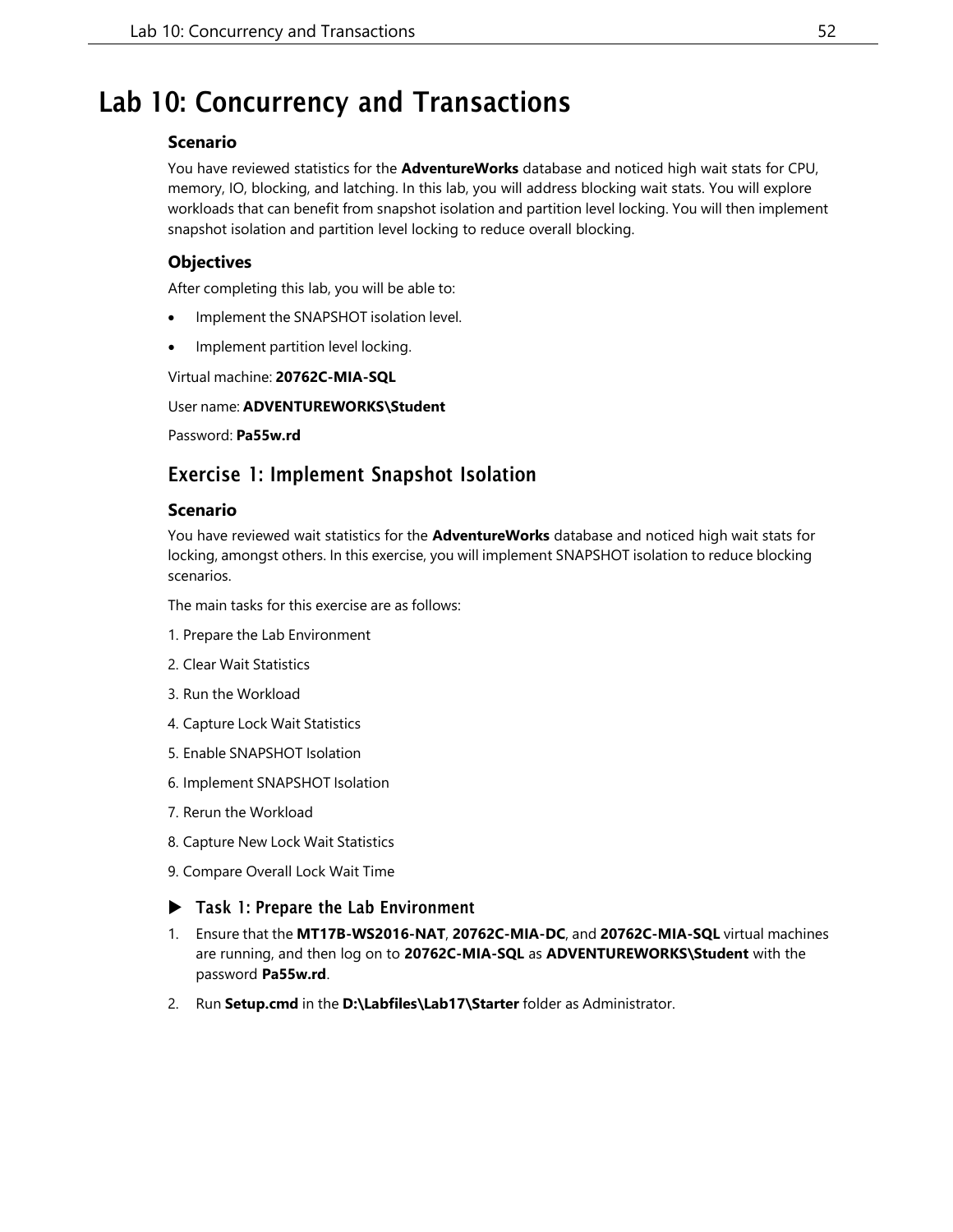#### $\blacktriangleright$  Task 2: Clear Wait Statistics

- 1. Start **SQL Server Management Studio** and connect to the **MIA-SQL** instance using Windows authentication, then open the project file **D:\Labfiles\Lab17\Starter\Project\Project.ssmssln** and the script file **Lab Exercise 01 - snapshot isolation.sql**.
- 2. Execute the query under the comment that begins **Task 1** to clear wait statistics.

#### Task 3: Run the Workload

• In the **D:\Labfiles\Lab17\Starter** folder, execute **start\_load\_exercise\_01.ps1** with PowerShell™. Wait for the workload to finish before continuing. If a message is displayed asking you to confirm a change in execution policy, type **Y** and then press Enter.

#### Task 4: Capture Lock Wait Statistics

• In SSMS, amend the query under the comment that begins **Task 3** to capture only lock wait statistics into a temporary table. Hint: lock wait statistics have a **wait\_type** that begins "LCK".

#### **Task 5: Enable SNAPSHOT Isolation**

• Amend the properties of the **AdventureWorks** database to allow SNAPSHOT isolation.

#### Task 6: Implement SNAPSHOT Isolation

- 1. In SSMS Solution Explorer, open the script file **Lab Exercise 01 - stored procedure.sql**.
- 2. Use the script to modify the stored procedure definition to run under SNAPSHOT isolation.

#### Task 7: Rerun the Workload

- 1. In the SSMS query window for **Lab Exercise 01 - snapshot isolation.sql,** rerun the query under the comment that begins **Task 1**.
- 2. In the **D:\Labfiles\Lab17\Starter** folder, execute **start\_load\_exercise\_01.ps1** with PowerShell. Wait for the workload to finish before continuing.

#### Task 8: Capture New Lock Wait Statistics

• In SSMS, under the comment that begins **Task 8**, amend the query to capture lock wait statistics into a temporary table called **#task8**.

#### Task 9: Compare Overall Lock Wait Time

• In the SSMS query window for **Lab Exercise 01 - snapshot isolation.sql**, execute the query under the comment that begins **Task 9**, to compare the total **wait\_time\_ms** you have captured between the **#task3** and **#task8** temporary tables.

**Results**: After this exercise, the **AdventureWorks** database will be configured to use the SNAPSHOT isolation level.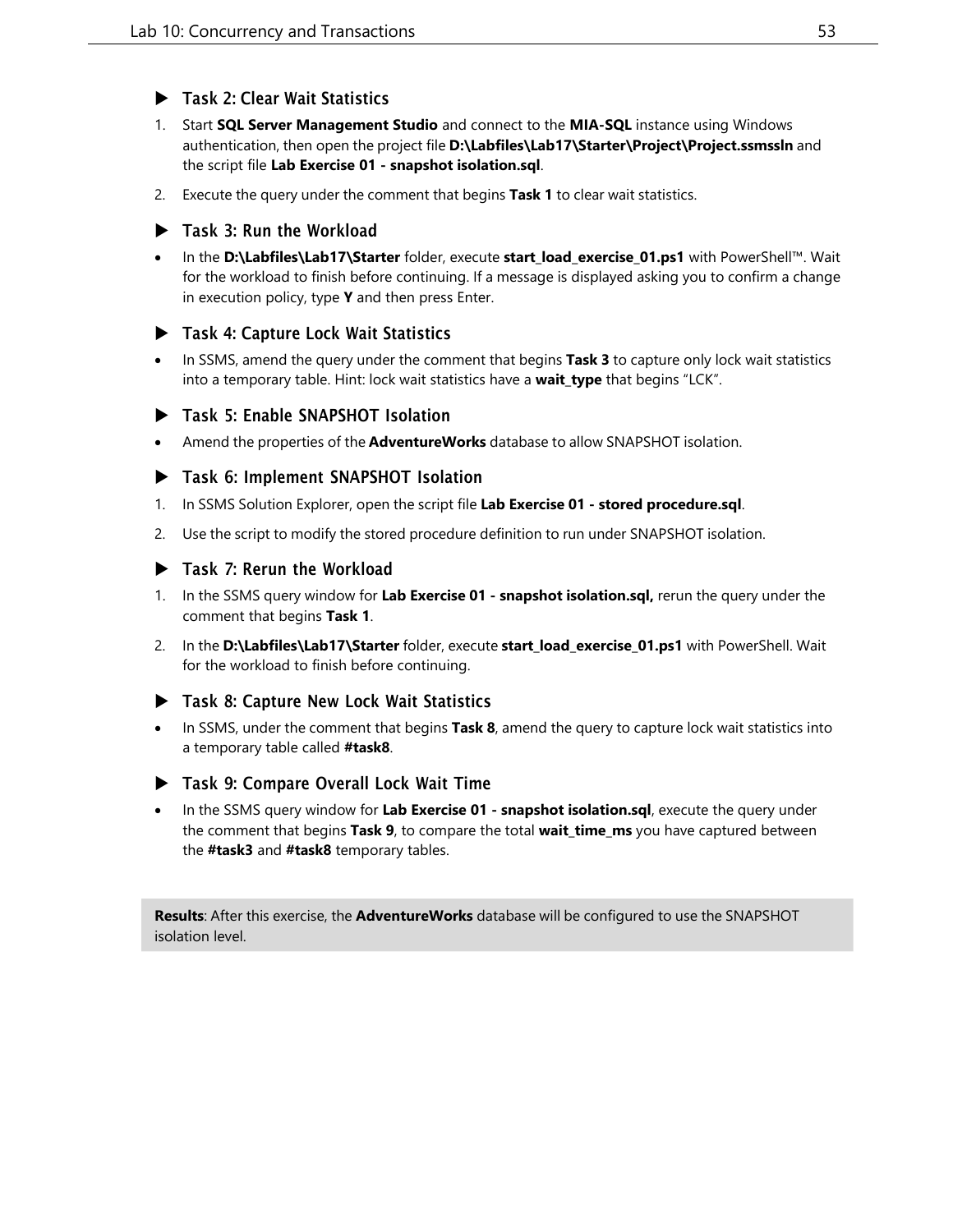## Exercise 2: Implement Partition Level Locking

#### **Scenario**

You have reviewed statistics for the **AdventureWorks** database and noticed high wait stats for locking, amongst others. In this exercise, you will implement partition level locking to reduce blocking.

The main tasks for this exercise are as follows:

- 1. Open Activity Monitor
- 2. Clear Wait Statistics
- 3. View Lock Waits in Activity Monitor
- 4. Enable Partition Level Locking
- 5. Rerun the Workload

#### ▶ Task 1: Open Activity Monitor

- 1. In SSMS Object Explorer, open Activity Monitor for the **MIA-SQL** instance.
- 2. In Activity Monitor, expand the **Resource Waits** section.

#### ▶ Task 2: Clear Wait Statistics

- 1. If it is not already open, open the project file **D:\Labfiles\Lab17\Starter\Project\Project.ssmssln**, then open the query file **Lab Exercise 02 - partition isolation.sql**.
- 2. Execute the code under **Task 2** to clear wait statistics.

#### ▶ Task 3: View Lock Waits in Activity Monitor

- 1. In the **D:\Labfiles\Lab17\Starter** folder, execute **start\_load\_exercise\_02.ps1** with PowerShell. Wait for the workload to finish before continuing (it will take a few minutes to complete).
- 2. Switch to SSMS and to the **MIA-SQL - Activity Monitor** tab. In the **Resource Waits** section, note the value of **Cumulative Wait Time (sec)** for the **Lock** wait type.
- 3. Close the PowerShell window where the workload was executed.

#### ▶ Task 4: Enable Partition Level Locking

- 1. In the **Lab Exercise 02 - partition isolation.sql** query, under the comment that begins **Task 5**, write a query to alter the **Proseware.CampaignResponsePartitioned** table in the **AdventureWorks** database to enable partition level locking.
- 2. Rerun the query under the comment that begins **Task 2** to clear wait statistics.

#### Task 5: Rerun the Workload

- 1. In the **D:\Labfiles\Lab17\Starter** folder, execute **start\_load\_exercise\_02.ps1** with PowerShell. Wait for the workload to finish before continuing (it will take a few minutes to complete).
- 2. Return to the **MIA-SQL - Activity Monitor** tab. In the **Resource Waits** section, note the value of **Cumulative Wait Time (sec**) for the **Lock** wait type.
- 3. Compare this value to the value you noted earlier in the exercise.
- 4. Close the PowerShell window where the workload was executed.
- 5. Close SQL Server Management Studio without saving any changes.

**Results**: After this exercise, the **AdventureWorks** database will use partition level locking.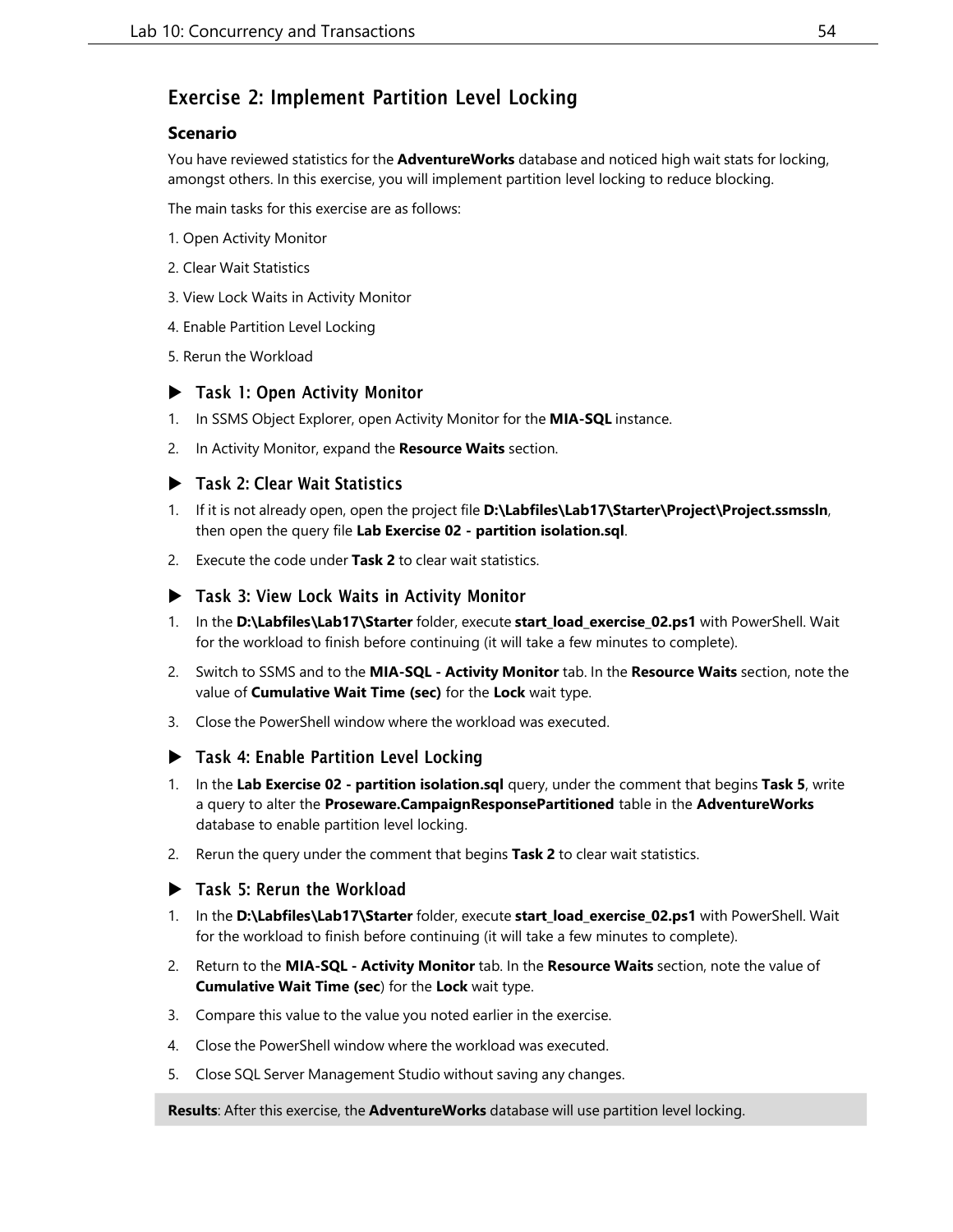## <span id="page-54-0"></span>Lab Answer Key 10: Concurrency and Transactions

## Exercise 1: Implement Snapshot Isolation

- Task 1: Prepare the Lab Environment
- 1. Ensure that the **MT17B-WS2016-NAT**, **20762C-MIA-DC**, and **20762C-MIA-SQL** virtual machines are running, and then log on to **20762C-MIA-SQL** as **ADVENTUREWORKS\Student** with the password **Pa55w.rd**.
- 2. In the **D:\Labfiles\Lab17\Starter** folder, right-click **Setup.cmd**, and then click **Run as administrator**.
- 3. In the **User Account Control** dialog box, click **Yes**, and then wait for the script to finish.
- Task 2: Clear Wait Statistics
- 1. Start **SQL Server Management Studio** and connect to the **MIA-SQL** database engine using Windows authentication.
- 2. In SQL Server Management Studio, on the **File** menu, point to **Open**, and then click **Project/Solution**.
- 3. In the **Open Project** dialog box, open the project **D:\Labfiles\Lab17\Starter\Project\Project.ssmssln**.
- 4. In Solution Explorer, double-click the query **Lab Exercise 01 - snapshot isolation.sql**.
- 5. To clear wait statistics, select the query under the comment that begins **Task 1**, and then click **Execute**.

#### ▶ Task 3: Run the Workload

- 1. Open File Explorer, navigate to the **D:\Labfiles\Lab17\Starter** folder.
- 2. Right-click **start\_load\_exercise\_01.ps1**, and then click **Run with PowerShell**.
- 3. If a message is displayed asking you to confirm a change in execution policy, type **Y**, and then press Enter.
- 4. Wait for the workload to complete, and then press Enter to close the window.

### ▶ Task 4: Capture Lock Wait Statistics

1. In SQL Server Management Studio, in the query pane, edit the query under the comment that begins **Task 3** so that it reads:

```
SELECT wait_type, waiting_tasks_count, wait_time_ms,
max_wait_time_ms, signal_wait_time_ms
INTO #task3
FROM sys.dm_os_wait_stats
WHERE wait_type LIKE 'LCK%'
AND wait_time_ms > 0ORDER BY wait_time_ms DESC;
```
2. Select the query you have amended and click **Execute**.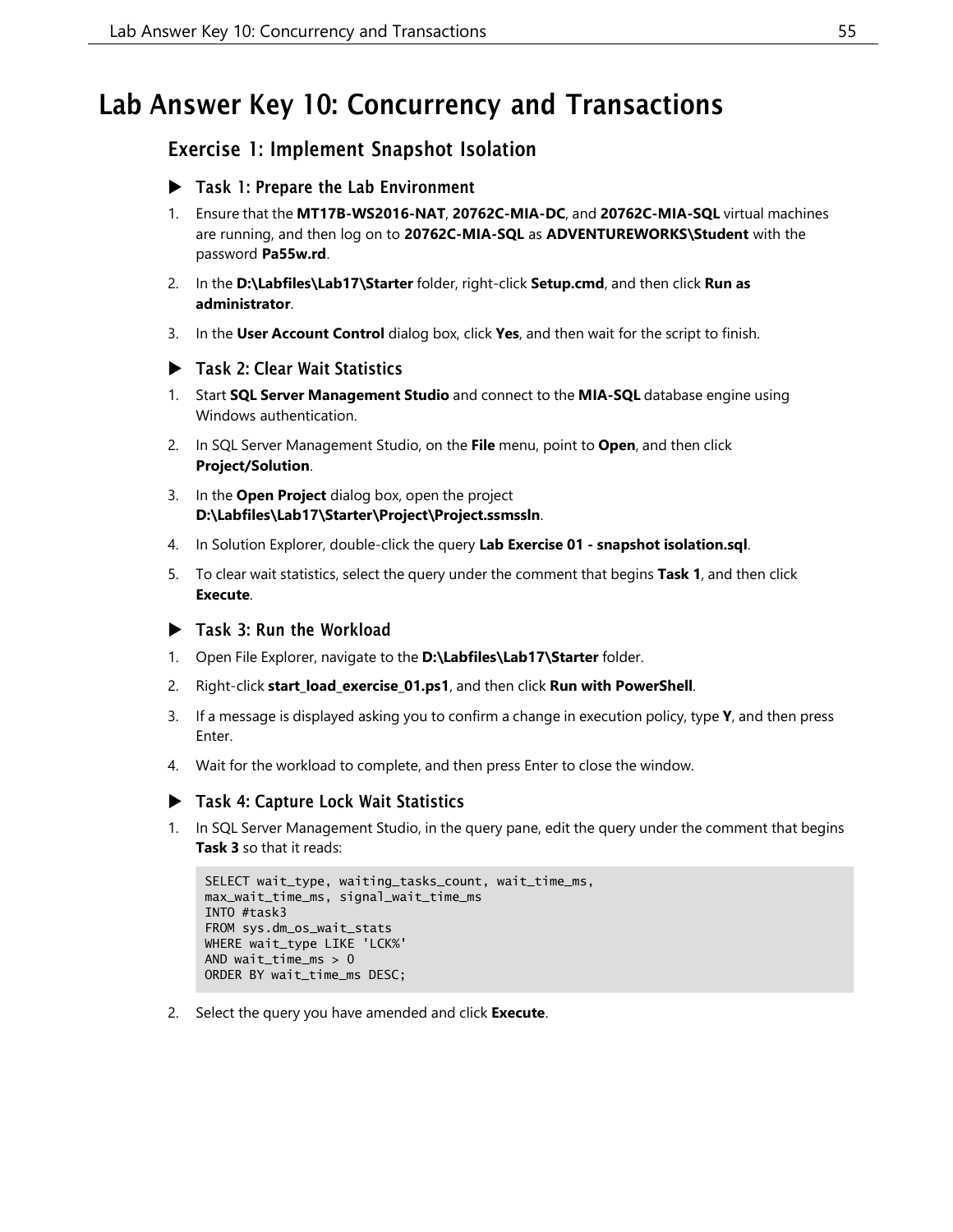- ▶ Task 5: Enable SNAPSHOT Isolation
- 1. In SQL Server Management Studio Object Explorer, under MIA-SQL, expand **Databases**, right-click **AdventureWorks**, and then click **Properties**.
- 2. In the **Database Properties - AdventureWorks** dialog box, on the **Options** page, in the **Miscellaneous** section, change the value of the **Allow Snapshot Isolation** setting to **True**, and then click **OK**.

### Task 6: Implement SNAPSHOT Isolation

- 1. In Solution Explorer, double-click the query **Lab Exercise 01 - stored procedure.sql**.
- 2. Amend the stored procedure definition in the file so that it reads:

```
USE AdventureWorks;
GO
ALTER PROC Proseware.up_Campaign_Report
AS
  SET TRANSACTION ISOLATION LEVEL SNAPSHOT;
  SELECT TOP 10 * FROM Sales.SalesTerritory AS T
  JOIN (
          SELECT CampaignTerritoryID,
          DATEPART(MONTH, CampaignStartDate) as start_month_number,
          DATEPART(MONTH, CampaignEndDate) as end_month_number,
          COUNT(*) AS campaign_count
          FROM Proseware.Campaign
          GROUP BY CampaignTerritoryID, DATEPART(MONTH,
CampaignStartDate),DATEPART(MONTH, CampaignEndDate)
  ) AS x
  ON x.CampaignTerritoryID = T.TerritoryID
  ORDER BY campaign_count;
GO
```
3. Highlight the script and click **Execute**.

#### Task 7: Rerun the Workload

- 1. In the SQL Server Management Studio query window for **Lab Exercise 01 - snapshot isolation.sql**, select the query under the comment that begins **Task 1**, and then click **Execute**.
- 2. In File Explorer, in the **D:\Labfiles\Lab17\Starter** folder, right-click **start\_load\_exercise\_01.ps1**, and then click **Run with PowerShell**.
- 3. Wait for the workload to complete.

#### ▶ Task 8: Capture New Lock Wait Statistics

1. In SQL Server Management Studio, in the query window for **Lab Exercise 01 - snapshot isolation.sql**, amend the query under the comment that begins **Task 8** so that it reads:

```
SELECT wait_type, waiting_tasks_count, wait_time_ms,
max_wait_time_ms, signal_wait_time_ms
INTO #task8
FROM sys.dm_os_wait_stats
WHERE wait_type LIKE 'LCK%'
AND wait_time_ms > 0ORDER BY wait_time_ms DESC;
```
2. Select the query you have amended and click **Execute**.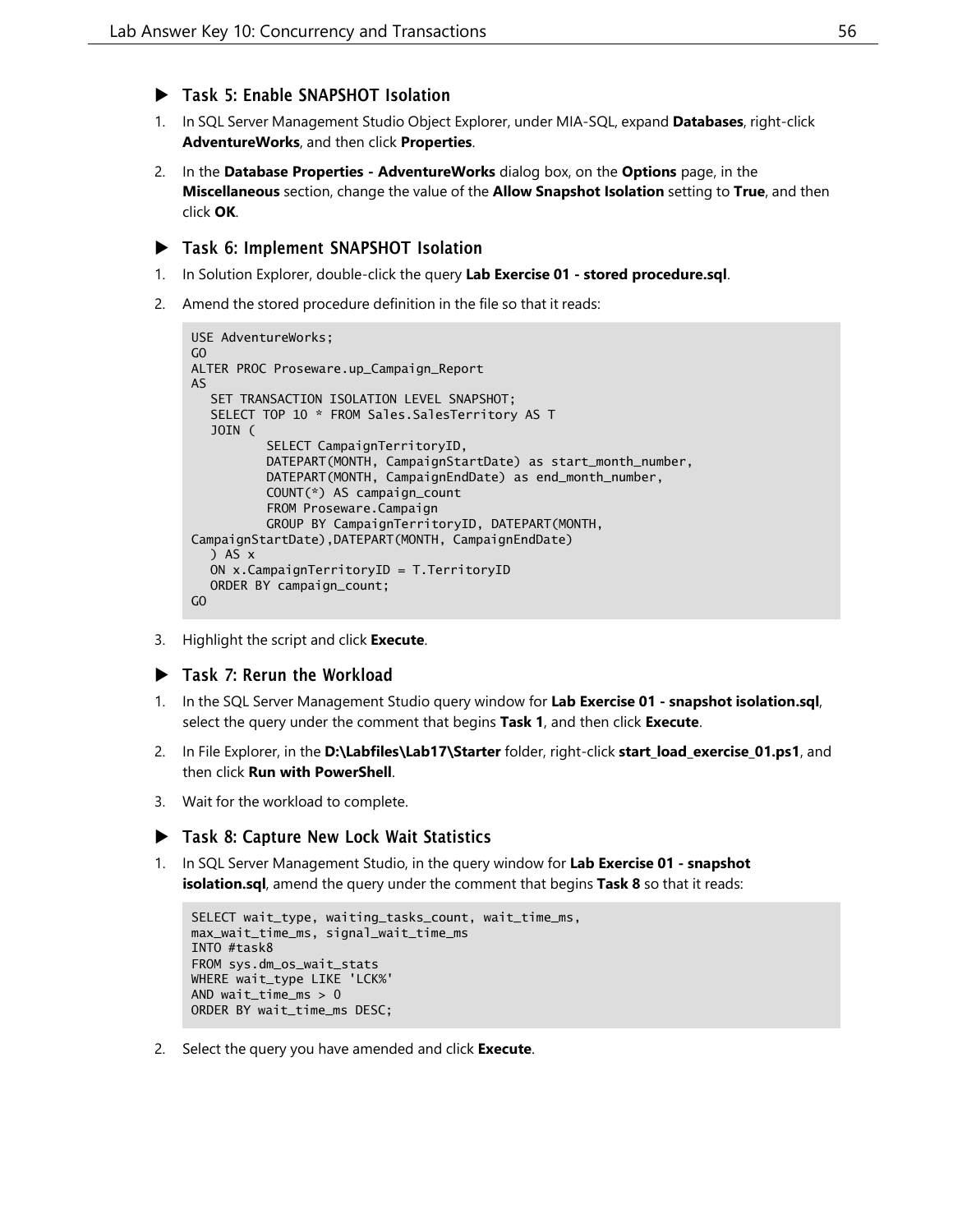### ▶ Task 9: Compare Overall Lock Wait Time

- 1. In SQL Server Management Studio, in the query pane, select the query under the comment that begins **Task 9** and click **Execute**. Compare the total **wait\_time\_ms** you have captured between the **#task3** and **#task8** temporary tables. Note that the wait time in the **#task8** table—after SNAPSHOT isolation was implemented—is lower.
- 2. Close the query windows for **Lab Exercise 01 - snapshot isolation.sql** and **Lab Exercise 01 - stored procedure.sql** without saving changes, but leave SQL Server Management Studio open for the next exercise.

**Results**: After this exercise, the **AdventureWorks** database will be configured to use the SNAPSHOT isolation level.

## Exercise 2: Implement Partition Level Locking

#### ▶ Task 1: Open Activity Monitor

- 1. In SQL Server Management Studio, in Object Explorer, right-click **MIA-SQL** and click **Activity Monitor**.
- 2. In Activity Monitor, click **Resource Waits** to expand the section.

#### ▶ Task 2: Clear Wait Statistics

- 1. In Solution Explorer, double-click **Lab Exercise 02 - partition isolation.sql**.
- 2. Select the code under the comment that begins **Task 2**, and click **Execute**.

#### ▶ Task 3: View Lock Waits in Activity Monitor

- 1. In File Explorer, in the **D:\Labfiles\Lab17\Starter** folder, right-click **start\_load\_exercise\_02.ps1**, and then click **Run with PowerShell**.
- 2. Wait for the workload to complete (it will take a few minutes).
- 3. In SQL Server Management Studio, on the **MIA-SQL - Activity Monitor** tab, in the **Resource Waits** section, note the value of **Cumulative Wait Time (sec)** for the **Lock** wait type.
- 4. In the PowerShell workload window, press Enter to close it.

#### ▶ Task 4: Enable Partition Level Locking

1. In SQL Server Management Studio, in the **Lab Exercise 02 - partition isolation.sql** query, under the comment that begins **Task 5**, type:

```
USE AdventureWorks;
GO
ALTER TABLE Proseware.CampaignResponsePartitioned SET (LOCK_ESCALATION = AUTO);
GO
```
- 2. Select the query you have typed and click **Execute**.
- 3. Select the query under the comment that begins **Task 2**, then click **Execute**.